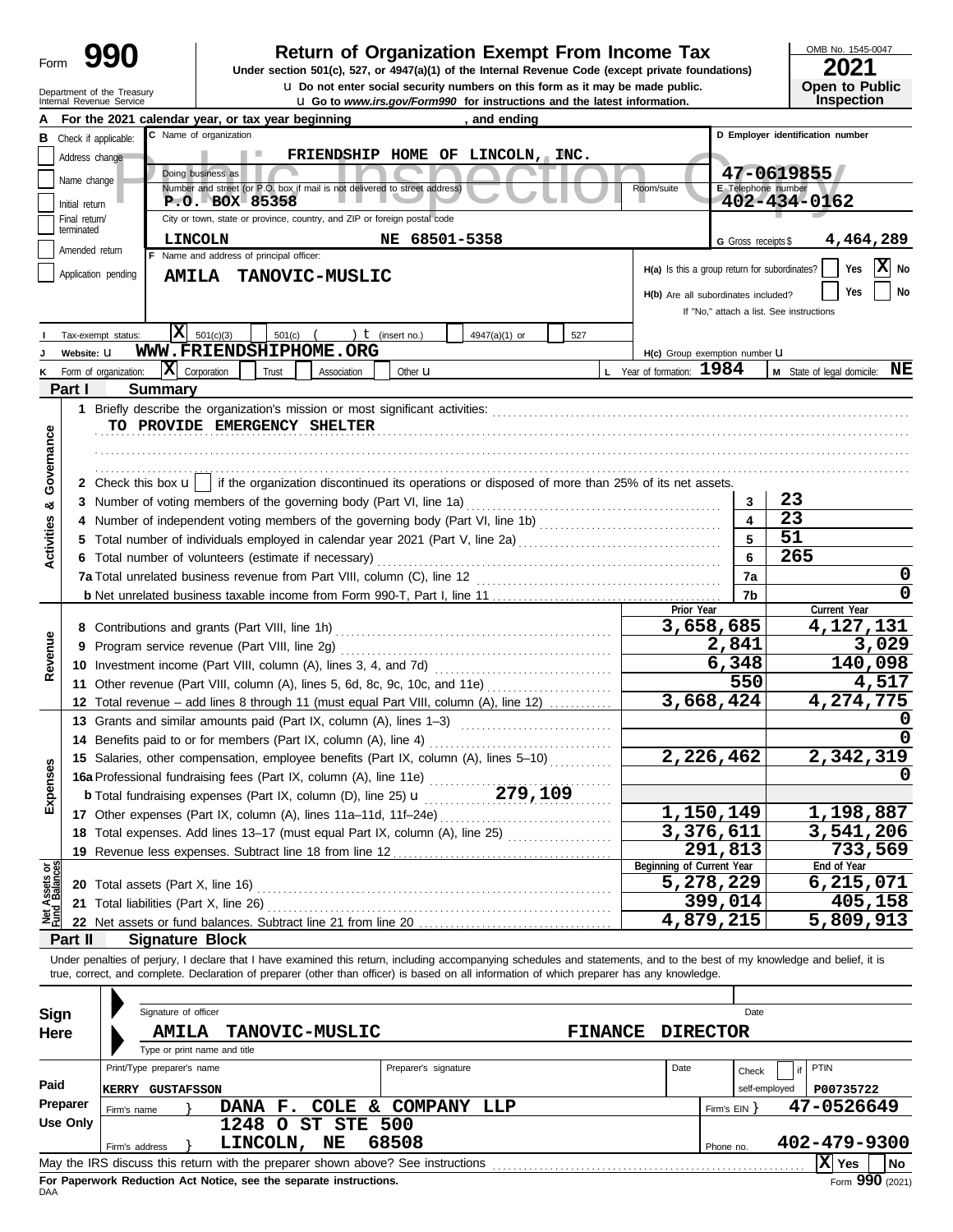|   | Form 990 (2021) FRIENDSHIP HOME OF LINCOLN, INC.                                                                               |                                          | 47-0619855                                                                   | Page 2                                                                                     |
|---|--------------------------------------------------------------------------------------------------------------------------------|------------------------------------------|------------------------------------------------------------------------------|--------------------------------------------------------------------------------------------|
|   | <b>Statement of Program Service Accomplishments</b><br>Part III                                                                |                                          |                                                                              |                                                                                            |
|   |                                                                                                                                |                                          | Check if Schedule O contains a response or note to any line in this Part III |                                                                                            |
|   | 1 Briefly describe the organization's mission:<br>TO PROVIDE EMERGENCY SHELTER                                                 |                                          |                                                                              |                                                                                            |
|   | .                                                                                                                              |                                          |                                                                              |                                                                                            |
|   | 2 Did the organization undertake any significant program services during the year which were not listed on the                 |                                          |                                                                              |                                                                                            |
|   | prior Form 990 or 990-EZ?                                                                                                      |                                          |                                                                              | Yes $ X $ No                                                                               |
|   | If "Yes," describe these new services on Schedule O.                                                                           |                                          |                                                                              |                                                                                            |
| 3 | Did the organization cease conducting, or make significant changes in how it conducts, any program<br>services?                |                                          |                                                                              | Yes $ \mathbf{X} $ No                                                                      |
|   | If "Yes," describe these changes on Schedule O.                                                                                |                                          |                                                                              |                                                                                            |
| 4 | Describe the organization's program service accomplishments for each of its three largest program services, as measured by     |                                          |                                                                              |                                                                                            |
|   | expenses. Section 501(c)(3) and 501(c)(4) organizations are required to report the amount of grants and allocations to others, |                                          |                                                                              |                                                                                            |
|   | the total expenses, and revenue, if any, for each program service reported.                                                    |                                          |                                                                              |                                                                                            |
|   |                                                                                                                                | 2,878,552 including grants of \$         |                                                                              | $3,029$ )                                                                                  |
|   | ) (Expenses \$<br>4a (Code:                                                                                                    |                                          |                                                                              | ) (Revenue \$<br>FRIENDSHIP HOME PROVIDES EMERGENCY SHELTER, FOOD, AND CLOTHING FOR ABUSED |
|   | WOMEN AND CHILDREN. ABOUT 300 WOMEN AND/OR CHILDREN ARE SERVED MONTHLY.                                                        |                                          |                                                                              |                                                                                            |
|   |                                                                                                                                |                                          |                                                                              |                                                                                            |
|   |                                                                                                                                |                                          |                                                                              |                                                                                            |
|   |                                                                                                                                |                                          |                                                                              |                                                                                            |
|   |                                                                                                                                |                                          |                                                                              |                                                                                            |
|   |                                                                                                                                |                                          |                                                                              |                                                                                            |
|   |                                                                                                                                |                                          |                                                                              |                                                                                            |
|   |                                                                                                                                |                                          |                                                                              |                                                                                            |
|   |                                                                                                                                |                                          |                                                                              |                                                                                            |
|   |                                                                                                                                |                                          |                                                                              |                                                                                            |
|   | 4b (Code:                                                                                                                      |                                          |                                                                              |                                                                                            |
|   | N/A                                                                                                                            |                                          |                                                                              |                                                                                            |
|   |                                                                                                                                |                                          |                                                                              |                                                                                            |
|   |                                                                                                                                |                                          |                                                                              |                                                                                            |
|   |                                                                                                                                |                                          |                                                                              |                                                                                            |
|   |                                                                                                                                |                                          |                                                                              |                                                                                            |
|   |                                                                                                                                |                                          |                                                                              |                                                                                            |
|   |                                                                                                                                |                                          |                                                                              |                                                                                            |
|   |                                                                                                                                |                                          |                                                                              |                                                                                            |
|   |                                                                                                                                |                                          |                                                                              |                                                                                            |
|   |                                                                                                                                |                                          |                                                                              |                                                                                            |
|   | 4c (Code:<br>) (Expenses \$                                                                                                    | $\ldots$ including grants of \$ $\ldots$ |                                                                              | ) (Revenue \$                                                                              |
|   | N/A                                                                                                                            |                                          |                                                                              |                                                                                            |
|   |                                                                                                                                |                                          |                                                                              |                                                                                            |
|   |                                                                                                                                |                                          |                                                                              |                                                                                            |
|   |                                                                                                                                |                                          |                                                                              |                                                                                            |
|   |                                                                                                                                |                                          |                                                                              |                                                                                            |
|   |                                                                                                                                |                                          |                                                                              |                                                                                            |
|   |                                                                                                                                |                                          |                                                                              |                                                                                            |
|   |                                                                                                                                |                                          |                                                                              |                                                                                            |
|   |                                                                                                                                |                                          |                                                                              |                                                                                            |
|   |                                                                                                                                |                                          |                                                                              |                                                                                            |
|   | 4d Other program services (Describe on Schedule O.)                                                                            |                                          |                                                                              |                                                                                            |
|   | (Expenses \$                                                                                                                   |                                          | (Revenue \$                                                                  |                                                                                            |
|   | 4e Total program service expenses u                                                                                            | including grants of \$<br>2,878,552      |                                                                              |                                                                                            |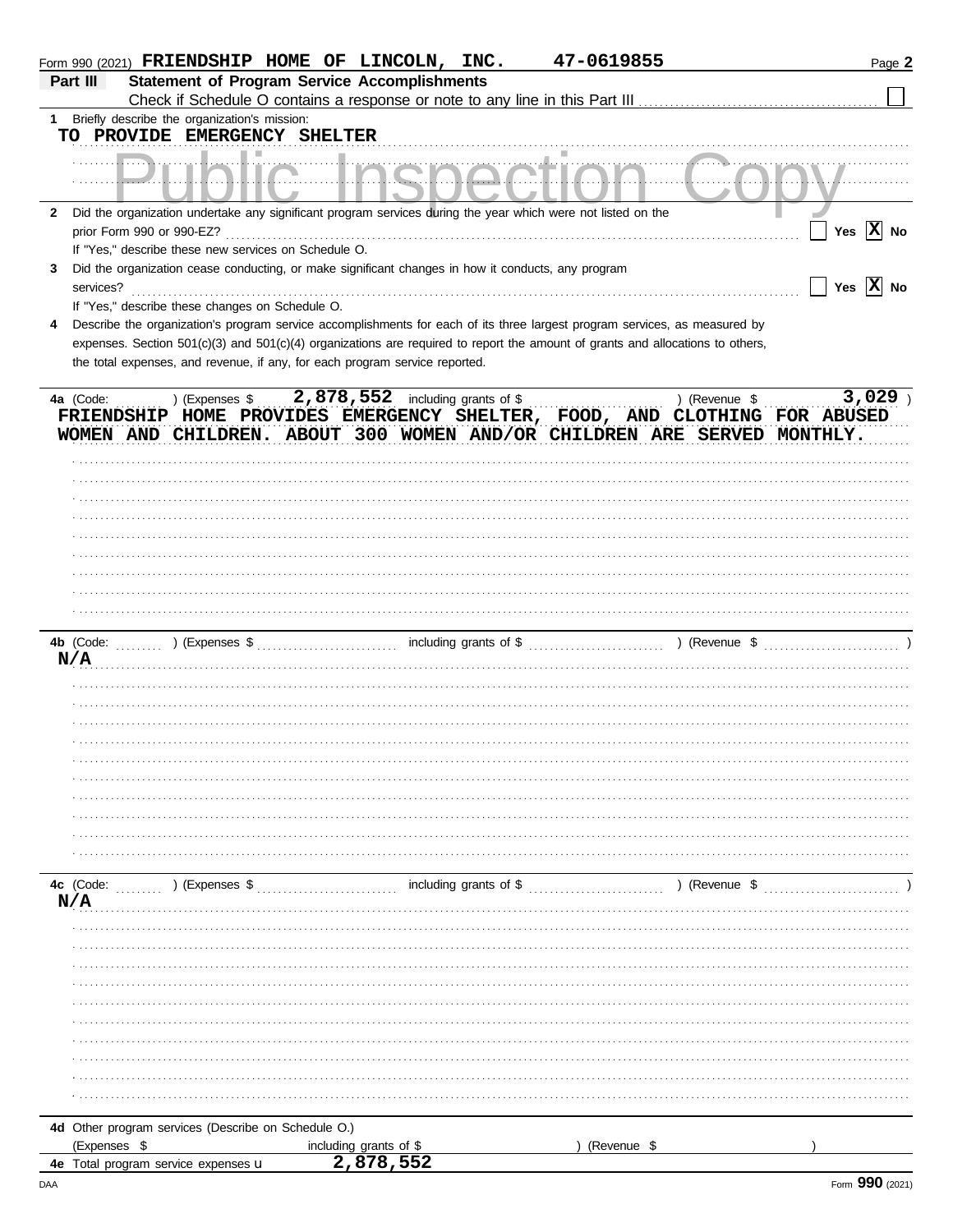## **Part IV Checklist of Required Schedules** Form 990 (2021) Page **3 FRIENDSHIP HOME OF LINCOLN, INC. 47-0619855**

|     |                                                                                                                                                                                                                                 |                 | Yes         | No.         |
|-----|---------------------------------------------------------------------------------------------------------------------------------------------------------------------------------------------------------------------------------|-----------------|-------------|-------------|
| 1   | Is the organization described in section $501(c)(3)$ or $4947(a)(1)$ (other than a private foundation)? If "Yes,"                                                                                                               |                 |             |             |
|     | complete Schedule A                                                                                                                                                                                                             | 1               | X           |             |
| 2   | Is the organization required to complete Schedule B, Schedule of Contributors (see instructions)?                                                                                                                               | $\overline{2}$  | $\mathbf x$ |             |
| 3   | Did the organization engage in direct or indirect political campaign activities on behalf of or in opposition to<br>candidates for public office? If "Yes," complete Schedule C, Part I                                         | 3               |             | x           |
| 4   | Section 501(c)(3) organizations. Did the organization engage in lobbying activities, or have a section 501(h)                                                                                                                   |                 |             |             |
|     | election in effect during the tax year? If "Yes," complete Schedule C, Part II                                                                                                                                                  | 4               |             | x           |
| 5   | Is the organization a section $501(c)(4)$ , $501(c)(5)$ , or $501(c)(6)$ organization that receives membership dues,                                                                                                            |                 |             |             |
|     | assessments, or similar amounts as defined in Rev. Proc. 98-19? If "Yes," complete Schedule C, Part III                                                                                                                         | 5               |             | x           |
| 6   | Did the organization maintain any donor advised funds or any similar funds or accounts for which donors                                                                                                                         |                 |             |             |
|     | have the right to provide advice on the distribution or investment of amounts in such funds or accounts? If                                                                                                                     |                 |             |             |
|     | "Yes," complete Schedule D, Part I                                                                                                                                                                                              | 6               |             | X           |
| 7   | Did the organization receive or hold a conservation easement, including easements to preserve open space,                                                                                                                       |                 |             |             |
|     | the environment, historic land areas, or historic structures? If "Yes," complete Schedule D, Part II                                                                                                                            | 7               |             | X           |
| 8   | Did the organization maintain collections of works of art, historical treasures, or other similar assets? If "Yes,"                                                                                                             |                 |             |             |
|     | complete Schedule D, Part III                                                                                                                                                                                                   | 8               |             | x           |
| 9   | Did the organization report an amount in Part X, line 21, for escrow or custodial account liability, serve as a<br>custodian for amounts not listed in Part X; or provide credit counseling, debt management, credit repair, or |                 |             |             |
|     | debt negotiation services? If "Yes," complete Schedule D, Part IV                                                                                                                                                               | 9               |             | x           |
| 10  | Did the organization, directly or through a related organization, hold assets in donor-restricted endowments                                                                                                                    |                 |             |             |
|     | or in quasi endowments? If "Yes," complete Schedule D, Part V                                                                                                                                                                   | 10              | х           |             |
| 11  | If the organization's answer to any of the following questions is "Yes," then complete Schedule D, Parts VI,                                                                                                                    |                 |             |             |
|     | VII, VIII, IX, or X, as applicable.                                                                                                                                                                                             |                 |             |             |
| а   | Did the organization report an amount for land, buildings, and equipment in Part X, line 10? If "Yes,"                                                                                                                          |                 |             |             |
|     | complete Schedule D, Part VI                                                                                                                                                                                                    | 11a             | X           |             |
| b   | Did the organization report an amount for investments—other securities in Part X, line 12, that is 5% or more                                                                                                                   |                 |             |             |
|     | of its total assets reported in Part X, line 16? If "Yes," complete Schedule D, Part VII                                                                                                                                        | 11b             |             | X           |
| с   | Did the organization report an amount for investments—program related in Part X, line 13, that is 5% or more                                                                                                                    |                 |             |             |
|     | of its total assets reported in Part X, line 16? If "Yes," complete Schedule D, Part VIII                                                                                                                                       | 11c             |             | x           |
| d   | Did the organization report an amount for other assets in Part X, line 15, that is 5% or more of its total assets                                                                                                               |                 |             |             |
|     | reported in Part X, line 16? If "Yes," complete Schedule D, Part IX                                                                                                                                                             | 11d             |             | X           |
|     | Did the organization report an amount for other liabilities in Part X, line 25? If "Yes," complete Schedule D, Part X                                                                                                           | 11e             |             | $\mathbf x$ |
| f   | Did the organization's separate or consolidated financial statements for the tax year include a footnote that addresses                                                                                                         |                 |             |             |
|     | the organization's liability for uncertain tax positions under FIN 48 (ASC 740)? If "Yes," complete Schedule D, Part X                                                                                                          | 11f             | X           |             |
| 12a | Did the organization obtain separate, independent audited financial statements for the tax year? If "Yes," complete                                                                                                             | 12a             | X           |             |
|     | Schedule D, Parts XI and XII<br>Was the organization included in consolidated, independent audited financial statements for the tax year? If                                                                                    |                 |             |             |
|     | "Yes," and if the organization answered "No" to line 12a, then completing Schedule D, Parts XI and XII is optional                                                                                                              | 12 <sub>b</sub> |             | X           |
| 13  |                                                                                                                                                                                                                                 | 13              |             | X           |
| 14a |                                                                                                                                                                                                                                 | 14a             |             | X           |
| b   | Did the organization have aggregate revenues or expenses of more than \$10,000 from grantmaking,                                                                                                                                |                 |             |             |
|     | fundraising, business, investment, and program service activities outside the United States, or aggregate                                                                                                                       |                 |             |             |
|     | foreign investments valued at \$100,000 or more? If "Yes," complete Schedule F, Parts I and IV [[[[[[[[[[[[[[[                                                                                                                  | 14b             |             | X           |
| 15  | Did the organization report on Part IX, column (A), line 3, more than \$5,000 of grants or other assistance to or                                                                                                               |                 |             |             |
|     | for any foreign organization? If "Yes," complete Schedule F, Parts II and IV [[[[[[[[[[[[[[[[[[[[[[[[[[[[[[[[                                                                                                                   | 15              |             | X           |
| 16  | Did the organization report on Part IX, column (A), line 3, more than \$5,000 of aggregate grants or other                                                                                                                      |                 |             |             |
|     | assistance to or for foreign individuals? If "Yes," complete Schedule F, Parts III and IV [[[[[[[[[[[[[[[[[[[                                                                                                                   | 16              |             | X           |
| 17  | Did the organization report a total of more than \$15,000 of expenses for professional fundraising services on                                                                                                                  |                 |             |             |
|     |                                                                                                                                                                                                                                 | 17              |             | X           |
| 18  | Did the organization report more than \$15,000 total of fundraising event gross income and contributions on                                                                                                                     |                 |             |             |
|     |                                                                                                                                                                                                                                 | 18              |             | X           |
| 19  | Did the organization report more than \$15,000 of gross income from gaming activities on Part VIII, line 9a?                                                                                                                    | 19              |             | X           |
| 20a |                                                                                                                                                                                                                                 | <b>20a</b>      |             | X           |
| b   |                                                                                                                                                                                                                                 | 20 <sub>b</sub> |             |             |
| 21  | Did the organization report more than \$5,000 of grants or other assistance to any domestic organization or                                                                                                                     |                 |             |             |
|     |                                                                                                                                                                                                                                 | 21              |             | x           |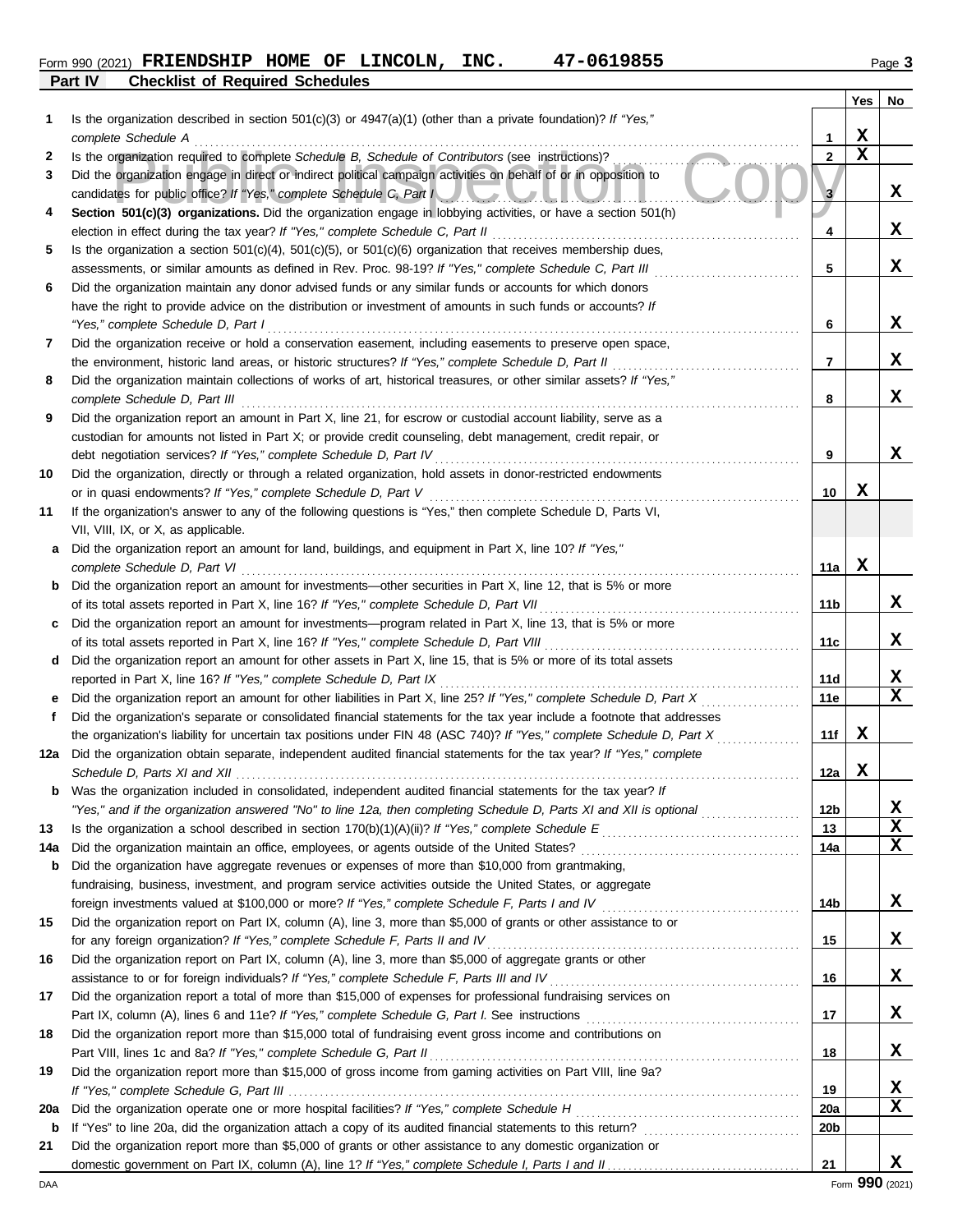## Form 990 (2021) Page **4 FRIENDSHIP HOME OF LINCOLN, INC. 47-0619855 Part IV Checklist of Required Schedules** *(continued)*

|     |                                                                                                                                                                                                               |                      |                |                 | Yes | No          |
|-----|---------------------------------------------------------------------------------------------------------------------------------------------------------------------------------------------------------------|----------------------|----------------|-----------------|-----|-------------|
| 22  | Did the organization report more than \$5,000 of grants or other assistance to or for domestic individuals on                                                                                                 |                      |                |                 |     |             |
|     | Part IX, column (A), line 2? If "Yes," complete Schedule I, Parts I and III                                                                                                                                   |                      |                | 22              |     | x           |
| 23  | Did the organization answer "Yes" to Part VII, Section A, line 3, 4, or 5 about compensation of the                                                                                                           |                      |                |                 |     |             |
|     | organization's current and former officers, directors, trustees, key employees, and highest compensated                                                                                                       |                      |                |                 |     |             |
|     | employees? If "Yes," complete Schedule J<br><u>I.I.O.V.O.</u>                                                                                                                                                 |                      |                | 23              |     | X           |
| 24a | Did the organization have a tax-exempt bond issue with an outstanding principal amount of more than                                                                                                           |                      |                |                 |     |             |
|     | \$100,000 as of the last day of the year, that was issued after December 31, 2002? If "Yes," answer lines 24b                                                                                                 |                      |                |                 |     |             |
|     | through 24d and complete Schedule K. If "No," go to line 25a                                                                                                                                                  |                      |                | 24a             |     | x           |
| b   | Did the organization invest any proceeds of tax-exempt bonds beyond a temporary period exception?                                                                                                             |                      |                | 24b             |     |             |
|     | Did the organization maintain an escrow account other than a refunding escrow at any time during the year                                                                                                     |                      |                |                 |     |             |
|     | to defease any tax-exempt bonds?                                                                                                                                                                              |                      |                | 24c             |     |             |
| d   | Did the organization act as an "on behalf of" issuer for bonds outstanding at any time during the year?                                                                                                       |                      |                | 24d             |     |             |
| 25a | Section 501(c)(3), 501(c)(4), and 501(c)(29) organizations. Did the organization engage in an excess benefit                                                                                                  |                      |                |                 |     |             |
|     | transaction with a disqualified person during the year? If "Yes," complete Schedule L, Part I                                                                                                                 |                      |                | 25a             |     | x           |
| b   | Is the organization aware that it engaged in an excess benefit transaction with a disqualified person in a prior                                                                                              |                      |                |                 |     |             |
|     | year, and that the transaction has not been reported on any of the organization's prior Forms 990 or 990-EZ?                                                                                                  |                      |                |                 |     | X           |
|     | If "Yes," complete Schedule L, Part I<br>Did the organization report any amount on Part X, line 5 or 22, for receivables from or payables to any current                                                      |                      |                | 25 <sub>b</sub> |     |             |
| 26  |                                                                                                                                                                                                               |                      |                |                 |     |             |
|     | or former officer, director, trustee, key employee, creator or founder, substantial contributor, or 35%<br>controlled entity or family member of any of these persons? If "Yes," complete Schedule L, Part II |                      |                | 26              |     | X           |
| 27  | Did the organization provide a grant or other assistance to any current or former officer, director, trustee, key                                                                                             |                      |                |                 |     |             |
|     | employee, creator or founder, substantial contributor or employee thereof, a grant selection committee                                                                                                        |                      |                |                 |     |             |
|     | member, or to a 35% controlled entity (including an employee thereof) or family member of any of these                                                                                                        |                      |                |                 |     |             |
|     | persons? If "Yes," complete Schedule L, Part III                                                                                                                                                              |                      |                | 27              |     | х           |
| 28  | Was the organization a party to a business transaction with one of the following parties (see the Schedule L,                                                                                                 |                      |                |                 |     |             |
|     | Part IV, instructions for applicable filing thresholds, conditions, and exceptions):                                                                                                                          |                      |                |                 |     |             |
| а   | A current or former officer, director, trustee, key employee, creator or founder, or substantial contributor? If                                                                                              |                      |                |                 |     |             |
|     | "Yes," complete Schedule L, Part IV                                                                                                                                                                           |                      |                | 28a             |     | X           |
| b   | A family member of any individual described in line 28a? If "Yes," complete Schedule L, Part IV                                                                                                               |                      |                | 28 <sub>b</sub> |     | X           |
| c   | A 35% controlled entity of one or more individuals and/or organizations described in line 28a or 28b? If                                                                                                      |                      |                |                 |     |             |
|     | "Yes," complete Schedule L, Part IV                                                                                                                                                                           |                      |                | 28c             |     | X           |
| 29  | Did the organization receive more than \$25,000 in non-cash contributions? If "Yes," complete Schedule M                                                                                                      |                      |                | 29              | X   |             |
| 30  | Did the organization receive contributions of art, historical treasures, or other similar assets, or qualified                                                                                                |                      |                |                 |     |             |
|     | conservation contributions? If "Yes," complete Schedule M                                                                                                                                                     |                      |                | 30              |     | X           |
| 31  | Did the organization liquidate, terminate, or dissolve and cease operations? If "Yes," complete Schedule N, Part I                                                                                            |                      |                | 31              |     | $\mathbf x$ |
| 32  | Did the organization sell, exchange, dispose of, or transfer more than 25% of its net assets? If "Yes,"                                                                                                       |                      |                |                 |     |             |
|     | complete Schedule N, Part II                                                                                                                                                                                  |                      |                | 32              |     | х           |
| 33  | Did the organization own 100% of an entity disregarded as separate from the organization under Regulations                                                                                                    |                      |                |                 |     |             |
|     | sections 301.7701-2 and 301.7701-3? If "Yes," complete Schedule R, Part I                                                                                                                                     |                      |                | 33              |     | X           |
| 34  | Was the organization related to any tax-exempt or taxable entity? If "Yes," complete Schedule R, Part II, III,                                                                                                |                      |                |                 |     |             |
|     | or IV, and Part V, line 1                                                                                                                                                                                     |                      |                | 34              |     | X           |
| 35a | Did the organization have a controlled entity within the meaning of section 512(b)(13)?                                                                                                                       |                      |                | 35a             |     | $\mathbf x$ |
| b   | If "Yes" to line 35a, did the organization receive any payment from or engage in any transaction with a                                                                                                       |                      |                |                 |     |             |
|     | controlled entity within the meaning of section 512(b)(13)? If "Yes," complete Schedule R, Part V, line 2                                                                                                     |                      |                | 35 <sub>b</sub> |     |             |
| 36  | Section 501(c)(3) organizations. Did the organization make any transfers to an exempt non-charitable                                                                                                          |                      |                |                 |     |             |
|     | related organization? If "Yes," complete Schedule R, Part V, line 2                                                                                                                                           |                      |                | 36              |     | X           |
| 37  | Did the organization conduct more than 5% of its activities through an entity that is not a related organization                                                                                              |                      |                |                 |     |             |
|     | and that is treated as a partnership for federal income tax purposes? If "Yes," complete Schedule R, Part VI                                                                                                  |                      |                | 37              |     | X           |
| 38  | Did the organization complete Schedule O and provide explanations on Schedule O for Part VI, lines 11b and                                                                                                    |                      |                |                 |     |             |
|     | 19? Note: All Form 990 filers are required to complete Schedule O.                                                                                                                                            |                      |                | 38              | X   |             |
|     | Statements Regarding Other IRS Filings and Tax Compliance<br>Part V                                                                                                                                           |                      |                |                 |     |             |
|     | Check if Schedule O contains a response or note to any line in this Part V                                                                                                                                    |                      |                |                 |     |             |
|     |                                                                                                                                                                                                               |                      | 5              |                 | Yes | No          |
| 1a  | Enter the number reported in box 3 of Form 1096. Enter -0- if not applicable                                                                                                                                  | 1a<br>1 <sub>b</sub> | $\overline{0}$ |                 |     |             |
| b   | Enter the number of Forms W-2G included on line 1a. Enter -0- if not applicable<br>Did the organization comply with backup withholding rules for reportable payments to vendors and                           |                      |                |                 |     |             |
| c   |                                                                                                                                                                                                               |                      |                | 1c              |     |             |
|     |                                                                                                                                                                                                               |                      |                |                 |     |             |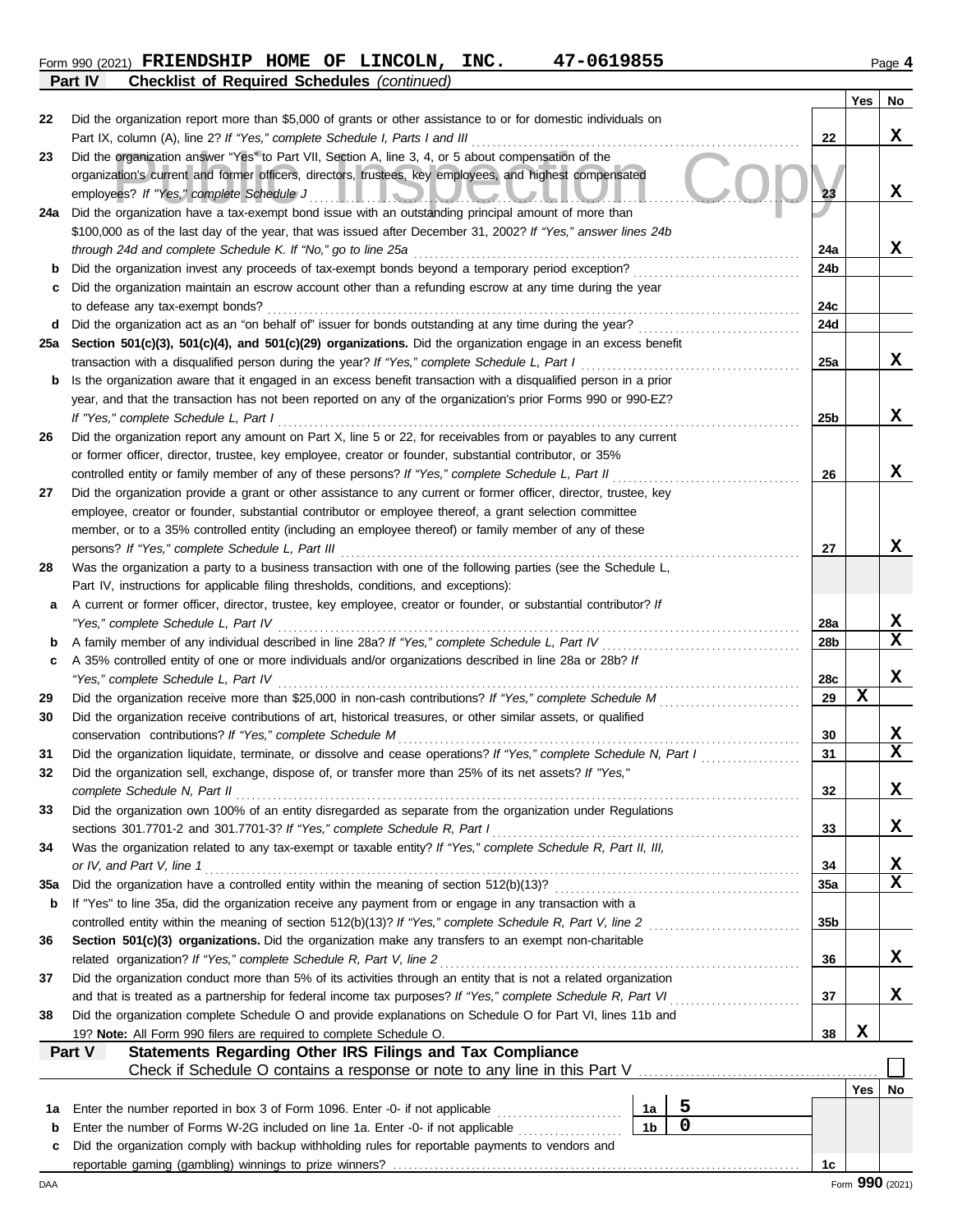## Form 990 (2021) Page **5 FRIENDSHIP HOME OF LINCOLN, INC. 47-0619855**

|     | Part V<br>Statements Regarding Other IRS Filings and Tax Compliance (continued)                                                         |                        | Yes | No          |  |  |
|-----|-----------------------------------------------------------------------------------------------------------------------------------------|------------------------|-----|-------------|--|--|
| 2a  | Enter the number of employees reported on Form W-3, Transmittal of Wage and Tax                                                         |                        |     |             |  |  |
|     | 51<br>Statements, filed for the calendar year ending with or within the year covered by this return<br>2a                               |                        |     |             |  |  |
| b   | If at least one is reported on line 2a, did the organization file all required federal employment tax returns?                          | 2 <sub>b</sub>         | X   |             |  |  |
|     | Note: If the sum of lines 1a and 2a is greater than 250, you may be required to e-file. See instructions.                               |                        |     |             |  |  |
| За  | Did the organization have unrelated business gross income of \$1,000 or more during the year?                                           | 3a                     |     | X           |  |  |
| b   | If "Yes," has it filed a Form 990-T for this year? If "No" to line 3b, provide an explanation on Schedule O                             | 3 <sub>b</sub>         |     |             |  |  |
| 4a  | At any time during the calendar year, did the organization have an interest in, or a signature or other authority over,                 |                        |     |             |  |  |
|     | a financial account in a foreign country (such as a bank account, securities account, or other financial account)?                      | 4a                     |     | x           |  |  |
| b   | If "Yes," enter the name of the foreign country <b>u</b>                                                                                |                        |     |             |  |  |
|     | See instructions for filing requirements for FinCEN Form 114, Report of Foreign Bank and Financial Accounts (FBAR).                     |                        |     |             |  |  |
| 5a  |                                                                                                                                         | 5a                     |     | х           |  |  |
| b   |                                                                                                                                         | 5 <sub>b</sub>         |     | X           |  |  |
| c   |                                                                                                                                         | 5 <sub>c</sub>         |     |             |  |  |
| 6а  | Does the organization have annual gross receipts that are normally greater than \$100,000, and did the                                  |                        |     |             |  |  |
|     |                                                                                                                                         | 6a                     |     | X           |  |  |
| b   | If "Yes," did the organization include with every solicitation an express statement that such contributions or                          |                        |     |             |  |  |
|     | gifts were not tax deductible?                                                                                                          | 6b                     |     |             |  |  |
| 7   | Organizations that may receive deductible contributions under section 170(c).                                                           |                        |     |             |  |  |
| а   | Did the organization receive a payment in excess of \$75 made partly as a contribution and partly for goods                             |                        |     |             |  |  |
|     | and services provided to the payor?                                                                                                     | 7a                     |     | x           |  |  |
| b   |                                                                                                                                         | 7b                     |     |             |  |  |
| c   | Did the organization sell, exchange, or otherwise dispose of tangible personal property for which it was                                |                        |     |             |  |  |
|     | 7d                                                                                                                                      | 7c                     |     | X           |  |  |
| d   | Did the organization receive any funds, directly or indirectly, to pay premiums on a personal benefit contract?                         | 7e                     |     | х           |  |  |
| е   |                                                                                                                                         | 7f                     |     | $\mathbf x$ |  |  |
| g   | If the organization received a contribution of qualified intellectual property, did the organization file Form 8899 as required?        | 7g                     |     | X           |  |  |
|     | If the organization received a contribution of cars, boats, airplanes, or other vehicles, did the organization file a Form 1098-C?<br>h |                        |     |             |  |  |
| 8   | Sponsoring organizations maintaining donor advised funds. Did a donor advised fund maintained by the                                    |                        |     |             |  |  |
|     |                                                                                                                                         | 8                      |     |             |  |  |
| 9   | Sponsoring organizations maintaining donor advised funds.                                                                               |                        |     |             |  |  |
| а   | Did the sponsoring organization make any taxable distributions under section 4966?                                                      | 9a                     |     |             |  |  |
| b   |                                                                                                                                         | 9b                     |     |             |  |  |
| 10  | Section 501(c)(7) organizations. Enter:                                                                                                 |                        |     |             |  |  |
| а   | 10a<br>Initiation fees and capital contributions included on Part VIII, line 12 [11] [11] [12] [11] [12] [11] [12] [1                   |                        |     |             |  |  |
| b   | 10 <sub>b</sub><br>Gross receipts, included on Form 990, Part VIII, line 12, for public use of club facilities                          |                        |     |             |  |  |
| 11  | Section 501(c)(12) organizations. Enter:                                                                                                |                        |     |             |  |  |
| а   | 11a<br>Gross income from members or shareholders                                                                                        |                        |     |             |  |  |
| b   | Gross income from other sources. (Do not net amounts due or paid to other sources                                                       |                        |     |             |  |  |
|     | 11 <sub>b</sub><br>against amounts due or received from them.)                                                                          |                        |     |             |  |  |
| 12a | Section 4947(a)(1) non-exempt charitable trusts. Is the organization filing Form 990 in lieu of Form 1041?                              | 12a                    |     |             |  |  |
| b   | If "Yes," enter the amount of tax-exempt interest received or accrued during the year<br>12b                                            |                        |     |             |  |  |
| 13  | Section 501(c)(29) qualified nonprofit health insurance issuers.                                                                        |                        |     |             |  |  |
| а   | Is the organization licensed to issue qualified health plans in more than one state?                                                    | 13а                    |     |             |  |  |
|     | Note: See the instructions for additional information the organization must report on Schedule O.                                       |                        |     |             |  |  |
| b   | Enter the amount of reserves the organization is required to maintain by the states in which                                            |                        |     |             |  |  |
|     | 13 <sub>b</sub>                                                                                                                         |                        |     |             |  |  |
| с   | 13c<br>Enter the amount of reserves on hand                                                                                             |                        |     | x           |  |  |
| 14a |                                                                                                                                         | 14a<br>14 <sub>b</sub> |     |             |  |  |
| b   |                                                                                                                                         |                        |     |             |  |  |
| 15  | Is the organization subject to the section 4960 tax on payment(s) of more than \$1,000,000 in remuneration or                           | 15                     |     | x           |  |  |
|     | excess parachute payment(s) during the year?<br>If "Yes," see instructions and file Form 4720, Schedule N.                              |                        |     |             |  |  |
| 16  | Is the organization an educational institution subject to the section 4968 excise tax on net investment income?                         | 16                     |     | X           |  |  |
|     | If "Yes," complete Form 4720, Schedule O.                                                                                               |                        |     |             |  |  |
| 17  | Section 501(c)(21) organizations. Did the trust, any disqualified person, or mine operator engage in                                    |                        |     |             |  |  |
|     |                                                                                                                                         | 17                     |     |             |  |  |
|     | If "Yes," complete Form 6069.                                                                                                           |                        |     |             |  |  |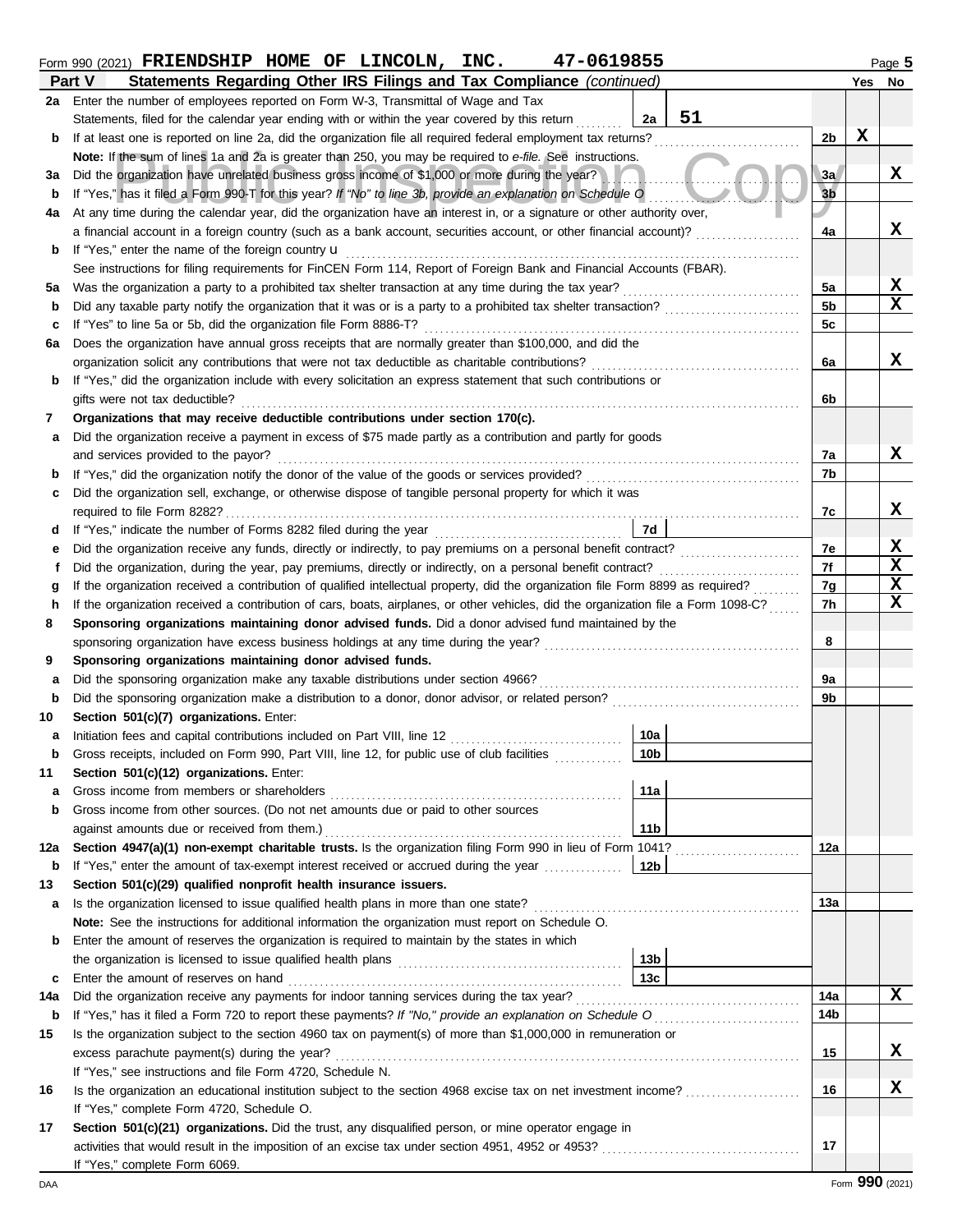#### The number of voting members of the governing body at the end of the tax year<br>are material differences in voting rights among members of the governing body, or<br>overning body delegated broad authority to an executive commit **1b 1a Yes No** Form 990 (2021) Page **6 FRIENDSHIP HOME OF LINCOLN, INC. 47-0619855 Part VI Governance, Management, and Disclosure** *For each "Yes" response to lines 2 through 7b below, and for a "No" response to line 8a, 8b, or 10b below, describe the circumstances, processes, or changes on Schedule O. See instructions.* **Section A. Governing Body and Management 1a** Enter the number of voting members of the governing body at the end of the tax year **b** Enter the number of voting members included on line 1a, above, who are independent **2** . . . . . . . . . . . . . . . . . . . . . . . . . . . . . . . . . . . . . . . . . . . . . . . . . . . . . . Did any officer, director, trustee, or key employee have a family relationship or a business relationship with Check if Schedule O contains a response or note to any line in this Part VI If there are material differences in voting rights among members of the governing body, or if the governing body delegated broad authority to an executive committee or similar committee, explain on Schedule O. **X 23 23**

|    | any other officer, director, trustee, or key employee?                                                                            |    |   | х |
|----|-----------------------------------------------------------------------------------------------------------------------------------|----|---|---|
| 3  | Did the organization delegate control over management duties customarily performed by or under the direct                         |    |   |   |
|    | supervision of officers, directors, trustees, or key employees to a management company or other person?                           |    |   | х |
| 4  | Did the organization make any significant changes to its governing documents since the prior Form 990 was filed?                  | 4  |   | х |
| 5  | Did the organization become aware during the year of a significant diversion of the organization's assets?                        | 5  |   |   |
| 6  | Did the organization have members or stockholders?                                                                                | 6  |   |   |
| 7a | Did the organization have members, stockholders, or other persons who had the power to elect or appoint                           |    |   |   |
|    | one or more members of the governing body?                                                                                        | 7a |   | x |
| b  | Are any governance decisions of the organization reserved to (or subject to approval by) members,                                 |    |   |   |
|    | stockholders, or persons other than the governing body?                                                                           | 7b |   | х |
| 8  | Did the organization contemporaneously document the meetings held or written actions undertaken during the year by the following: |    |   |   |
| a  | The governing body?                                                                                                               | 8а | х |   |
| b  | Each committee with authority to act on behalf of the governing body?                                                             | 8b | х |   |
| 9  | Is there any officer, director, trustee, or key employee listed in Part VII, Section A, who cannot be reached at                  |    |   |   |

the organization's mailing address? If "Yes," provide the names and addresses on Schedule O

|  |  |  |  | Section B. Policies (This Section B requests information about policies not required by the Internal Revenue Code.) |  |  |  |  |
|--|--|--|--|---------------------------------------------------------------------------------------------------------------------|--|--|--|--|
|--|--|--|--|---------------------------------------------------------------------------------------------------------------------|--|--|--|--|

|     |                                                                                                                                     |                 | Yes I | No |
|-----|-------------------------------------------------------------------------------------------------------------------------------------|-----------------|-------|----|
| 10a | Did the organization have local chapters, branches, or affiliates?                                                                  | 10a             |       | x  |
| b   | If "Yes," did the organization have written policies and procedures governing the activities of such chapters,                      |                 |       |    |
|     | affiliates, and branches to ensure their operations are consistent with the organization's exempt purposes?                         | 10b             |       |    |
| 11a | Has the organization provided a complete copy of this Form 990 to all members of its governing body before filing the form?         | 11a             | х     |    |
| b   | Describe on Schedule O the process, if any, used by the organization to review this Form 990.                                       |                 |       |    |
| 12a | Did the organization have a written conflict of interest policy? If "No," go to line 13                                             | 12a             | x     |    |
| b   | Were officers, directors, or trustees, and key employees required to disclose annually interests that could give rise to conflicts? | 12 <sub>b</sub> | X     |    |
| c   | Did the organization regularly and consistently monitor and enforce compliance with the policy? If "Yes,"                           |                 |       |    |
|     | describe on Schedule O how this was done                                                                                            | 12c             | х     |    |
| 13  | Did the organization have a written whistleblower policy?                                                                           | 13              | X     |    |
| 14  | Did the organization have a written document retention and destruction policy?                                                      | 14              | X     |    |
| 15  | Did the process for determining compensation of the following persons include a review and approval by                              |                 |       |    |
|     | independent persons, comparability data, and contemporaneous substantiation of the deliberation and decision?                       |                 |       |    |
| a   |                                                                                                                                     | 15a             | x     |    |
| b   | Other officers or key employees of the organization                                                                                 | 15b             | х     |    |
|     | If "Yes" to line 15a or 15b, describe the process on Schedule O. See instructions.                                                  |                 |       |    |
| 16а | Did the organization invest in, contribute assets to, or participate in a joint venture or similar arrangement                      |                 |       |    |
|     | with a taxable entity during the year?                                                                                              | 16а             |       | x  |
| b   | If "Yes," did the organization follow a written policy or procedure requiring the organization to evaluate its                      |                 |       |    |
|     | participation in joint venture arrangements under applicable federal tax law, and take steps to safeguard the                       |                 |       |    |
|     |                                                                                                                                     | 16b             |       |    |
|     | <b>Section C. Disclosure</b>                                                                                                        |                 |       |    |

**17** List the states with which a copy of this Form 990 is required to be filed u . . . . . . . . . . . . . . . . . . . . . . . . . . . . . . . . . . . . . . . . . . . . . . . . . . . . . . . . . . . . . . . . . . . . . . . . . . . . . . . . . **NONE**

|  | 18 Section 6104 requires an organization to make its Forms 1023 (1024 or 1024-A, if applicable), 990, and 990-T (section 501(c) |  |  |  |  |
|--|---------------------------------------------------------------------------------------------------------------------------------|--|--|--|--|
|--|---------------------------------------------------------------------------------------------------------------------------------|--|--|--|--|

(3)s only) available for public inspection. Indicate how you made these available. Check all that apply.

 $\overline{X}$  Own website  $\overline{X}$  Another's website  $\overline{X}$  Upon request  $\overline{X}$  Other *(explain on Schedule O)* 

| Describe on Schedule O whether (and if so, how) the organization made its governing documents, conflict of interest policy, and |
|---------------------------------------------------------------------------------------------------------------------------------|
| financial statements available to the public during the tax year.                                                               |

**20** State the name, address, and telephone number of the person who possesses the organization's books and records u

## **AMILA TANOVIC-MUSLIC P.O. BOX 85358**

**LINCOLN NE 68501-5358 402-434-0162**

**9**

**X**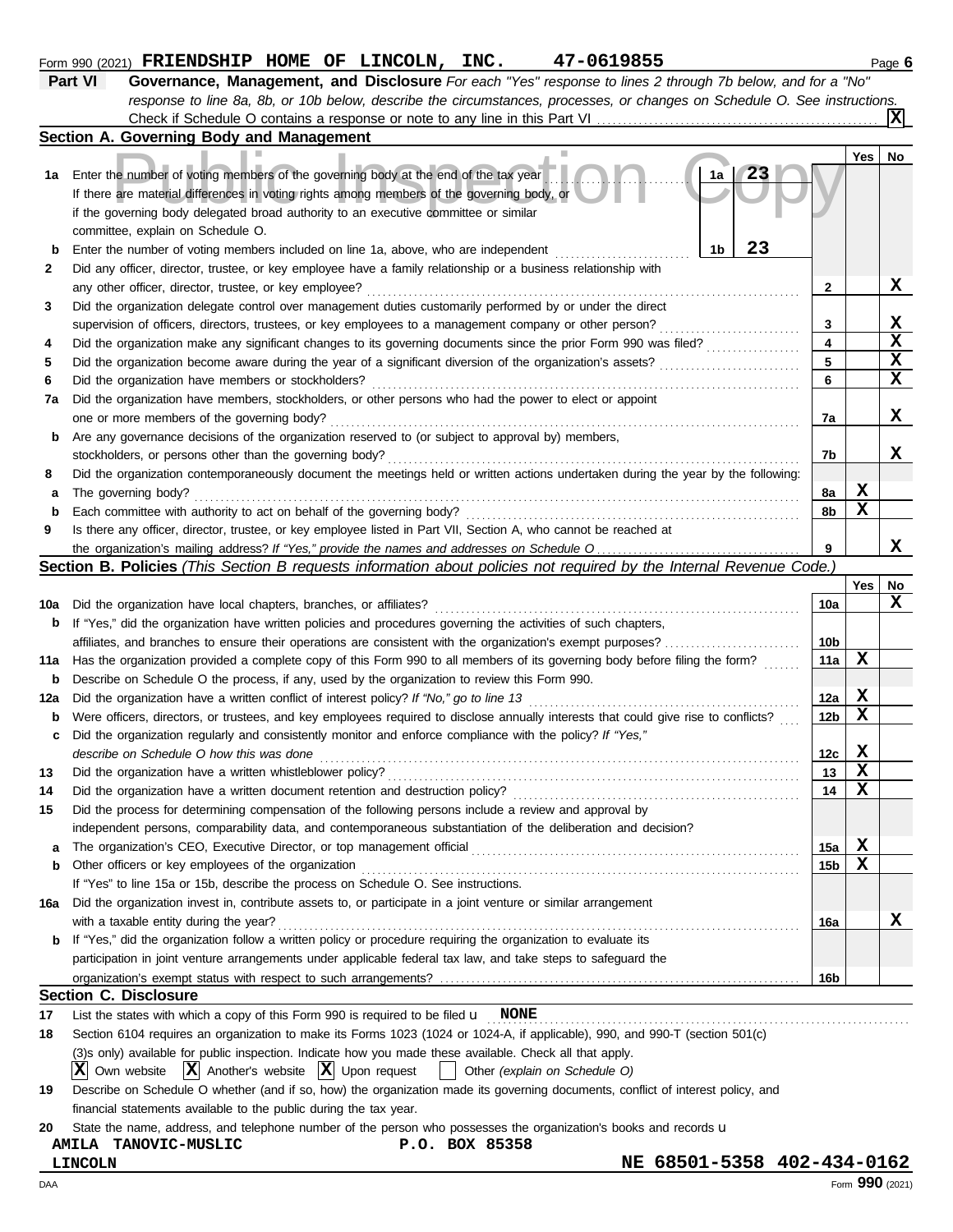| Part VII Compensation of Officers, Directors, Trustees, Key Employees, Highest Compensated Employees, and |  |  |  |
|-----------------------------------------------------------------------------------------------------------|--|--|--|
| Independent Contractors                                                                                   |  |  |  |

Check if Schedule O contains a response or note to any line in this Part VII

#### **Section A. Officers, Directors, Trustees, Key Employees, and Highest Compensated Employees**

**1a** Complete this table for all persons required to be listed. Report compensation for the calendar year ending with or within the organization's tax year.

this table for all persons required to be listed. Report compensation for the calendar year ending with or within the tax year.<br>
of the organization's **current** officers, directors, trustees (whether individuals or organiz ■ List all of the organization's **current** officers, directors, trustees (whether individuals or organizations), regardless of amount of compensation. Enter -0- in columns (D), (E), and (F) if no compensation was paid.

● List all of the organization's **current** key employees, if any. See instructions for definition of "key employee."

■ List the organization's five **current** highest compensated employees (other than an officer, director, trustee, or key employee)<br> **•** Propised reportable compensation (box 5 of Form M/2, Form 1000 MISC, and/or box 1 of

who received reportable compensation (box 5 of Form W-2, Form 1099-MISC, and/or box 1 of Form 1099-NEC) of more than \$100,000 from the organization and any related organizations.

■ List all of the organization's **former** officers, key employees, and highest compensated employees who received more than<br> **•** 00,000 of reportable compensation from the ergonization and any related ergonizations \$100,000 of reportable compensation from the organization and any related organizations.

■ List all of the organization's **former directors or trustees** that received, in the capacity as a former director or trustee of the<br>paization, more than \$10,000 of reportable compensation from the organization and any r organization, more than \$10,000 of reportable compensation from the organization and any related organizations. See the instructions for the order in which to list the persons above.

Check this box if neither the organization nor any related organization compensated any current officer, director, or trustee.

| (A)<br>Name and title                     | (B)<br>Average<br>hours<br>per week                                         |                                      |                         | Position    | (C)             | (do not check more than one<br>box, unless person is both an<br>officer and a director/trustee) |        | (D)<br>Reportable<br>compensation<br>from the | (E)<br>Reportable<br>compensation<br>from related | (F)<br>Estimated amount<br>of other<br>compensation   |
|-------------------------------------------|-----------------------------------------------------------------------------|--------------------------------------|-------------------------|-------------|-----------------|-------------------------------------------------------------------------------------------------|--------|-----------------------------------------------|---------------------------------------------------|-------------------------------------------------------|
|                                           | (list any<br>hours for<br>related<br>organizations<br>below<br>dotted line) | Individual<br>or director<br>trustee | nstitutional<br>trustee | Officer     | Key<br>employee | Highest compensated<br>employ <u>ee</u>                                                         | Former | organization (W-2/<br>1099-MISC/<br>1099-NEC) | organizations (W-2/<br>1099-MISC/<br>1099-NEC)    | from the<br>organization and<br>related organizations |
| $(1)$ KIRK "JOE" ADAM\$                   |                                                                             |                                      |                         |             |                 |                                                                                                 |        |                                               |                                                   |                                                       |
|                                           | 1.00<br>0.00                                                                |                                      |                         |             |                 |                                                                                                 |        |                                               | 0                                                 | $\mathbf 0$                                           |
| <b>DIRECTOR</b><br>(2) KRIS BAACK         |                                                                             | $\mathbf x$                          |                         |             |                 |                                                                                                 |        | 0                                             |                                                   |                                                       |
|                                           | 1.00                                                                        |                                      |                         |             |                 |                                                                                                 |        |                                               |                                                   |                                                       |
| <b>DIRECTOR</b>                           | 0.00                                                                        | $\mathbf x$                          |                         |             |                 |                                                                                                 |        | 0                                             | 0                                                 | $\mathbf 0$                                           |
| (3) BRADY BAUER                           |                                                                             |                                      |                         |             |                 |                                                                                                 |        |                                               |                                                   |                                                       |
|                                           | 1.00                                                                        |                                      |                         |             |                 |                                                                                                 |        |                                               |                                                   |                                                       |
| <b>DIRECTOR</b>                           | 0.00                                                                        | $\mathbf x$                          |                         |             |                 |                                                                                                 |        | 0                                             | 0                                                 | $\mathbf 0$                                           |
| (4) TERA BEERMANN                         |                                                                             |                                      |                         |             |                 |                                                                                                 |        |                                               |                                                   |                                                       |
|                                           | 1.00                                                                        |                                      |                         |             |                 |                                                                                                 |        |                                               |                                                   |                                                       |
| <b>DIRECTOR</b>                           | 0.00                                                                        | X                                    |                         |             |                 |                                                                                                 |        | 0                                             | 0                                                 | $\mathbf 0$                                           |
| (5) SHARON CIRONE                         | 1.00                                                                        |                                      |                         |             |                 |                                                                                                 |        |                                               |                                                   |                                                       |
| <b>DIRECTOR</b>                           | 0.00                                                                        | $\mathbf x$                          |                         |             |                 |                                                                                                 |        | 0                                             | 0                                                 | $\mathbf 0$                                           |
| (6) BRAD EWERTH                           |                                                                             |                                      |                         |             |                 |                                                                                                 |        |                                               |                                                   |                                                       |
|                                           | 1.00                                                                        |                                      |                         |             |                 |                                                                                                 |        |                                               |                                                   |                                                       |
| <b>DIRECTOR</b>                           | 0.00                                                                        | $\mathbf x$                          |                         |             |                 |                                                                                                 |        | 0                                             | 0                                                 | $\mathbf 0$                                           |
| (7) BECKY FERGUSON                        |                                                                             |                                      |                         |             |                 |                                                                                                 |        |                                               |                                                   |                                                       |
|                                           | 1.00                                                                        |                                      |                         |             |                 |                                                                                                 |        |                                               |                                                   |                                                       |
| <b>DIRECTOR</b>                           | 0.00                                                                        | $\mathbf x$                          |                         |             |                 |                                                                                                 |        | 0                                             | 0                                                 | $\mathbf 0$                                           |
| (8) MATT FERRIS                           |                                                                             |                                      |                         |             |                 |                                                                                                 |        |                                               |                                                   |                                                       |
|                                           | 1.00                                                                        |                                      |                         |             |                 |                                                                                                 |        |                                               |                                                   |                                                       |
| PAST PRESIDENT                            | 0.00                                                                        | $\mathbf x$                          |                         | $\mathbf x$ |                 |                                                                                                 |        | 0                                             | 0                                                 | $\mathbf 0$                                           |
| (9) DEBBIE GASPARD                        | 1.00                                                                        |                                      |                         |             |                 |                                                                                                 |        |                                               |                                                   |                                                       |
|                                           | 0.00                                                                        | $\mathbf x$                          |                         |             |                 |                                                                                                 |        | 0                                             | 0                                                 | 0                                                     |
| <b>DIRECTOR</b><br>(10) MARY JO GILLESPIE |                                                                             |                                      |                         |             |                 |                                                                                                 |        |                                               |                                                   |                                                       |
|                                           | 1.00                                                                        |                                      |                         |             |                 |                                                                                                 |        |                                               |                                                   |                                                       |
| <b>DIRECTOR</b>                           | 0.00                                                                        | X                                    |                         |             |                 |                                                                                                 |        | 0                                             | 0                                                 | $\mathbf 0$                                           |
| (11) KATHY<br><b>GRIESEL</b>              |                                                                             |                                      |                         |             |                 |                                                                                                 |        |                                               |                                                   |                                                       |
|                                           | 1.00                                                                        |                                      |                         |             |                 |                                                                                                 |        |                                               |                                                   |                                                       |
| PRESIDENT ELECT                           | 0.00                                                                        | $\mathbf x$                          |                         | $\mathbf x$ |                 |                                                                                                 |        | 0                                             | 0                                                 | $\mathbf 0$                                           |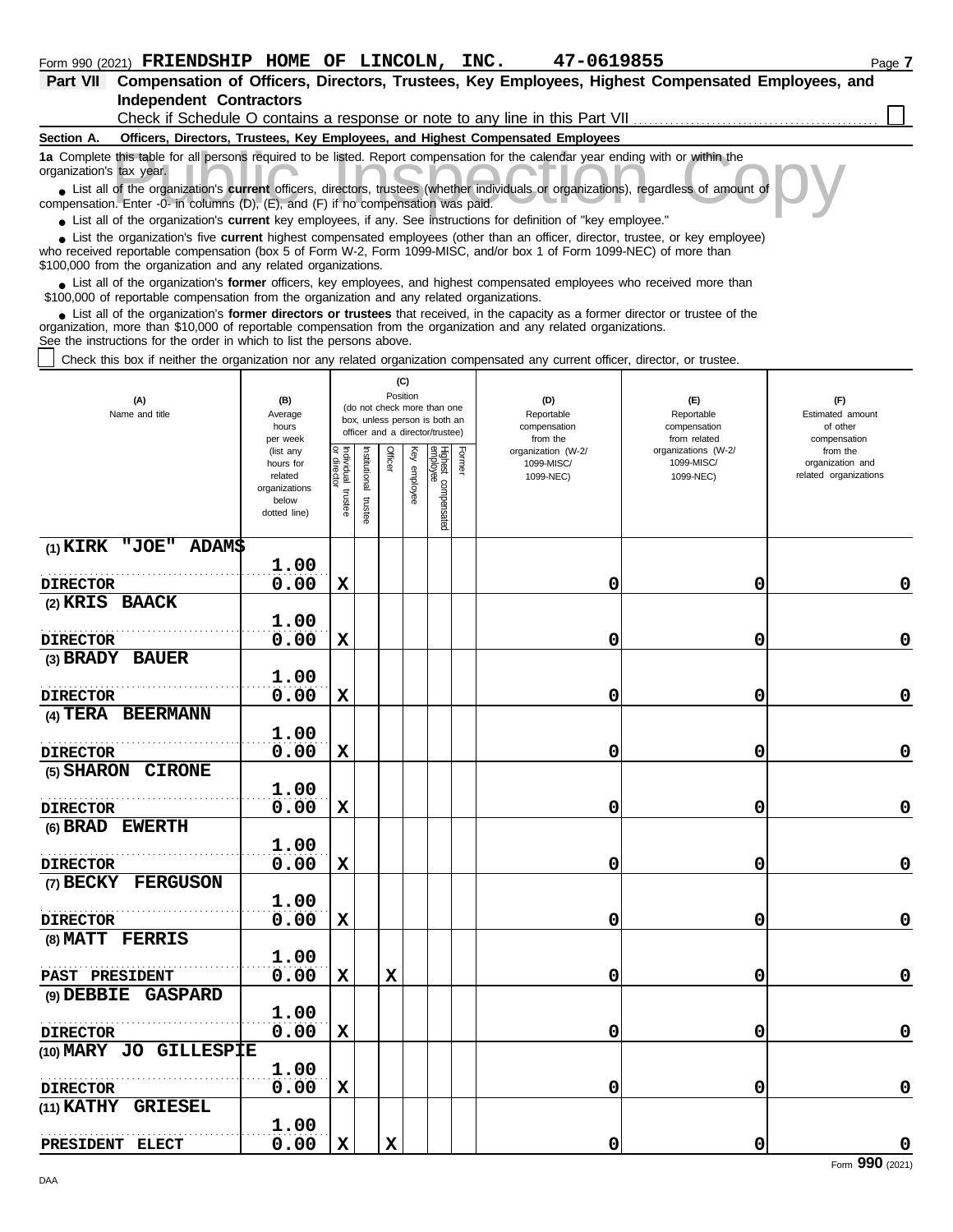|                         | Form 990 (2021) FRIENDSHIP HOME OF LINCOLN, INC.                     |                                                                             |                                      |                      |                            |                                                                                                 |        | 47-0619855                                                                                                                                                                                                                                             |                                                   |   | Page 8                                                |             |
|-------------------------|----------------------------------------------------------------------|-----------------------------------------------------------------------------|--------------------------------------|----------------------|----------------------------|-------------------------------------------------------------------------------------------------|--------|--------------------------------------------------------------------------------------------------------------------------------------------------------------------------------------------------------------------------------------------------------|---------------------------------------------------|---|-------------------------------------------------------|-------------|
| Part VII                |                                                                      |                                                                             |                                      |                      |                            |                                                                                                 |        | Section A. Officers, Directors, Trustees, Key Employees, and Highest Compensated Employees (continued)                                                                                                                                                 |                                                   |   |                                                       |             |
|                         | (A)<br>Name and title                                                | (B)<br>Average<br>hours<br>per week                                         |                                      |                      | (C)<br>Position            | (do not check more than one<br>box, unless person is both an<br>officer and a director/trustee) |        | (D)<br>Reportable<br>compensation<br>from the                                                                                                                                                                                                          | (F)<br>Reportable<br>compensation<br>from related |   | (F)<br>Estimated amount<br>of other<br>compensation   |             |
|                         |                                                                      | (list any<br>hours for<br>related<br>organizations<br>below<br>dotted line) | Individual<br>or director<br>trustee | nstitutional trustee | <b>Officer</b><br>employee | Κê<br>Highest compensated<br>employee                                                           | Former | organization (W-2/<br>1099-MISC/<br>1099-NEC)                                                                                                                                                                                                          | organizations (W-2/<br>1099-MISC/<br>1099-NEC)    |   | from the<br>organization and<br>related organizations |             |
| (12)<br><b>SUSAN</b>    | <b>MARTIN</b>                                                        | 1.00                                                                        |                                      |                      |                            |                                                                                                 |        |                                                                                                                                                                                                                                                        |                                                   |   |                                                       |             |
| <b>DIRECTOR</b>         |                                                                      | 0.00                                                                        | $\mathbf x$                          |                      |                            |                                                                                                 |        | 0                                                                                                                                                                                                                                                      | 0                                                 |   |                                                       | 0           |
| (13)                    | <b>JILL MILLER</b>                                                   |                                                                             |                                      |                      |                            |                                                                                                 |        |                                                                                                                                                                                                                                                        |                                                   |   |                                                       |             |
|                         |                                                                      | 1.00                                                                        |                                      |                      |                            |                                                                                                 |        |                                                                                                                                                                                                                                                        |                                                   |   |                                                       |             |
| <b>DIRECTOR</b>         | <b>MICHON MORROW</b>                                                 | 0.00                                                                        | $\mathbf x$                          |                      |                            |                                                                                                 |        | 0                                                                                                                                                                                                                                                      | 0                                                 |   |                                                       | $\mathbf 0$ |
| (14)                    |                                                                      | 1.00                                                                        |                                      |                      |                            |                                                                                                 |        |                                                                                                                                                                                                                                                        |                                                   |   |                                                       |             |
| <b>DIRECTOR</b><br>(15) | <b>AMY MOSSER</b>                                                    | 0.00                                                                        | $\mathbf x$                          |                      |                            |                                                                                                 |        | 0                                                                                                                                                                                                                                                      | 0                                                 |   |                                                       | $\mathbf 0$ |
|                         |                                                                      | 1.00                                                                        |                                      |                      |                            |                                                                                                 |        |                                                                                                                                                                                                                                                        |                                                   |   |                                                       |             |
| <b>DIRECTOR</b>         | <b>MARY NELSON</b>                                                   | 0.00                                                                        | $\mathbf x$                          |                      |                            |                                                                                                 |        | 0                                                                                                                                                                                                                                                      | 0                                                 |   |                                                       | $\mathbf 0$ |
| (16)                    |                                                                      | 1.00                                                                        |                                      |                      |                            |                                                                                                 |        |                                                                                                                                                                                                                                                        |                                                   |   |                                                       |             |
| <b>DIRECTOR</b>         |                                                                      | 0.00                                                                        | $\mathbf x$                          |                      |                            |                                                                                                 |        | 0                                                                                                                                                                                                                                                      | 0                                                 |   |                                                       | $\mathbf 0$ |
| (17)                    | CECILIA RULEY                                                        |                                                                             |                                      |                      |                            |                                                                                                 |        |                                                                                                                                                                                                                                                        |                                                   |   |                                                       |             |
|                         |                                                                      | 1.00                                                                        |                                      |                      |                            |                                                                                                 |        |                                                                                                                                                                                                                                                        |                                                   |   |                                                       |             |
| <b>DIRECTOR</b><br>(18) | <b>MARCELLA</b>                                                      | 0.00<br>SANCHEZ-NELSEN                                                      | $\mathbf x$                          |                      |                            |                                                                                                 |        | 0                                                                                                                                                                                                                                                      | 0                                                 |   |                                                       | $\mathbf 0$ |
|                         |                                                                      | 1.00                                                                        |                                      |                      |                            |                                                                                                 |        |                                                                                                                                                                                                                                                        |                                                   |   |                                                       |             |
| <b>SECRETARY</b>        |                                                                      | 0.00                                                                        | $\mathbf x$                          |                      | $\mathbf x$                |                                                                                                 |        | 0                                                                                                                                                                                                                                                      | 0                                                 |   |                                                       | $\mathbf 0$ |
| (19)                    | <b>BROCK SHELTON</b>                                                 | 1.00                                                                        |                                      |                      |                            |                                                                                                 |        |                                                                                                                                                                                                                                                        |                                                   |   |                                                       |             |
| <b>DIRECTOR</b>         |                                                                      | 0.00                                                                        | $\mathbf x$                          |                      |                            |                                                                                                 |        | 0                                                                                                                                                                                                                                                      | 0                                                 |   |                                                       | 0           |
| 1b Subtotal             | c Total from continuation sheets to Part VII, Section A              |                                                                             |                                      |                      |                            |                                                                                                 | u<br>u | 185,090                                                                                                                                                                                                                                                |                                                   |   | 9,406                                                 |             |
|                         |                                                                      |                                                                             |                                      |                      |                            |                                                                                                 |        | 185,090                                                                                                                                                                                                                                                |                                                   |   | 9,406                                                 |             |
| $\mathbf{2}$            | reportable compensation from the organization $\bf{u}$ 0             |                                                                             |                                      |                      |                            |                                                                                                 |        | Total number of individuals (including but not limited to those listed above) who received more than \$100,000 of                                                                                                                                      |                                                   |   |                                                       |             |
|                         |                                                                      |                                                                             |                                      |                      |                            |                                                                                                 |        |                                                                                                                                                                                                                                                        |                                                   |   | Yes<br>No                                             |             |
| 3                       |                                                                      |                                                                             |                                      |                      |                            |                                                                                                 |        | Did the organization list any former officer, director, trustee, key employee, or highest compensated                                                                                                                                                  |                                                   | 3 | X                                                     |             |
| 4                       |                                                                      |                                                                             |                                      |                      |                            |                                                                                                 |        | For any individual listed on line 1a, is the sum of reportable compensation and other compensation from the<br>organization and related organizations greater than \$150,000? If "Yes," complete Schedule J for such                                   |                                                   |   |                                                       |             |
| 5                       |                                                                      |                                                                             |                                      |                      |                            |                                                                                                 |        | Did any person listed on line 1a receive or accrue compensation from any unrelated organization or individual                                                                                                                                          |                                                   | 4 | X                                                     |             |
|                         |                                                                      |                                                                             |                                      |                      |                            |                                                                                                 |        |                                                                                                                                                                                                                                                        |                                                   | 5 | x                                                     |             |
|                         | Section B. Independent Contractors                                   |                                                                             |                                      |                      |                            |                                                                                                 |        |                                                                                                                                                                                                                                                        |                                                   |   |                                                       |             |
| 1                       |                                                                      |                                                                             |                                      |                      |                            |                                                                                                 |        | Complete this table for your five highest compensated independent contractors that received more than \$100,000 of<br>compensation from the organization. Report compensation for the calendar year ending with or within the organization's tax year. |                                                   |   |                                                       |             |
|                         |                                                                      | (A)<br>Name and business address                                            |                                      |                      |                            |                                                                                                 |        |                                                                                                                                                                                                                                                        | (B)<br>Description of services                    |   | (C)<br>Compensation                                   |             |
|                         |                                                                      |                                                                             |                                      |                      |                            |                                                                                                 |        |                                                                                                                                                                                                                                                        |                                                   |   |                                                       |             |
|                         |                                                                      |                                                                             |                                      |                      |                            |                                                                                                 |        |                                                                                                                                                                                                                                                        |                                                   |   |                                                       |             |
|                         |                                                                      |                                                                             |                                      |                      |                            |                                                                                                 |        |                                                                                                                                                                                                                                                        |                                                   |   |                                                       |             |
|                         |                                                                      |                                                                             |                                      |                      |                            |                                                                                                 |        |                                                                                                                                                                                                                                                        |                                                   |   |                                                       |             |
|                         |                                                                      |                                                                             |                                      |                      |                            |                                                                                                 |        |                                                                                                                                                                                                                                                        |                                                   |   |                                                       |             |
|                         |                                                                      |                                                                             |                                      |                      |                            |                                                                                                 |        |                                                                                                                                                                                                                                                        |                                                   |   |                                                       |             |
| 2                       | received more than \$100,000 of compensation from the organization u |                                                                             |                                      |                      |                            |                                                                                                 |        | Total number of independent contractors (including but not limited to those listed above) who                                                                                                                                                          | 0                                                 |   |                                                       |             |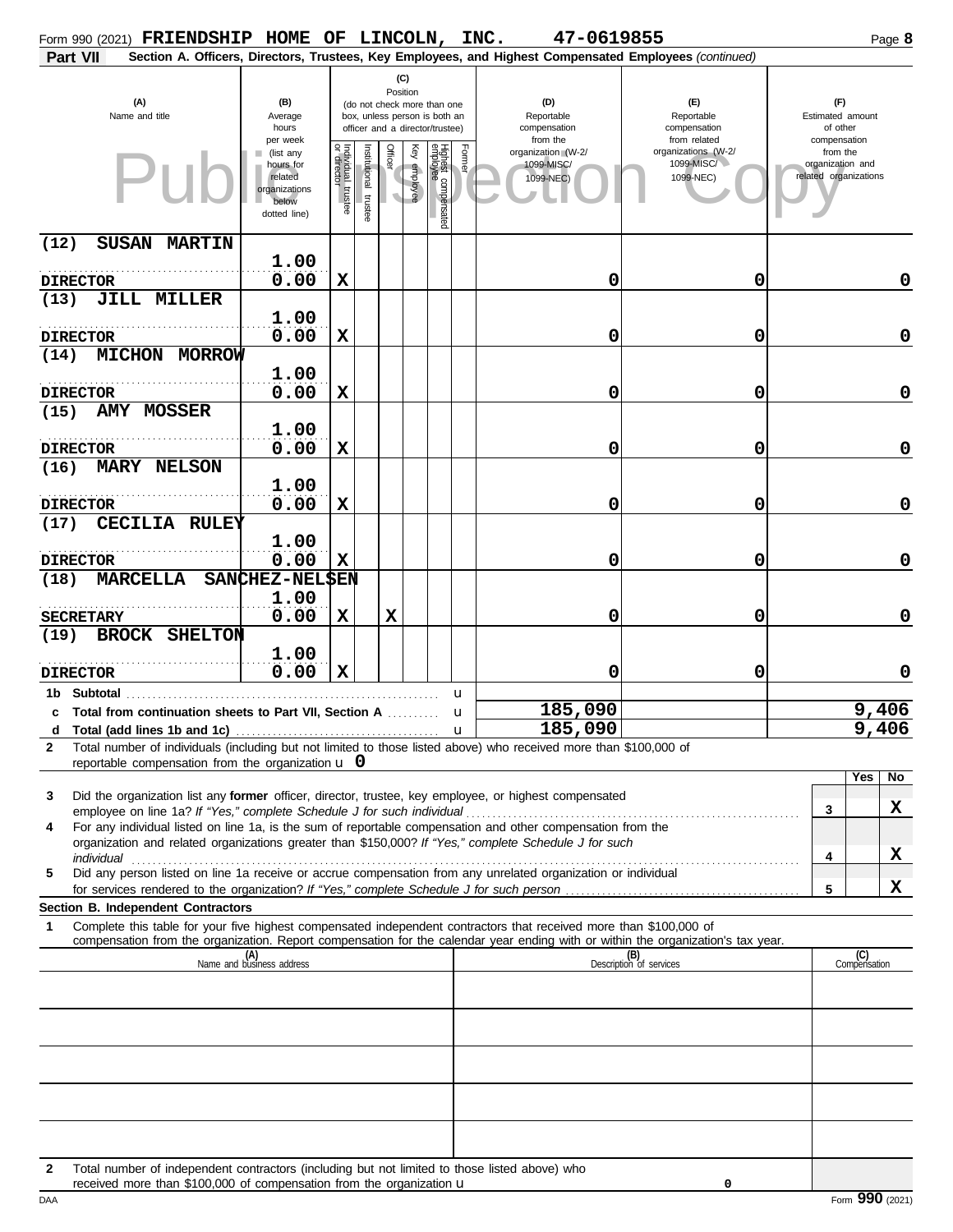|                                                           |                  |                                                                                                           |    |             |                 |  |                                      | (A)<br>Total revenue | (B)<br>Related or exempt<br>function revenue | (C)<br>Unrelated<br>business revenue | (D)<br>Revenue excluded<br>from tax under<br>sections 512-514 |
|-----------------------------------------------------------|------------------|-----------------------------------------------------------------------------------------------------------|----|-------------|-----------------|--|--------------------------------------|----------------------|----------------------------------------------|--------------------------------------|---------------------------------------------------------------|
|                                                           |                  |                                                                                                           |    |             |                 |  |                                      |                      |                                              |                                      |                                                               |
| Contributions, Gifts, Grants<br>and Other Similar Amounts |                  | 1a Federated campaigns<br><b>b</b> Membership dues                                                        |    |             | 1a<br>1b        |  | 111,470                              |                      |                                              |                                      |                                                               |
|                                                           |                  | c Fundraising events                                                                                      |    | .           | 1 <sub>c</sub>  |  |                                      |                      |                                              |                                      |                                                               |
|                                                           |                  | d Related organizations                                                                                   |    | .           | 1 <sub>d</sub>  |  |                                      |                      |                                              |                                      |                                                               |
|                                                           |                  | <b>e</b> Government grants (contributions)<br>f All other contributions, gifts, grants,                   |    |             | 1e              |  | 1,981,319                            |                      |                                              |                                      |                                                               |
|                                                           |                  | and similar amounts not included above<br>g Noncash contributions included in                             |    |             | 1f              |  | 2,034,342                            |                      |                                              |                                      |                                                               |
|                                                           |                  |                                                                                                           |    |             | 1g $ \$$        |  | 217,337                              | 4,127,131            |                                              |                                      |                                                               |
|                                                           |                  |                                                                                                           |    |             |                 |  | $\mathbf{u}$<br><b>Business Code</b> |                      |                                              |                                      |                                                               |
|                                                           | 2a               | PROGRAM SERVICE REVENUE                                                                                   |    |             |                 |  | 900099                               | 3,029                | 3,029                                        |                                      |                                                               |
| Program Service<br>Revenue                                | b                |                                                                                                           |    |             |                 |  |                                      |                      |                                              |                                      |                                                               |
|                                                           | c                |                                                                                                           |    |             |                 |  |                                      |                      |                                              |                                      |                                                               |
|                                                           | d                |                                                                                                           |    |             |                 |  |                                      |                      |                                              |                                      |                                                               |
|                                                           |                  |                                                                                                           |    |             |                 |  |                                      |                      |                                              |                                      |                                                               |
|                                                           |                  | f All other program service revenue                                                                       |    |             |                 |  |                                      |                      |                                              |                                      |                                                               |
|                                                           |                  |                                                                                                           |    |             |                 |  | $\mathbf{u}$                         | 3,029                |                                              |                                      |                                                               |
|                                                           | 3                | Investment income (including dividends, interest, and                                                     |    |             |                 |  |                                      |                      |                                              |                                      |                                                               |
|                                                           |                  | other similar amounts)                                                                                    |    |             |                 |  | u                                    | 47,914               |                                              |                                      | 47,914                                                        |
|                                                           |                  | Income from investment of tax-exempt bond proceeds                                                        |    |             |                 |  | u                                    |                      |                                              |                                      |                                                               |
|                                                           | 5                |                                                                                                           |    |             |                 |  | u                                    |                      |                                              |                                      |                                                               |
|                                                           |                  |                                                                                                           |    | (i) Real    |                 |  | (ii) Personal                        |                      |                                              |                                      |                                                               |
|                                                           |                  | 6a Gross rents                                                                                            | 6а |             |                 |  |                                      |                      |                                              |                                      |                                                               |
|                                                           |                  | <b>b</b> Less: rental expenses                                                                            | 6b |             |                 |  |                                      |                      |                                              |                                      |                                                               |
|                                                           |                  | <b>c</b> Rental inc. or (loss)<br><b>d</b> Net rental income or (loss)                                    | 6с |             |                 |  |                                      |                      |                                              |                                      |                                                               |
|                                                           |                  | <b>7a</b> Gross amount from<br>(i) Securities<br>sales of assets<br>281,698<br>7a<br>other than inventory |    |             |                 |  | u<br>(ii) Other                      |                      |                                              |                                      |                                                               |
|                                                           |                  |                                                                                                           |    |             |                 |  |                                      |                      |                                              |                                      |                                                               |
|                                                           |                  | <b>b</b> Less: cost or other                                                                              |    |             |                 |  |                                      |                      |                                              |                                      |                                                               |
|                                                           |                  | basis and sales exps.                                                                                     | 7b |             | 189,514         |  |                                      |                      |                                              |                                      |                                                               |
| Revenue                                                   |                  | c Gain or (loss)                                                                                          | 7c |             | 92,184          |  |                                      |                      |                                              |                                      |                                                               |
| Other                                                     |                  |                                                                                                           |    |             |                 |  | $\mathbf u$                          | 92,184               |                                              |                                      | 92,184                                                        |
|                                                           |                  | 8a Gross income from fundraising events                                                                   |    |             |                 |  |                                      |                      |                                              |                                      |                                                               |
|                                                           |                  |                                                                                                           |    |             |                 |  |                                      |                      |                                              |                                      |                                                               |
|                                                           |                  | of contributions reported on line                                                                         |    |             |                 |  |                                      |                      |                                              |                                      |                                                               |
|                                                           |                  | 1c). See Part IV, line 18                                                                                 |    | .           | 8а              |  |                                      |                      |                                              |                                      |                                                               |
|                                                           |                  | <b>b</b> Less: direct expenses                                                                            |    |             | 8b              |  |                                      |                      |                                              |                                      |                                                               |
|                                                           |                  | c Net income or (loss) from fundraising events<br>9a Gross income from gaming                             |    |             |                 |  | u                                    |                      |                                              |                                      |                                                               |
|                                                           |                  | activities. See Part IV, line 19                                                                          |    |             | 9а              |  |                                      |                      |                                              |                                      |                                                               |
|                                                           |                  | <b>b</b> Less: direct expenses                                                                            |    |             | 9 <sub>b</sub>  |  |                                      |                      |                                              |                                      |                                                               |
|                                                           |                  | c Net income or (loss) from gaming activities                                                             |    |             |                 |  | u                                    |                      |                                              |                                      |                                                               |
|                                                           |                  | 10a Gross sales of inventory, less                                                                        |    |             |                 |  |                                      |                      |                                              |                                      |                                                               |
|                                                           |                  | returns and allowances                                                                                    |    | a a a a a a | 10a             |  |                                      |                      |                                              |                                      |                                                               |
|                                                           |                  | <b>b</b> Less: cost of goods sold                                                                         |    |             | 10 <sub>b</sub> |  |                                      |                      |                                              |                                      |                                                               |
|                                                           |                  | <b>c</b> Net income or (loss) from sales of inventory                                                     |    |             |                 |  | $\mathbf{u}$                         |                      |                                              |                                      |                                                               |
|                                                           |                  |                                                                                                           |    |             |                 |  | <b>Business Code</b>                 |                      |                                              |                                      |                                                               |
|                                                           | 11a              | OTHER REVENUE                                                                                             |    |             |                 |  | 900099                               | 4,517                | 4,517                                        |                                      |                                                               |
| Miscellaneous<br>Revenue                                  | b                |                                                                                                           |    |             |                 |  |                                      |                      |                                              |                                      |                                                               |
|                                                           |                  |                                                                                                           |    |             |                 |  |                                      |                      |                                              |                                      |                                                               |
|                                                           |                  |                                                                                                           |    |             |                 |  |                                      | 4,517                |                                              |                                      |                                                               |
|                                                           | 12 <sup>12</sup> |                                                                                                           |    |             |                 |  | $\mathbf{u}$                         | 4,274,775            | 7,546                                        | $\Omega$                             | 140,098                                                       |

Form 990 (2021) Page **9 FRIENDSHIP HOME OF LINCOLN, INC. 47-0619855**

**Part VIII Statement of Revenue**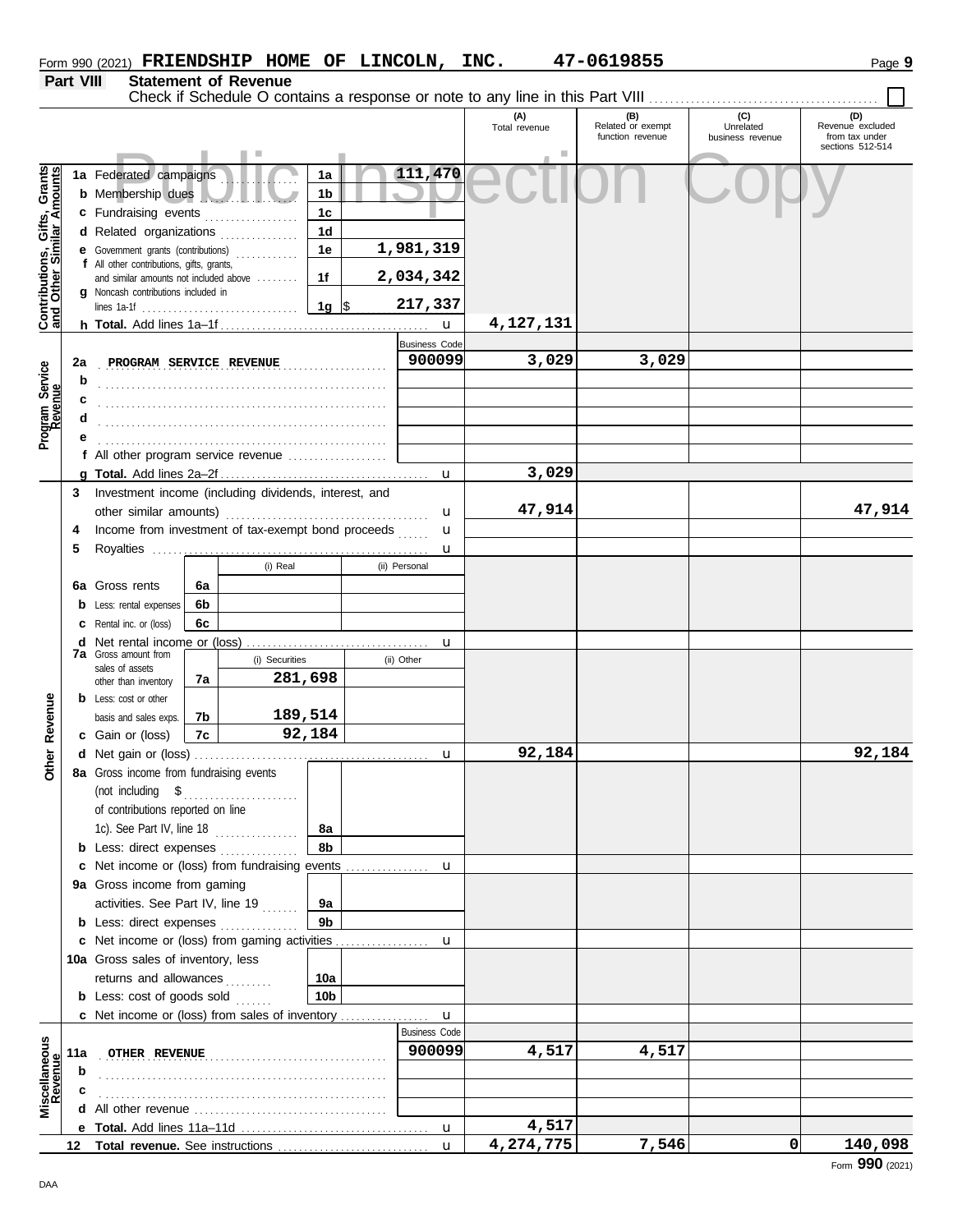|   | <b>Part IX</b><br><b>Statement of Functional Expenses</b>                                                                                          |                       |                                    |                                           |                                |
|---|----------------------------------------------------------------------------------------------------------------------------------------------------|-----------------------|------------------------------------|-------------------------------------------|--------------------------------|
|   | Section 501(c)(3) and 501(c)(4) organizations must complete all columns. All other organizations must complete column (A).                         |                       |                                    |                                           |                                |
|   | Check if Schedule O contains a response or note to any line in this Part IX                                                                        |                       |                                    |                                           |                                |
|   | Do not include amounts reported on lines 6b, 7b,<br>8b, 9b, and 10b of Part VIII.                                                                  | (A)<br>Total expenses | (B)<br>Program service<br>expenses | (C)<br>Management and<br>general expenses | (D)<br>Fundraising<br>expenses |
|   | Grants and other assistance to domestic organizations<br>and domestic governments. See Part IV, line 21                                            |                       |                                    |                                           |                                |
|   | Grants and other assistance to domestic<br>individuals. See Part IV, line 22                                                                       |                       |                                    |                                           |                                |
| 3 | Grants and other assistance to foreign<br>organizations, foreign governments, and<br>foreign individuals. See Part IV, lines 15 and 16             |                       |                                    |                                           |                                |
| 4 | Benefits paid to or for members                                                                                                                    |                       |                                    |                                           |                                |
| 5 | Compensation of current officers, directors,<br>trustees, and key employees                                                                        | 185,090               | 149,349                            | 19,860                                    | 15,                            |
| 6 | Compensation not included above to disqualified<br>persons (as defined under section 4958(f)(1)) and<br>persons described in section 4958(c)(3)(B) |                       |                                    |                                           |                                |
|   | Other salaries and wages                                                                                                                           | 1,701,267             | 1,324,516                          | 232,579                                   | 144,                           |
| 8 | Pension plan accruals and contributions (include<br>section 401(k) and 403(b) employer contributions)                                              |                       |                                    |                                           |                                |

**185,090 149,349 19,860 15,881**

#### DAA Form **990** (2021) **9 10 11 a** Management ................................. **b** Legal . . . . . . . . . . . . . . . . . . . . . . . . . . . . . . . . . . . . . . . . . **c** Accounting . . . . . . . . . . . . . . . . . . . . . . . . . . . . . . . . . . . **d** Lobbying . . . . . . . . . . . . . . . . . . . . . . . . . . . . . . . . . . . . . **e** Professional fundraising services. See Part IV, line 17 **f g** Other. (If line 11g amount exceeds 10% of line 25, column **12** Advertising and promotion . . . . . . . . . . . . . . . . . . **13 14 15 16 17 18 19 20 21 22** Depreciation, depletion, and amortization . . . **23 24 a b c d e** All other expenses . . . . . . . . . . . . . . . . . . . . . . . . . . . **25 Total functional expenses.** Add lines 1 through 24e . . . . . **26** section 401(k) and 403(b) employer contributions) Other employee benefits . . . . . . . . . . . . . . . . . . . . Payroll taxes . . . . . . . . . . . . . . . . . . . . . . . . . . . . . . . . . Fees for services (nonemployees): Investment management fees ................ Office expenses . . . . . . . . . . . . . . . . . . . . . . . . . . . . . Information technology ...................... Royalties . . . . . . . . . . . . . . . . . . . . . . . . . . . . . . . . . . . . . Occupancy . . . . . . . . . . . . . . . . . . . . . . . . . . . . . . . . . . Travel . . . . . . . . . . . . . . . . . . . . . . . . . . . . . . . . . . . . . . . . Payments of travel or entertainment expenses for any federal, state, or local public officials Conferences, conventions, and meetings Interest . . . . . . . . . . . . . . . . . . . . . . . . . . . . . . . . . . . . . . Payments to affiliates . . . . . . . . . . . . . . . . . . . . . . . . Insurance . . . . . . . . . . . . . . . . . . . . . . . . . . . . . . . . . . . . Other expenses. Itemize expenses not covered above (List miscellaneous expenses on line 24e. If line 24e amount exceeds 10% of line 25, column (A) amount, list line 24e expenses on Schedule O.) fundraising solicitation. Check here  $\mathbf{u}$  | if organization reported in column (B) joint costs from a combined educational campaign and following SOP 98-2 (ASC 958-720) . . . . . . . . . . . . . . . . . . . . . . . . . . . . . . . . . . . . . . . . . . . . . . . **SUPPLIES 223,283 213,052 7,630 2,601** . . . . . . . . . . . . . . . . . . . . . . . . . . . . . . . . . . . . . . . . . . . . . . . **PROFESSIONAL FEES 127,845 45,562 37,926 44,357 DIRECT AID 71,114 71,114** . . . . . . . . . . . . . . . . . . . . . . . . . . . . . . . . . . . . . . . . . . . . . . . **FOOD 39,054 39,054 Joint costs.** Complete this line only if the (A) amount, list line 11g expenses on Schedule O.) . . . . . . . . **1,701,267 1,324,516 232,579 144,172 322,952 255,815 41,771 25,366 133,010 103,924 99,750 77,520 6,900 15,330 439,292 433,752 5,097 443 25,121 24,731 25 365 34,590 21,710 137 12,743 68,974 60,697 6,898 1,379 48,632 42,797 4,863 972 21,232 14,959 2,059 4,214 3,541,206 2,878,552 383,545 279,109**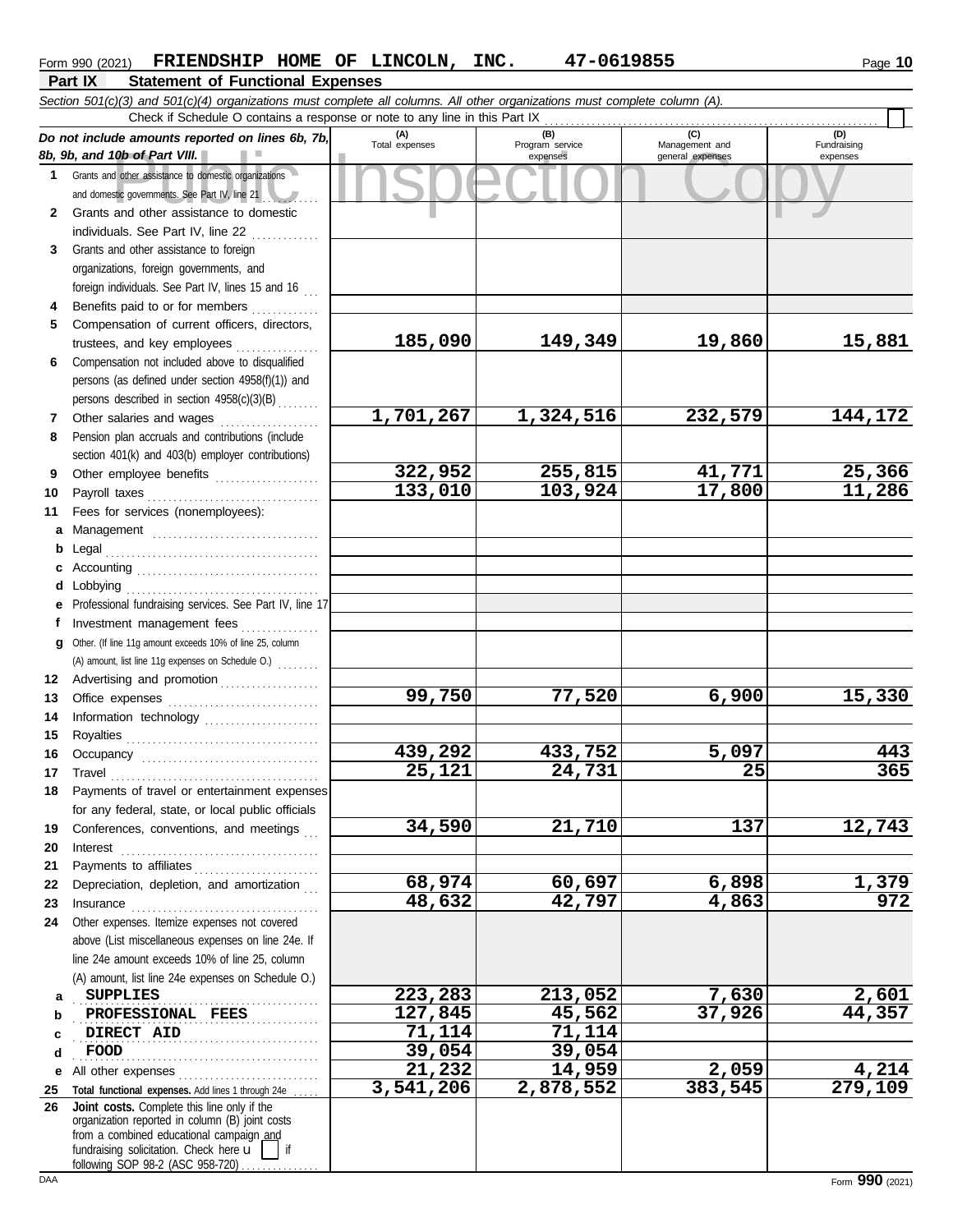| Form 990 (2021) | <b>FRIENDSHIP</b> |  | HOME OF LINCOLN, | INC. | 7-0619855<br><b>A.</b> | Page |
|-----------------|-------------------|--|------------------|------|------------------------|------|
|                 |                   |  |                  |      |                        |      |

 $\Box$ 

## **Part X Balance Sheet**

Check if Schedule O contains a response or note to any line in this Part X . . . . . . . . . . . . . . . . . . . . . . . . . . . . . . . . . . . . . . . . . . . . . . . . . . . . . . . . . . . . . . . . .

|                         |    |                                                                                                                                                                                                                                |         | (A)               |                | (B)                    |
|-------------------------|----|--------------------------------------------------------------------------------------------------------------------------------------------------------------------------------------------------------------------------------|---------|-------------------|----------------|------------------------|
|                         |    |                                                                                                                                                                                                                                |         | Beginning of year |                | End of year            |
|                         | 1  | Cash-non-interest-bearing                                                                                                                                                                                                      |         | 207,593           | $\mathbf{1}$   | 228,498                |
|                         | 2  |                                                                                                                                                                                                                                |         | 1,204,132         | $\sqrt{2}$     | 1,773,736              |
|                         | 3  | Pledges and grants receivable, net with a state of the state of the state of the state of the state of the state of the state of the state of the state of the state of the state of the state of the state of the state of th |         | 843,850           | $\vert$ 3      | 921,850                |
|                         | 4  | Accounts receivable, net                                                                                                                                                                                                       |         |                   | 4              |                        |
|                         | 5  | Loans and other receivables from any current or former officer, director,                                                                                                                                                      |         |                   |                |                        |
|                         |    | trustee, key employee, creator or founder, substantial contributor, or 35%                                                                                                                                                     |         |                   |                |                        |
|                         |    | controlled entity or family member of any of these persons                                                                                                                                                                     |         |                   | 5              |                        |
|                         | 6  | Loans and other receivables from other disqualified persons (as defined                                                                                                                                                        |         |                   |                |                        |
|                         |    | under section 4958(f)(1)), and persons described in section 4958(c)(3)(B)                                                                                                                                                      |         |                   | 6              |                        |
| Assets                  | 7  | Notes and loans receivable, net manufactured and contact and loans receivable, net                                                                                                                                             |         |                   | $\overline{7}$ |                        |
|                         | 8  | Inventories for sale or use                                                                                                                                                                                                    |         |                   | 8              |                        |
|                         | 9  | Prepaid expenses and deferred charges                                                                                                                                                                                          |         | 27,626            | 9              | 44,213                 |
|                         |    | 10a Land, buildings, and equipment: cost or other                                                                                                                                                                              |         |                   |                |                        |
|                         |    |                                                                                                                                                                                                                                |         |                   |                |                        |
|                         | b  | Less: accumulated depreciation                                                                                                                                                                                                 |         | 882,495           | 10c            |                        |
|                         | 11 | Investments-publicly traded securities                                                                                                                                                                                         |         | 2,112,533         | 11             | 847,467<br>2,399,307   |
|                         | 12 | Investments-other securities. See Part IV, line 11                                                                                                                                                                             |         |                   | 12             |                        |
|                         | 13 |                                                                                                                                                                                                                                |         |                   | 13             |                        |
|                         | 14 | Intangible assets                                                                                                                                                                                                              |         |                   | 14             |                        |
|                         | 15 | Other assets. See Part IV, line 11                                                                                                                                                                                             |         |                   | 15             |                        |
|                         | 16 |                                                                                                                                                                                                                                |         | 5,278,229         | 16             | 6, 215, 071            |
|                         | 17 |                                                                                                                                                                                                                                |         | 221,956           | 17             | 217,494                |
|                         | 18 | Grants payable                                                                                                                                                                                                                 |         |                   | 18             |                        |
|                         | 19 | Deferred revenue                                                                                                                                                                                                               | 177,058 | 19                | 187,664        |                        |
|                         | 20 | Tax-exempt bond liabilities                                                                                                                                                                                                    |         |                   | 20             |                        |
|                         | 21 | Escrow or custodial account liability. Complete Part IV of Schedule D                                                                                                                                                          | .       |                   | 21             |                        |
|                         | 22 | Loans and other payables to any current or former officer, director,                                                                                                                                                           |         |                   |                |                        |
| Liabilities             |    | trustee, key employee, creator or founder, substantial contributor, or 35%                                                                                                                                                     |         |                   |                |                        |
|                         |    | controlled entity or family member of any of these persons                                                                                                                                                                     |         |                   | 22             |                        |
|                         | 23 | Secured mortgages and notes payable to unrelated third parties [[[[[[[[[[[[[[[[[[[[[[[[[[[[[]]]]]]]]                                                                                                                           |         |                   | 23             |                        |
|                         | 24 | Unsecured notes and loans payable to unrelated third parties                                                                                                                                                                   | .       |                   | 24             |                        |
|                         | 25 | Other liabilities (including federal income tax, payables to related third                                                                                                                                                     |         |                   |                |                        |
|                         |    | parties, and other liabilities not included on lines 17-24). Complete Part X                                                                                                                                                   |         |                   |                |                        |
|                         |    | of Schedule D                                                                                                                                                                                                                  |         |                   | 25             |                        |
|                         | 26 |                                                                                                                                                                                                                                |         | 399,014           | 26             | 405,158                |
|                         |    | Organizations that follow FASB ASC 958, check here $\mathbf{u}$ $\overline{\mathbf{X}}$                                                                                                                                        |         |                   |                |                        |
|                         |    | and complete lines 27, 28, 32, and 33.                                                                                                                                                                                         |         |                   |                |                        |
|                         | 27 | Net assets without donor restrictions                                                                                                                                                                                          |         | 2,046,962         | 27             | 2,906,551<br>2,903,362 |
|                         | 28 | Net assets with donor restrictions                                                                                                                                                                                             |         | 2,832,253         | 28             |                        |
|                         |    | Organizations that do not follow FASB ASC 958, check here u                                                                                                                                                                    |         |                   |                |                        |
|                         |    | and complete lines 29 through 33.                                                                                                                                                                                              |         |                   |                |                        |
|                         | 29 | Capital stock or trust principal, or current funds                                                                                                                                                                             |         |                   | 29             |                        |
| Assets or Fund Balances | 30 |                                                                                                                                                                                                                                |         |                   | 30             |                        |
|                         | 31 | Retained earnings, endowment, accumulated income, or other funds                                                                                                                                                               |         |                   | 31             |                        |
| ğ                       | 32 | Total net assets or fund balances                                                                                                                                                                                              |         | 4,879,215         | 32             | 5,809,913              |
|                         | 33 |                                                                                                                                                                                                                                |         | 5,278,229         | 33             | <u>6,215,071</u>       |

Form **990** (2021)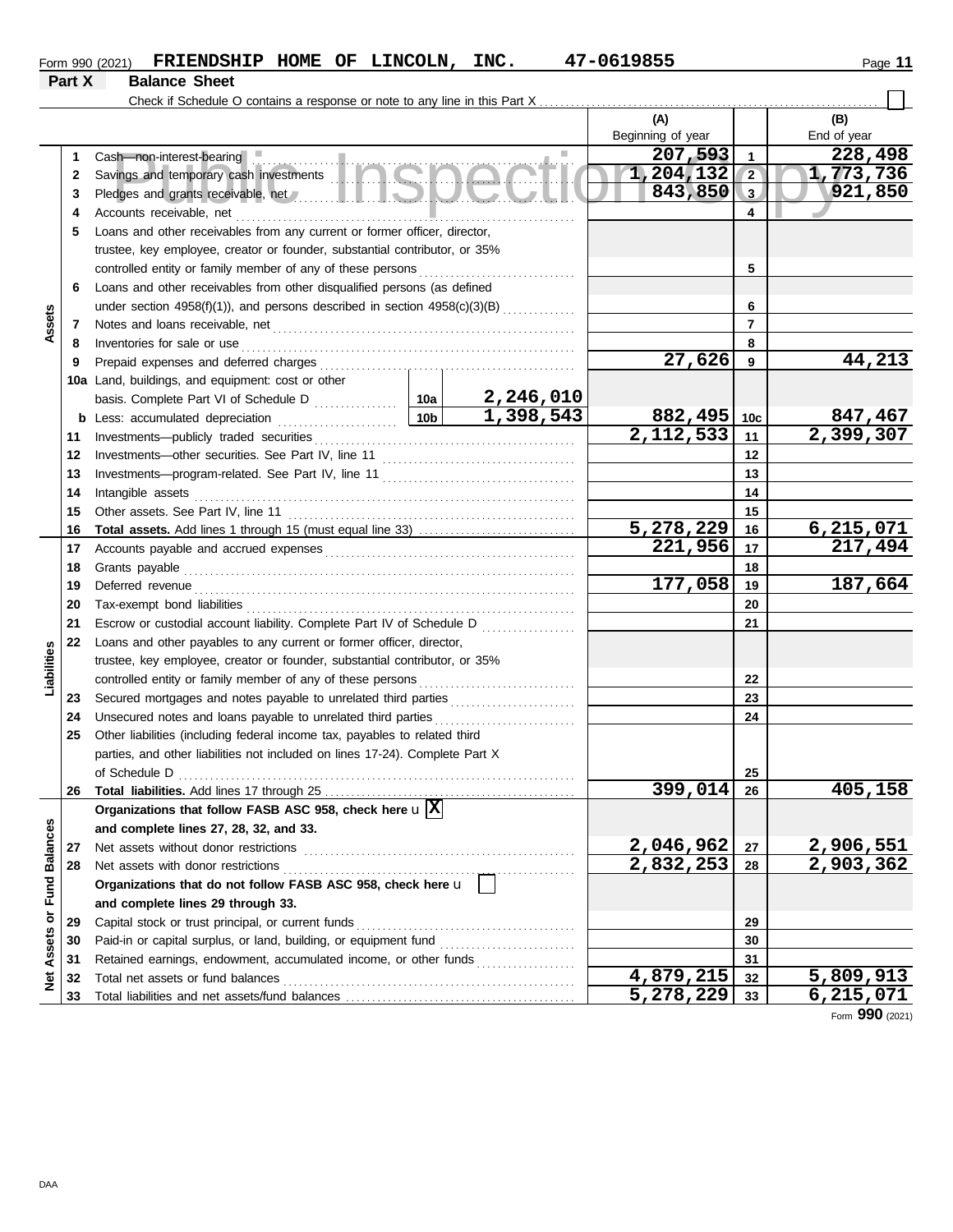|    | 47-0619855<br>Form 990 (2021) FRIENDSHIP HOME OF LINCOLN, INC.                                                                                                                                                                      |                         |                | Page 12                 |
|----|-------------------------------------------------------------------------------------------------------------------------------------------------------------------------------------------------------------------------------------|-------------------------|----------------|-------------------------|
|    | <b>Reconciliation of Net Assets</b><br>Part XI                                                                                                                                                                                      |                         |                |                         |
|    |                                                                                                                                                                                                                                     |                         |                |                         |
|    |                                                                                                                                                                                                                                     | $\mathbf{1}$            |                | 4,274,775               |
| 2  |                                                                                                                                                                                                                                     | $\mathbf{2}$            |                | 3,541,206               |
| 3  | Revenue less expenses. Subtract line 2 from line 1                                                                                                                                                                                  | 3                       |                | 733,569                 |
| 4  | Revenue less expenses. Subtract line 2 from line 1<br>Net assets or fund balances at beginning of year (must equal Part X, line 32, column (A))                                                                                     | $\overline{\mathbf{4}}$ |                | 4,879,215               |
| 5  |                                                                                                                                                                                                                                     | $5\phantom{.0}$         |                | 197,129                 |
| 6  | Donated services and use of facilities <b>constructs</b> and the service of the service of the service of the service of the service of the service of the service of the service of the service of the service of the service of t | 6                       |                |                         |
| 7  | Investment expenses                                                                                                                                                                                                                 | $\overline{7}$          |                |                         |
| 8  | Prior period adjustments                                                                                                                                                                                                            | 8                       |                |                         |
| 9  | Other changes in net assets or fund balances (explain on Schedule O)                                                                                                                                                                | 9                       |                |                         |
| 10 | Net assets or fund balances at end of year. Combine lines 3 through 9 (must equal Part X, line                                                                                                                                      |                         |                |                         |
|    | $32$ , column $(B)$ )                                                                                                                                                                                                               | 10                      |                | 5,809,913               |
|    | <b>Financial Statements and Reporting</b><br>Part XII                                                                                                                                                                               |                         |                |                         |
|    |                                                                                                                                                                                                                                     |                         |                | $\overline{\mathbf{x}}$ |
|    |                                                                                                                                                                                                                                     |                         |                | <b>Yes</b><br>No        |
| 1. | <b>x</b><br>Accounting method used to prepare the Form 990:<br>Cash<br>Accrual<br>Other                                                                                                                                             |                         |                |                         |
|    | If the organization changed its method of accounting from a prior year or checked "Other," explain on                                                                                                                               |                         |                |                         |
|    | Schedule O.                                                                                                                                                                                                                         |                         |                |                         |
|    | 2a Were the organization's financial statements compiled or reviewed by an independent accountant?                                                                                                                                  |                         | 2a             | x                       |
|    | If "Yes," check a box below to indicate whether the financial statements for the year were compiled or                                                                                                                              |                         |                |                         |
|    | reviewed on a separate basis, consolidated basis, or both:                                                                                                                                                                          |                         |                |                         |
|    | Separate basis<br>Consolidated basis<br>Both consolidated and separate basis<br>$\mathbf{1}$                                                                                                                                        |                         |                |                         |
|    | <b>b</b> Were the organization's financial statements audited by an independent accountant?                                                                                                                                         |                         | 2b             | х                       |
|    | If "Yes," check a box below to indicate whether the financial statements for the year were audited on a                                                                                                                             |                         |                |                         |
|    | separate basis, consolidated basis, or both:                                                                                                                                                                                        |                         |                |                         |
|    | $ \mathbf{X} $ Separate basis<br>Consolidated basis<br>  Both consolidated and separate basis                                                                                                                                       |                         |                |                         |
|    | If "Yes" to line 2a or 2b, does the organization have a committee that assumes responsibility for oversight of                                                                                                                      |                         |                |                         |
|    | the audit, review, or compilation of its financial statements and selection of an independent accountant?                                                                                                                           |                         | 2c             | $\mathbf x$             |
|    | If the organization changed either its oversight process or selection process during the tax year, explain on                                                                                                                       |                         |                |                         |
|    | Schedule O.                                                                                                                                                                                                                         |                         |                |                         |
|    | 3a As a result of a federal award, was the organization required to undergo an audit or audits as set forth in the                                                                                                                  |                         |                |                         |
|    | Single Audit Act and OMB Circular A-133?                                                                                                                                                                                            |                         | 3a             | х                       |
|    | <b>b</b> If "Yes," did the organization undergo the required audit or audits? If the organization did not undergo the                                                                                                               |                         |                |                         |
|    | required audit or audits, explain why on Schedule O and describe any steps taken to undergo such audits                                                                                                                             |                         | 3 <sub>b</sub> | X                       |

Form **990** (2021)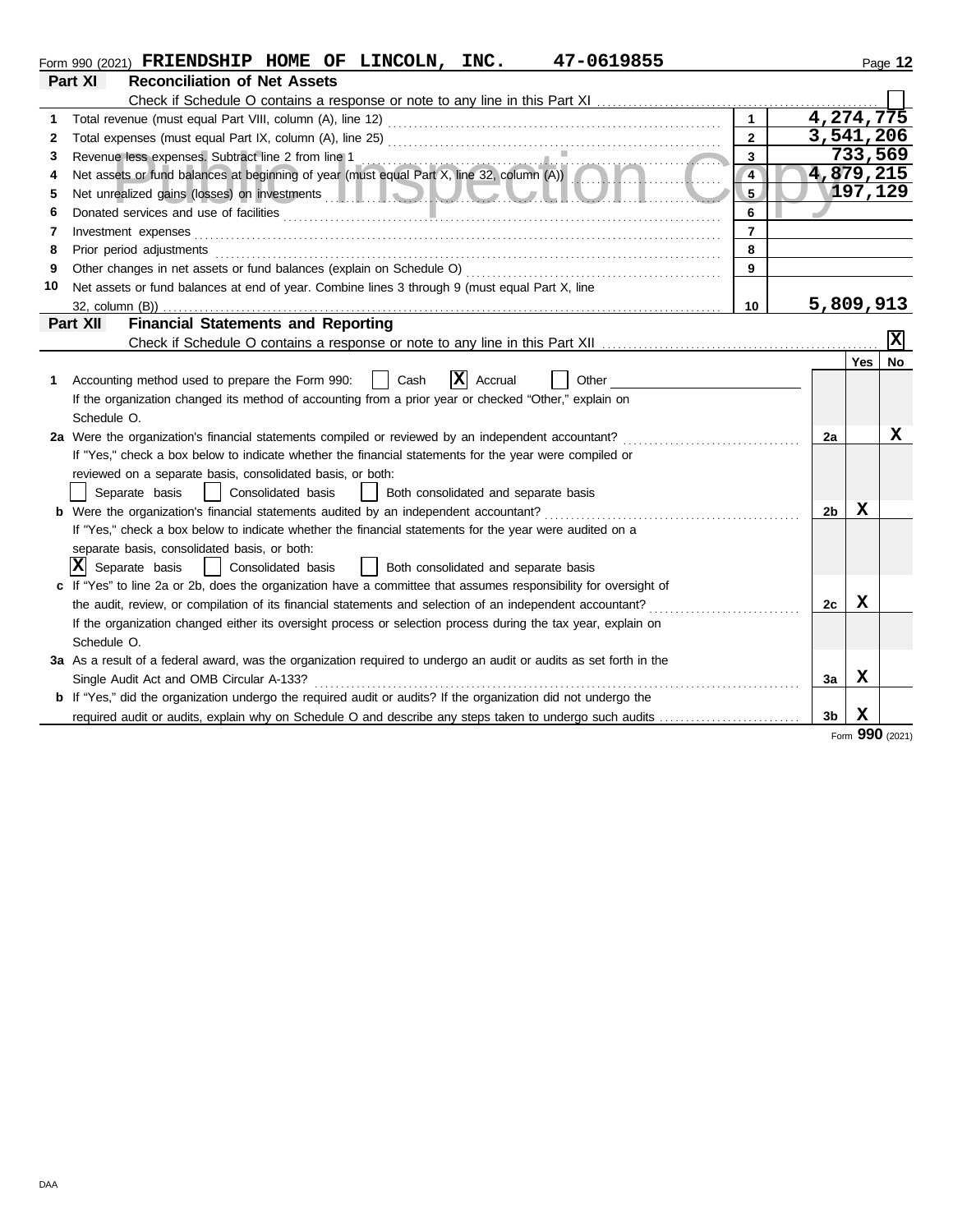| Form 990 (2021) FRIENDSHIP HOME OF LINCOLN, INC.                          |                 |                                                                                                  |                                      |                       |             |                 |                                                                    |        | 47-0619855                                                                                                                                                                                                                  |                                                                                                                                                                                                                                |                                                                                   | Page 8              |
|---------------------------------------------------------------------------|-----------------|--------------------------------------------------------------------------------------------------|--------------------------------------|-----------------------|-------------|-----------------|--------------------------------------------------------------------|--------|-----------------------------------------------------------------------------------------------------------------------------------------------------------------------------------------------------------------------------|--------------------------------------------------------------------------------------------------------------------------------------------------------------------------------------------------------------------------------|-----------------------------------------------------------------------------------|---------------------|
| Part VII                                                                  |                 |                                                                                                  |                                      |                       |             |                 |                                                                    |        | Section A. Officers, Directors, Trustees, Key Employees, and Highest Compensated Employees (continued)                                                                                                                      |                                                                                                                                                                                                                                |                                                                                   |                     |
| (A)<br>Name and title                                                     |                 | (B)<br>Average                                                                                   |                                      |                       |             | (C)<br>Position | (do not check more than one<br>box, unless person is both an       |        | (D)<br>Reportable                                                                                                                                                                                                           | $(\mathsf{F})$<br>Reportable                                                                                                                                                                                                   | (F)<br>Estimated amount                                                           |                     |
|                                                                           |                 | hours<br>per week<br>(list any<br>hours for<br>related<br>organizations<br>below<br>dotted line) | Individual<br>or director<br>trustee | Institutional trustee | Officer     | Ķey<br>employee | officer and a director/trustee)<br>Highest compensated<br>employee | Former | compensation<br>from the<br>organization (W-2/<br>1099-MISC/<br>1099-NEC)                                                                                                                                                   | compensation<br>from related<br>organizations (W-2/<br>1099-MISC/<br>1099-NEC)                                                                                                                                                 | of other<br>compensation<br>from the<br>organization and<br>related organizations |                     |
| <b>KRYSTAL</b><br>(20)                                                    | SIEBRANDT       |                                                                                                  |                                      |                       |             |                 |                                                                    |        |                                                                                                                                                                                                                             |                                                                                                                                                                                                                                |                                                                                   |                     |
|                                                                           |                 | 1.00                                                                                             |                                      |                       |             |                 |                                                                    |        |                                                                                                                                                                                                                             |                                                                                                                                                                                                                                |                                                                                   |                     |
| <b>TREASURER</b><br>DENNY VAN HORN<br>(21)                                |                 | 0.00                                                                                             | $\mathbf x$                          |                       | $\mathbf x$ |                 |                                                                    |        | 0                                                                                                                                                                                                                           | 0                                                                                                                                                                                                                              |                                                                                   | 0                   |
|                                                                           |                 | 1.00                                                                                             |                                      |                       |             |                 |                                                                    |        |                                                                                                                                                                                                                             |                                                                                                                                                                                                                                |                                                                                   |                     |
| <b>DIRECTOR</b>                                                           |                 | 0.00                                                                                             | $\mathbf x$                          |                       |             |                 |                                                                    |        | 0                                                                                                                                                                                                                           | 0                                                                                                                                                                                                                              |                                                                                   | $\mathbf 0$         |
| <b>CRYSTAL</b><br>(22)                                                    | <b>WITCHITA</b> |                                                                                                  |                                      |                       |             |                 |                                                                    |        |                                                                                                                                                                                                                             |                                                                                                                                                                                                                                |                                                                                   |                     |
|                                                                           |                 | 1.00                                                                                             |                                      |                       |             |                 |                                                                    |        |                                                                                                                                                                                                                             |                                                                                                                                                                                                                                |                                                                                   | $\mathbf 0$         |
| PRESIDENT<br><b>LINCOLN</b><br>(23)                                       | ZEHR            | 0.00                                                                                             | $\mathbf x$                          |                       | $\mathbf x$ |                 |                                                                    |        | 0                                                                                                                                                                                                                           | 0                                                                                                                                                                                                                              |                                                                                   |                     |
|                                                                           |                 | 1.00                                                                                             |                                      |                       |             |                 |                                                                    |        |                                                                                                                                                                                                                             |                                                                                                                                                                                                                                |                                                                                   |                     |
| <b>DIRECTOR</b>                                                           |                 | 0.00                                                                                             | $\mathbf x$                          |                       |             |                 |                                                                    |        | 0                                                                                                                                                                                                                           | 0                                                                                                                                                                                                                              |                                                                                   | $\mathbf 0$         |
| <b>AMY EVANS</b><br>(24)                                                  |                 |                                                                                                  |                                      |                       |             |                 |                                                                    |        |                                                                                                                                                                                                                             |                                                                                                                                                                                                                                |                                                                                   |                     |
| EXECUTIVE DIRECTOR                                                        |                 | 40.00<br>0.00                                                                                    |                                      |                       | $\mathbf x$ |                 |                                                                    |        | 98,007                                                                                                                                                                                                                      | 0                                                                                                                                                                                                                              |                                                                                   | 5,194               |
| (25)<br><b>AMILA</b>                                                      |                 | TANOVIC-MUSLIC                                                                                   |                                      |                       |             |                 |                                                                    |        |                                                                                                                                                                                                                             |                                                                                                                                                                                                                                |                                                                                   |                     |
|                                                                           |                 | 40.00                                                                                            |                                      |                       |             |                 |                                                                    |        |                                                                                                                                                                                                                             |                                                                                                                                                                                                                                |                                                                                   |                     |
| <b>FINANCE DIRECTOR</b>                                                   |                 | 0.00                                                                                             |                                      |                       | $\mathbf x$ |                 |                                                                    |        | 87,083                                                                                                                                                                                                                      | 0                                                                                                                                                                                                                              |                                                                                   | 4,212               |
|                                                                           |                 |                                                                                                  |                                      |                       |             |                 |                                                                    |        |                                                                                                                                                                                                                             |                                                                                                                                                                                                                                |                                                                                   |                     |
|                                                                           |                 |                                                                                                  |                                      |                       |             |                 |                                                                    | u      | 185,090                                                                                                                                                                                                                     |                                                                                                                                                                                                                                |                                                                                   | 9,406               |
| Total from continuation sheets to Part VII, Section A<br>c                |                 |                                                                                                  |                                      |                       |             |                 |                                                                    | u      |                                                                                                                                                                                                                             |                                                                                                                                                                                                                                |                                                                                   |                     |
| $\mathbf{2}$                                                              |                 |                                                                                                  |                                      |                       |             |                 |                                                                    |        | Total number of individuals (including but not limited to those listed above) who received more than \$100,000 of                                                                                                           |                                                                                                                                                                                                                                |                                                                                   |                     |
| reportable compensation from the organization u                           |                 |                                                                                                  |                                      |                       |             |                 |                                                                    |        |                                                                                                                                                                                                                             |                                                                                                                                                                                                                                |                                                                                   |                     |
| 3<br>4                                                                    |                 |                                                                                                  |                                      |                       |             |                 |                                                                    |        | Did the organization list any <b>former</b> officer, director, trustee, key employee, or highest compensated<br>For any individual listed on line 1a, is the sum of reportable compensation and other compensation from the |                                                                                                                                                                                                                                | 3                                                                                 | Yes<br>No           |
|                                                                           |                 |                                                                                                  |                                      |                       |             |                 |                                                                    |        | organization and related organizations greater than \$150,000? If "Yes," complete Schedule J for such                                                                                                                       | individual discussed and the contract of the contract of the contract of the contract of the contract of the contract of the contract of the contract of the contract of the contract of the contract of the contract of the c | 4                                                                                 |                     |
| 5                                                                         |                 |                                                                                                  |                                      |                       |             |                 |                                                                    |        | Did any person listed on line 1a receive or accrue compensation from any unrelated organization or individual                                                                                                               |                                                                                                                                                                                                                                | 5                                                                                 |                     |
| Section B. Independent Contractors                                        |                 |                                                                                                  |                                      |                       |             |                 |                                                                    |        |                                                                                                                                                                                                                             |                                                                                                                                                                                                                                |                                                                                   |                     |
| 1                                                                         |                 |                                                                                                  |                                      |                       |             |                 |                                                                    |        | Complete this table for your five highest compensated independent contractors that received more than \$100,000 of                                                                                                          |                                                                                                                                                                                                                                |                                                                                   |                     |
|                                                                           |                 | (A)<br>Name and business address                                                                 |                                      |                       |             |                 |                                                                    |        |                                                                                                                                                                                                                             | compensation from the organization. Report compensation for the calendar year ending with or within the organization's tax year.<br>(B)<br>Description of services                                                             |                                                                                   | (C)<br>Compensation |
|                                                                           |                 |                                                                                                  |                                      |                       |             |                 |                                                                    |        |                                                                                                                                                                                                                             |                                                                                                                                                                                                                                |                                                                                   |                     |
|                                                                           |                 |                                                                                                  |                                      |                       |             |                 |                                                                    |        |                                                                                                                                                                                                                             |                                                                                                                                                                                                                                |                                                                                   |                     |
|                                                                           |                 |                                                                                                  |                                      |                       |             |                 |                                                                    |        |                                                                                                                                                                                                                             |                                                                                                                                                                                                                                |                                                                                   |                     |
|                                                                           |                 |                                                                                                  |                                      |                       |             |                 |                                                                    |        |                                                                                                                                                                                                                             |                                                                                                                                                                                                                                |                                                                                   |                     |
|                                                                           |                 |                                                                                                  |                                      |                       |             |                 |                                                                    |        |                                                                                                                                                                                                                             |                                                                                                                                                                                                                                |                                                                                   |                     |
|                                                                           |                 |                                                                                                  |                                      |                       |             |                 |                                                                    |        |                                                                                                                                                                                                                             |                                                                                                                                                                                                                                |                                                                                   |                     |
|                                                                           |                 |                                                                                                  |                                      |                       |             |                 |                                                                    |        |                                                                                                                                                                                                                             |                                                                                                                                                                                                                                |                                                                                   |                     |
| 2<br>received more than \$100,000 of compensation from the organization u |                 |                                                                                                  |                                      |                       |             |                 |                                                                    |        | Total number of independent contractors (including but not limited to those listed above) who                                                                                                                               |                                                                                                                                                                                                                                |                                                                                   |                     |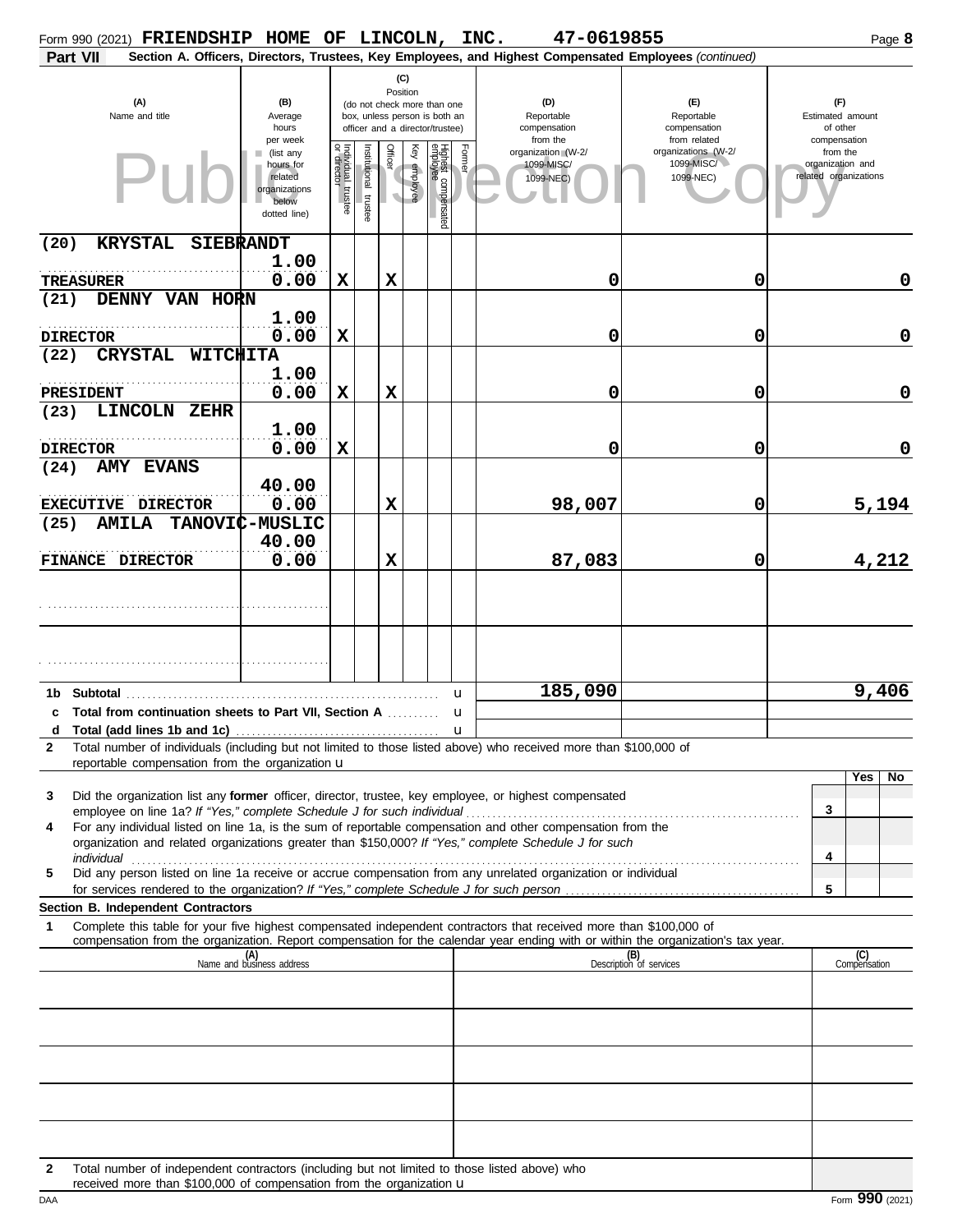| <b>SCHEDULE A</b>                     |                                                                                                                                                                                                                                  | <b>Public Charity Status and Public Support</b>                                                                                                                                                                                                                       |     |                                                      |                                        |                                                                   | OMB No. 1545-0047                    |  |  |
|---------------------------------------|----------------------------------------------------------------------------------------------------------------------------------------------------------------------------------------------------------------------------------|-----------------------------------------------------------------------------------------------------------------------------------------------------------------------------------------------------------------------------------------------------------------------|-----|------------------------------------------------------|----------------------------------------|-------------------------------------------------------------------|--------------------------------------|--|--|
| (Form 990)                            |                                                                                                                                                                                                                                  | Complete if the organization is a section $501(c)(3)$ organization or a section $4947(a)(1)$ nonexempt charitable trust.                                                                                                                                              |     |                                                      |                                        |                                                                   |                                      |  |  |
| Department of the Treasury            |                                                                                                                                                                                                                                  | La Attach to Form 990 or Form 990-EZ.                                                                                                                                                                                                                                 |     |                                                      |                                        |                                                                   | Open to Public                       |  |  |
| Internal Revenue Service              |                                                                                                                                                                                                                                  | u Go to www.irs.gov/Form990 for instructions and the latest information.                                                                                                                                                                                              |     |                                                      |                                        |                                                                   | Inspection                           |  |  |
| Name of the organization<br>Part I    | ш                                                                                                                                                                                                                                | FRIENDSHIP HOME OF LINCOLN, INC.<br>Reason for Public Charity Status. (All organizations must complete this part.)                                                                                                                                                    |     |                                                      |                                        | Employer identification number<br>47-0619855<br>See instructions. |                                      |  |  |
|                                       |                                                                                                                                                                                                                                  | The organization is not a private foundation because it is: (For lines 1 through 12, check only one box.)                                                                                                                                                             |     |                                                      |                                        |                                                                   |                                      |  |  |
| 1                                     |                                                                                                                                                                                                                                  | A church, convention of churches, or association of churches described in section 170(b)(1)(A)(i).                                                                                                                                                                    |     |                                                      |                                        |                                                                   |                                      |  |  |
| 2                                     |                                                                                                                                                                                                                                  | A school described in section 170(b)(1)(A)(ii). (Attach Schedule E (Form 990).)                                                                                                                                                                                       |     |                                                      |                                        |                                                                   |                                      |  |  |
| 3                                     |                                                                                                                                                                                                                                  | A hospital or a cooperative hospital service organization described in section 170(b)(1)(A)(iii).                                                                                                                                                                     |     |                                                      |                                        |                                                                   |                                      |  |  |
| 4                                     |                                                                                                                                                                                                                                  | A medical research organization operated in conjunction with a hospital described in section 170(b)(1)(A)(iii). Enter the hospital's name,                                                                                                                            |     |                                                      |                                        |                                                                   |                                      |  |  |
| city, and state:<br>5                 |                                                                                                                                                                                                                                  | An organization operated for the benefit of a college or university owned or operated by a governmental unit described in                                                                                                                                             |     |                                                      |                                        |                                                                   |                                      |  |  |
|                                       | section 170(b)(1)(A)(iv). (Complete Part II.)                                                                                                                                                                                    |                                                                                                                                                                                                                                                                       |     |                                                      |                                        |                                                                   |                                      |  |  |
| 6<br>x<br>7                           | A federal, state, or local government or governmental unit described in section 170(b)(1)(A)(v).<br>An organization that normally receives a substantial part of its support from a governmental unit or from the general public |                                                                                                                                                                                                                                                                       |     |                                                      |                                        |                                                                   |                                      |  |  |
| 8                                     | described in section 170(b)(1)(A)(vi). (Complete Part II.)<br>A community trust described in section 170(b)(1)(A)(vi). (Complete Part II.)                                                                                       |                                                                                                                                                                                                                                                                       |     |                                                      |                                        |                                                                   |                                      |  |  |
| 9                                     |                                                                                                                                                                                                                                  | An agricultural research organization described in section 170(b)(1)(A)(ix) operated in conjunction with a land-grant college<br>or university or a non-land-grant college of agriculture (see instructions). Enter the name, city, and state of the college or       |     |                                                      |                                        |                                                                   |                                      |  |  |
| university:<br>10                     |                                                                                                                                                                                                                                  | An organization that normally receives (1) more than 33 1/3% of its support from contributions, membership fees, and gross                                                                                                                                            |     |                                                      |                                        |                                                                   |                                      |  |  |
|                                       |                                                                                                                                                                                                                                  | receipts from activities related to its exempt functions, subject to certain exceptions; and (2) no more than 331/3% of its<br>support from gross investment income and unrelated business taxable income (less section 511 tax) from businesses                      |     |                                                      |                                        |                                                                   |                                      |  |  |
|                                       |                                                                                                                                                                                                                                  | acquired by the organization after June 30, 1975. See section 509(a)(2). (Complete Part III.)                                                                                                                                                                         |     |                                                      |                                        |                                                                   |                                      |  |  |
| 11                                    |                                                                                                                                                                                                                                  | An organization organized and operated exclusively to test for public safety. See section 509(a)(4).                                                                                                                                                                  |     |                                                      |                                        |                                                                   |                                      |  |  |
| 12                                    |                                                                                                                                                                                                                                  | An organization organized and operated exclusively for the benefit of, to perform the functions of, or to carry out the purposes of<br>one or more publicly supported organizations described in section 509(a)(1) or section 509(a)(2). See section 509(a)(3). Check |     |                                                      |                                        |                                                                   |                                      |  |  |
|                                       |                                                                                                                                                                                                                                  | the box on lines 12a through 12d that describes the type of supporting organization and complete lines 12e, 12f, and 12g.                                                                                                                                             |     |                                                      |                                        |                                                                   |                                      |  |  |
| a                                     |                                                                                                                                                                                                                                  | Type I. A supporting organization operated, supervised, or controlled by its supported organization(s), typically by giving<br>the supported organization(s) the power to regularly appoint or elect a majority of the directors or trustees of the                   |     |                                                      |                                        |                                                                   |                                      |  |  |
| b                                     |                                                                                                                                                                                                                                  | supporting organization. You must complete Part IV, Sections A and B.<br><b>Type II.</b> A supporting organization supervised or controlled in connection with its supported organization(s), by having                                                               |     |                                                      |                                        |                                                                   |                                      |  |  |
|                                       |                                                                                                                                                                                                                                  | control or management of the supporting organization vested in the same persons that control or manage the supported<br>organization(s). You must complete Part IV, Sections A and C.                                                                                 |     |                                                      |                                        |                                                                   |                                      |  |  |
| c                                     |                                                                                                                                                                                                                                  | Type III functionally integrated. A supporting organization operated in connection with, and functionally integrated with,<br>its supported organization(s) (see instructions). You must complete Part IV, Sections A, D, and E.                                      |     |                                                      |                                        |                                                                   |                                      |  |  |
| d                                     |                                                                                                                                                                                                                                  | Type III non-functionally integrated. A supporting organization operated in connection with its supported organization(s)                                                                                                                                             |     |                                                      |                                        |                                                                   |                                      |  |  |
|                                       |                                                                                                                                                                                                                                  | that is not functionally integrated. The organization generally must satisfy a distribution requirement and an attentiveness                                                                                                                                          |     |                                                      |                                        |                                                                   |                                      |  |  |
| е                                     |                                                                                                                                                                                                                                  | requirement (see instructions). You must complete Part IV, Sections A and D, and Part V.<br>Check this box if the organization received a written determination from the IRS that it is a Type I, Type II, Type III                                                   |     |                                                      |                                        |                                                                   |                                      |  |  |
| f                                     | Enter the number of supported organizations                                                                                                                                                                                      | functionally integrated, or Type III non-functionally integrated supporting organization.                                                                                                                                                                             |     |                                                      |                                        |                                                                   |                                      |  |  |
| g                                     |                                                                                                                                                                                                                                  | Provide the following information about the supported organization(s).                                                                                                                                                                                                |     |                                                      |                                        |                                                                   |                                      |  |  |
| (i) Name of supported<br>organization | $(ii)$ EIN                                                                                                                                                                                                                       | (iii) Type of organization<br>(described on lines 1-10                                                                                                                                                                                                                |     | (iv) Is the organization<br>listed in your governing | (v) Amount of monetary<br>support (see |                                                                   | (vi) Amount of<br>other support (see |  |  |
|                                       |                                                                                                                                                                                                                                  | above (see instructions))                                                                                                                                                                                                                                             |     | document?                                            | instructions)                          |                                                                   | instructions)                        |  |  |
| (A)                                   |                                                                                                                                                                                                                                  |                                                                                                                                                                                                                                                                       | Yes | No                                                   |                                        |                                                                   |                                      |  |  |
|                                       |                                                                                                                                                                                                                                  |                                                                                                                                                                                                                                                                       |     |                                                      |                                        |                                                                   |                                      |  |  |
| (B)                                   |                                                                                                                                                                                                                                  |                                                                                                                                                                                                                                                                       |     |                                                      |                                        |                                                                   |                                      |  |  |
| (C)                                   |                                                                                                                                                                                                                                  |                                                                                                                                                                                                                                                                       |     |                                                      |                                        |                                                                   |                                      |  |  |
| (D)                                   |                                                                                                                                                                                                                                  |                                                                                                                                                                                                                                                                       |     |                                                      |                                        |                                                                   |                                      |  |  |
| (E)                                   |                                                                                                                                                                                                                                  |                                                                                                                                                                                                                                                                       |     |                                                      |                                        |                                                                   |                                      |  |  |
| Total                                 |                                                                                                                                                                                                                                  |                                                                                                                                                                                                                                                                       |     |                                                      |                                        |                                                                   |                                      |  |  |
|                                       |                                                                                                                                                                                                                                  | For Paperwork Reduction Act Notice, see the Instructions for Form 990 or 990-EZ.                                                                                                                                                                                      |     |                                                      |                                        |                                                                   | Schedule A (Form 990) 2021           |  |  |

**For Paperwork Reduction Act Notice, see the Instructions for Form 990 or 990-EZ.**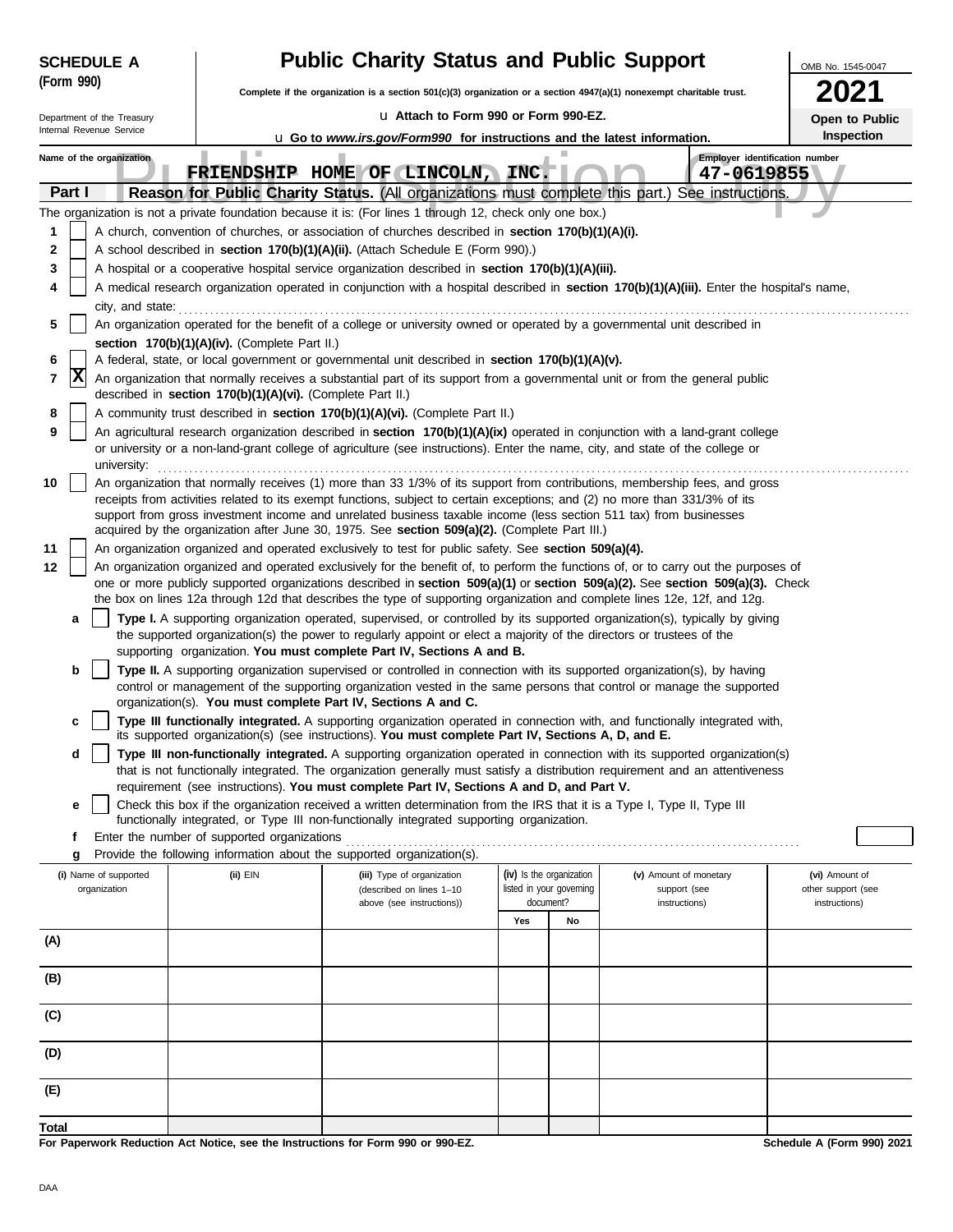|              | Schedule A (Form 990) 2021                                                                                                      | FRIENDSHIP HOME OF LINCOLN, INC. |           |            |            | 47-0619855        | Page 2                                        |
|--------------|---------------------------------------------------------------------------------------------------------------------------------|----------------------------------|-----------|------------|------------|-------------------|-----------------------------------------------|
|              | Support Schedule for Organizations Described in Sections 170(b)(1)(A)(iv) and 170(b)(1)(A)(vi)<br>Part II                       |                                  |           |            |            |                   |                                               |
|              | (Complete only if you checked the box on line 5, 7, or 8 of Part I or if the organization failed to qualify under               |                                  |           |            |            |                   |                                               |
|              | Part III. If the organization fails to qualify under the tests listed below, please complete Part III.)                         |                                  |           |            |            |                   |                                               |
|              | Section A. Public Support                                                                                                       |                                  |           |            |            |                   |                                               |
|              | Calendar year (or fiscal year beginning in)                                                                                     | $\mathbf{u}$<br>(a) 2017         | (b) 2018  | $(c)$ 2019 | $(d)$ 2020 | (e) $2021$        | (f) Total                                     |
| 1            | Gifts, grants, contributions, and                                                                                               |                                  |           |            |            |                   |                                               |
|              | membership fees received. (Do not                                                                                               |                                  |           |            |            |                   |                                               |
|              | include any "unusual grants.")                                                                                                  | 2,601,346                        | 3,064,088 | 3,379,600  | 3,659,972  | 4,127,131         | 16,832,137                                    |
| $\mathbf{2}$ | Tax revenues levied for the                                                                                                     |                                  |           |            |            |                   |                                               |
|              | organization's benefit and either paid                                                                                          |                                  |           |            |            |                   |                                               |
|              | to or expended on its behalf                                                                                                    |                                  |           |            |            |                   |                                               |
| 3            | The value of services or facilities                                                                                             |                                  |           |            |            |                   |                                               |
|              | furnished by a governmental unit to the                                                                                         |                                  |           |            |            |                   |                                               |
|              | organization without charge                                                                                                     |                                  |           |            |            |                   |                                               |
| 4            | Total. Add lines 1 through 3                                                                                                    | 2,601,346                        | 3,064,088 | 3,379,600  | 3,659,972  | 4,127,131         | 16,832,137                                    |
| 5            | The portion of total contributions by                                                                                           |                                  |           |            |            |                   |                                               |
|              | each person (other than a<br>governmental unit or publicly                                                                      |                                  |           |            |            |                   |                                               |
|              | supported organization) included on                                                                                             |                                  |           |            |            |                   |                                               |
|              | line 1 that exceeds 2% of the amount                                                                                            |                                  |           |            |            |                   |                                               |
|              | shown on line 11, column (f)                                                                                                    |                                  |           |            |            |                   |                                               |
| 6            | Public support. Subtract line 5 from line 4                                                                                     |                                  |           |            |            |                   | 16,832,137                                    |
|              | <b>Section B. Total Support</b>                                                                                                 |                                  |           |            |            |                   |                                               |
|              | Calendar year (or fiscal year beginning in)                                                                                     | $\mathbf{u}$<br>(a) 2017         | (b) 2018  | $(c)$ 2019 | $(d)$ 2020 | (e) $2021$        | (f) Total                                     |
| 7<br>8       | Amounts from line 4<br>Gross income from interest, dividends,                                                                   | 2,601,346                        | 3,064,088 | 3,379,600  | 3,659,972  | 4,127,131         | 16,832,137                                    |
|              | payments received on securities loans,                                                                                          |                                  |           |            |            |                   |                                               |
|              | rents, royalties, and income from                                                                                               |                                  |           |            |            |                   |                                               |
|              | similar sources                                                                                                                 | 42,177                           | 43,995    | 47,022     | 46,669     | 47,914            | 227,777                                       |
| 9            | Net income from unrelated business                                                                                              |                                  |           |            |            |                   |                                               |
|              | activities, whether or not the business                                                                                         |                                  |           |            |            |                   |                                               |
|              | is regularly carried on $\ldots$                                                                                                |                                  |           |            |            |                   |                                               |
| 10           | Other income. Do not include gain or                                                                                            |                                  |           |            |            |                   |                                               |
|              | loss from the sale of capital assets<br>(Explain in Part VI.)                                                                   | 8,488                            | 3,200     | 1,746      | 550        | 4,517             | 18,501                                        |
| 11           | Total support. Add lines 7 through 10                                                                                           |                                  |           |            |            |                   | 17,078,415                                    |
| 12           | Gross receipts from related activities, etc. (see instructions)                                                                 |                                  |           |            |            | $12 \overline{ }$ | 14,896                                        |
| 13           | First 5 years. If the Form 990 is for the organization's first, second, third, fourth, or fifth tax year as a section 501(c)(3) |                                  |           |            |            |                   |                                               |
|              |                                                                                                                                 |                                  |           |            |            |                   | N.L.                                          |
|              | Section C. Computation of Public Support Percentage                                                                             |                                  |           |            |            |                   |                                               |
| 14           | Public support percentage for 2021 (line 6, column (f) divided by line 11, column (f)) [[[[[[[[[[[[[[[[[[[[[[                   |                                  |           |            |            | 14                | 98.56%                                        |
| 15           | Public support percentage from 2020 Schedule A, Part II, line 14                                                                |                                  |           |            |            | 15                | 98.44%                                        |
| 16a          | 33 1/3% support test-2021. If the organization did not check the box on line 13, and line 14 is 33 1/3% or more, check this     |                                  |           |            |            |                   |                                               |
|              | box and stop here. The organization qualifies as a publicly supported organization                                              |                                  |           |            |            |                   | $\blacktriangleright$ $\overline{\mathbf{X}}$ |
| b            | 33 1/3% support test-2020. If the organization did not check a box on line 13 or 16a, and line 15 is 33 1/3% or more, check     |                                  |           |            |            |                   |                                               |
|              | this box and stop here. The organization qualifies as a publicly supported organization                                         |                                  |           |            |            |                   |                                               |
|              | 17a 10%-facts-and-circumstances test-2021. If the organization did not check a box on line 13, 16a, or 16b, and line 14 is      |                                  |           |            |            |                   |                                               |
|              | 10% or more, and if the organization meets the facts-and-circumstances test, check this box and stop here. Explain in           |                                  |           |            |            |                   |                                               |
|              | Part VI how the organization meets the facts-and-circumstances test. The organization qualifies as a publicly supported         |                                  |           |            |            |                   |                                               |
|              | organization                                                                                                                    |                                  |           |            |            |                   |                                               |
| b            | 10%-facts-and-circumstances test-2020. If the organization did not check a box on line 13, 16a, 16b, or 17a, and line           |                                  |           |            |            |                   |                                               |
|              | 15 is 10% or more, and if the organization meets the facts-and-circumstances test, check this box and stop here. Explain        |                                  |           |            |            |                   |                                               |
|              | in Part VI how the organization meets the facts-and-circumstances test. The organization qualifies as a publicly supported      |                                  |           |            |            |                   |                                               |
|              | organization                                                                                                                    |                                  |           |            |            |                   |                                               |
| 18           | Private foundation. If the organization did not check a box on line 13, 16a, 16b, 17a, or 17b, check this box and see           |                                  |           |            |            |                   |                                               |
|              | instructions                                                                                                                    |                                  |           |            |            |                   |                                               |
|              |                                                                                                                                 |                                  |           |            |            |                   |                                               |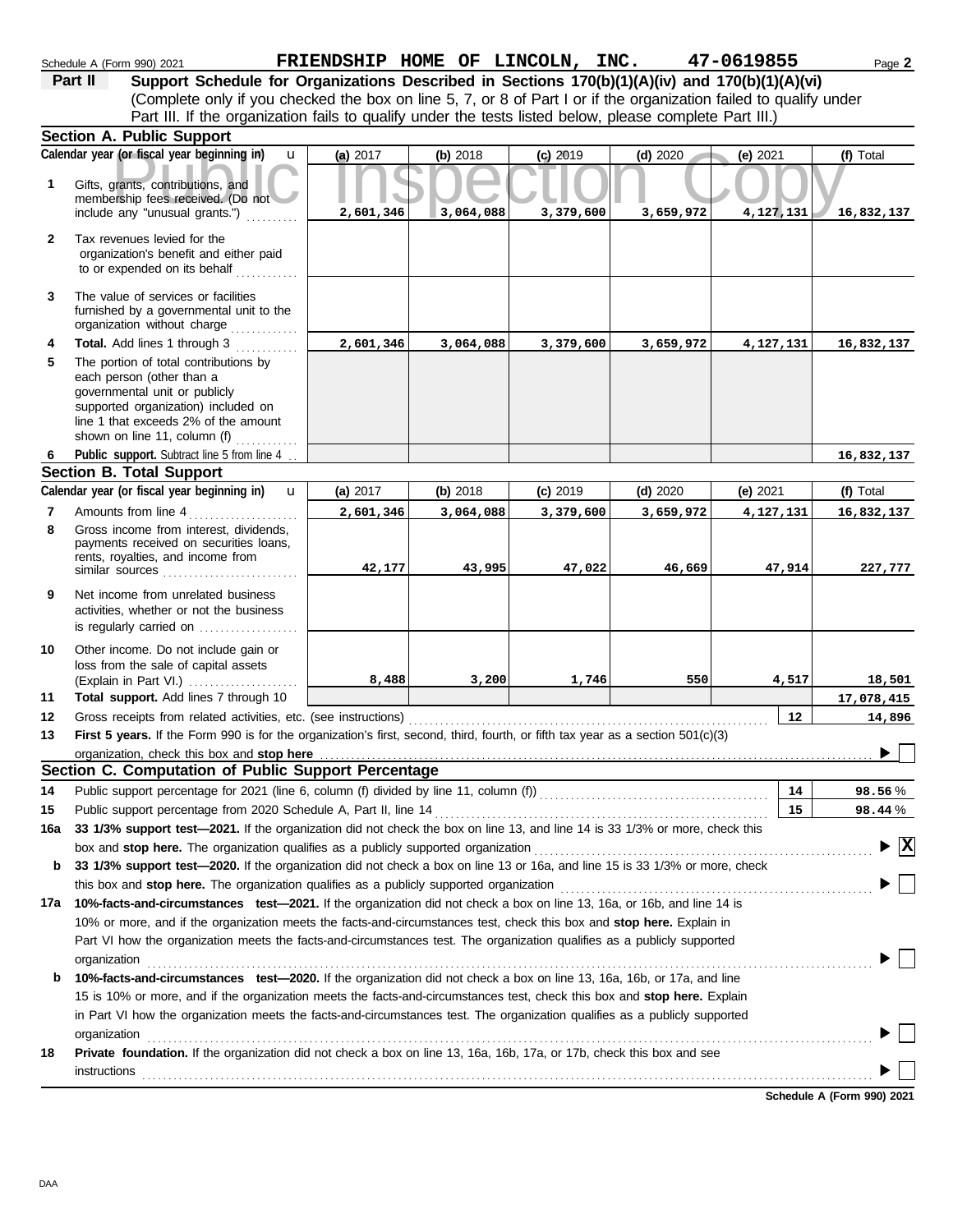|              | (Complete only if you checked the box on line 10 of Part I or if the organization failed to qualify under Part II.<br>If the organization fails to qualify under the tests listed below, please complete Part II.) |          |            |            |            |          |           |
|--------------|--------------------------------------------------------------------------------------------------------------------------------------------------------------------------------------------------------------------|----------|------------|------------|------------|----------|-----------|
|              | Section A. Public Support                                                                                                                                                                                          |          |            |            |            |          |           |
|              | Calendar year (or fiscal year beginning in)<br>$\mathbf{u}$                                                                                                                                                        | (a) 2017 | (b) $2018$ | $(c)$ 2019 | $(d)$ 2020 | (e) 2021 | (f) Total |
| 1            | Gifts, grants, contributions, and membership fees<br>received. (Do not include any "unusual grants.")                                                                                                              |          |            |            |            |          |           |
| $\mathbf{2}$ | Gross receipts from admissions, merchandise<br>sold or services performed, or facilities<br>furnished in any activity that is related to the<br>organization's fax-exempt purpose                                  |          |            |            |            |          |           |
| 3            | Gross receipts from activities that are not an<br>unrelated trade or business under section 513                                                                                                                    |          |            |            |            |          |           |
| 4            | Tax revenues levied for the<br>organization's benefit and either paid<br>to or expended on its behalf                                                                                                              |          |            |            |            |          |           |
| 5            | The value of services or facilities<br>furnished by a governmental unit to the<br>organization without charge                                                                                                      |          |            |            |            |          |           |
| 6            | Total. Add lines 1 through 5<br><u>.</u><br>Tanàna amin'ny                                                                                                                                                         |          |            |            |            |          |           |
|              | <b>7a</b> Amounts included on lines 1, 2, and 3<br>received from disqualified persons                                                                                                                              |          |            |            |            |          |           |
| b            | Amounts included on lines 2 and 3<br>received from other than disqualified<br>persons that exceed the greater of \$5,000<br>or 1% of the amount on line 13 for the year $\ldots$                                   |          |            |            |            |          |           |
| c            | Add lines 7a and 7b<br>.                                                                                                                                                                                           |          |            |            |            |          |           |
| 8            | Public support. (Subtract line 7c from<br>line $6.$ )                                                                                                                                                              |          |            |            |            |          |           |
|              | <b>Section B. Total Support</b>                                                                                                                                                                                    |          |            |            |            |          |           |
|              | Calendar year (or fiscal year beginning in)<br>$\mathbf{u}$                                                                                                                                                        | (a) 2017 | (b) 2018   | $(c)$ 2019 | $(d)$ 2020 | (e) 2021 | (f) Total |
| 9            | Amounts from line 6<br><u> 1986 - Johann Stoff, Amerikaansk kanton (</u>                                                                                                                                           |          |            |            |            |          |           |
| 10a          | Gross income from interest, dividends,<br>payments received on securities loans, rents,<br>royalties, and income from similar sources                                                                              |          |            |            |            |          |           |
| b            | Unrelated business taxable income (less<br>section 511 taxes) from businesses<br>acquired after June 30, 1975                                                                                                      |          |            |            |            |          |           |
| c            | Add lines 10a and 10b                                                                                                                                                                                              |          |            |            |            |          |           |
| 11           | Net income from unrelated business<br>activities not included on line 10b, whether<br>or not the business is regularly carried on                                                                                  |          |            |            |            |          |           |
| 12           | Other income. Do not include gain or<br>loss from the sale of capital assets<br>(Explain in Part VI.)<br>.                                                                                                         |          |            |            |            |          |           |
| 13           | Total support. (Add lines 9, 10c, 11,                                                                                                                                                                              |          |            |            |            |          |           |
|              | and 12.) $\ldots$                                                                                                                                                                                                  |          |            |            |            |          |           |
| 14           | First 5 years. If the Form 990 is for the organization's first, second, third, fourth, or fifth tax year as a section 501(c)(3)<br>organization, check this box and stop here                                      |          |            |            |            |          |           |
|              | Section C. Computation of Public Support Percentage                                                                                                                                                                |          |            |            |            |          |           |
| 15           |                                                                                                                                                                                                                    |          |            |            |            | 15       | %         |
| 16           |                                                                                                                                                                                                                    |          |            |            |            | 16       | %         |
|              | Section D. Computation of Investment Income Percentage                                                                                                                                                             |          |            |            |            |          |           |
| 17           |                                                                                                                                                                                                                    |          |            |            |            | 17       | %         |
| 18           | Investment income percentage from 2020 Schedule A, Part III, line 17                                                                                                                                               |          |            |            |            | 18       | %         |
| 19a          | 33 1/3% support tests—2021. If the organization did not check the box on line 14, and line 15 is more than 33 1/3%, and line                                                                                       |          |            |            |            |          |           |
|              | 17 is not more than 33 1/3%, check this box and stop here. The organization qualifies as a publicly supported organization                                                                                         |          |            |            |            |          |           |
| b            | 33 1/3% support tests—2020. If the organization did not check a box on line 14 or line 19a, and line 16 is more than 33 1/3%, and                                                                                  |          |            |            |            |          |           |
| 20           |                                                                                                                                                                                                                    |          |            |            |            |          |           |

Schedule A (Form 990) 2021 **FRIENDSHIP HOME OF LINCOLN, INC. 47-0619855** Page 3

**Part III** Support Schedule for Organizations Described in Section 509(a)(2)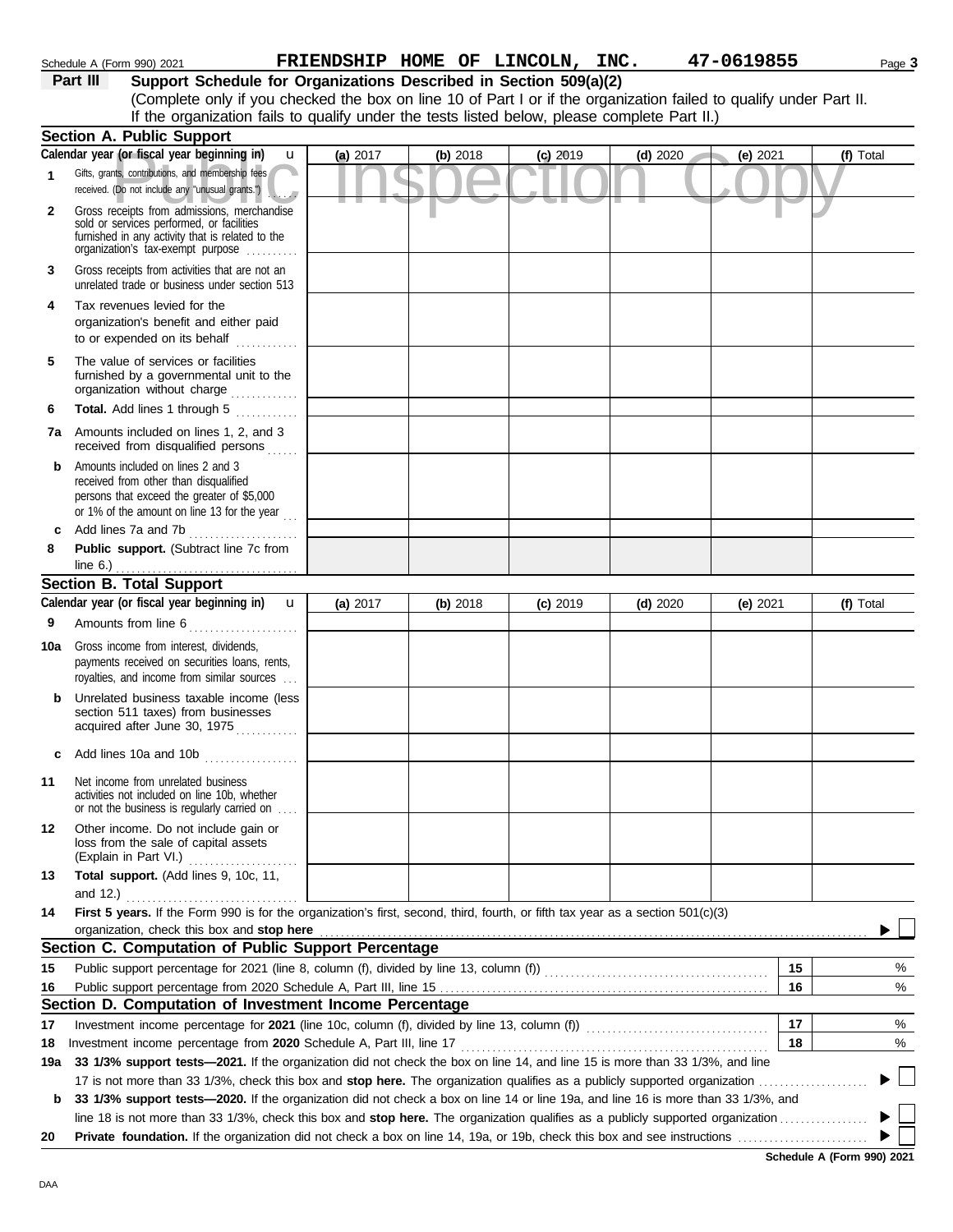|              | 47-0619855<br>FRIENDSHIP HOME OF LINCOLN, INC.<br>Schedule A (Form 990) 2021                                             |                 | Page 4 |
|--------------|--------------------------------------------------------------------------------------------------------------------------|-----------------|--------|
|              | <b>Supporting Organizations</b><br><b>Part IV</b>                                                                        |                 |        |
|              | (Complete only if you checked a box in line 12 on Part I. If you checked box 12a, Part I, complete Sections A            |                 |        |
|              | and B. If you checked box 12b, Part I, complete Sections A and C. If you checked box 12c, Part I, complete               |                 |        |
|              | Sections A, D, and E. If you checked box 12d, Part I, complete Sections A and D, and complete Part V.)                   |                 |        |
|              | <b>Section A. All Supporting Organizations</b>                                                                           |                 |        |
|              |                                                                                                                          | Yes             | No     |
| 1            | Are all of the organization's supported organizations listed by name in the organization's governing                     |                 |        |
|              | documents? If "No," describe in Part VI how the supported organizations are designated. If designated by                 |                 |        |
|              | class or purpose, describe the designation. If historic and continuing relationship, explain.                            | 1               |        |
| $\mathbf{2}$ | Did the organization have any supported organization that does not have an IRS determination of status                   |                 |        |
|              | under section 509(a)(1) or (2)? If "Yes," explain in Part VI how the organization determined that the supported          |                 |        |
|              | organization was described in section 509(a)(1) or (2).                                                                  | $\mathbf{2}$    |        |
| За           | Did the organization have a supported organization described in section $501(c)(4)$ , (5), or (6)? If "Yes," answer      |                 |        |
|              | lines 3b and 3c below.                                                                                                   | 3a              |        |
| b            | Did the organization confirm that each supported organization qualified under section $501(c)(4)$ , $(5)$ , or $(6)$ and |                 |        |
|              | satisfied the public support tests under section 509(a)(2)? If "Yes," describe in Part VI when and how the               |                 |        |
|              | organization made the determination.                                                                                     | 3b              |        |
| c            | Did the organization ensure that all support to such organizations was used exclusively for section $170(c)(2)(B)$       |                 |        |
|              | purposes? If "Yes," explain in Part VI what controls the organization put in place to ensure such use.                   | 3c              |        |
| 4a           | Was any supported organization not organized in the United States ("foreign supported organization")? If                 |                 |        |
|              | "Yes," and if you checked box 12a or 12b in Part I, answer lines 4b and 4c below.                                        | 4a              |        |
| b            | Did the organization have ultimate control and discretion in deciding whether to make grants to the foreign              |                 |        |
|              | supported organization? If "Yes," describe in Part VI how the organization had such control and discretion               |                 |        |
|              | despite being controlled or supervised by or in connection with its supported organizations.                             | 4b              |        |
| c            | Did the organization support any foreign supported organization that does not have an IRS determination                  |                 |        |
|              | under sections $501(c)(3)$ and $509(a)(1)$ or (2)? If "Yes," explain in Part VI what controls the organization used      |                 |        |
|              | to ensure that all support to the foreign supported organization was used exclusively for section $170(c)(2)(B)$         |                 |        |
|              | purposes.                                                                                                                | 4c              |        |
| 5a           | Did the organization add, substitute, or remove any supported organizations during the tax year? If "Yes,"               |                 |        |
|              | answer lines 5b and 5c below (if applicable). Also, provide detail in Part VI, including (i) the names and EIN           |                 |        |
|              | numbers of the supported organizations added, substituted, or removed; (ii) the reasons for each such action;            |                 |        |
|              | (iii) the authority under the organization's organizing document authorizing such action; and (iv) how the action        |                 |        |
|              | was accomplished (such as by amendment to the organizing document).                                                      | 5a              |        |
| b            | Type I or Type II only. Was any added or substituted supported organization part of a class already                      |                 |        |
|              | designated in the organization's organizing document?                                                                    | 5b              |        |
| с            | Substitutions only. Was the substitution the result of an event beyond the organization's control?                       | 5c              |        |
| 6            | Did the organization provide support (whether in the form of grants or the provision of services or facilities) to       |                 |        |
|              | anyone other than (i) its supported organizations, (ii) individuals that are part of the charitable class benefited      |                 |        |
|              | by one or more of its supported organizations, or (iii) other supporting organizations that also support or              |                 |        |
|              | benefit one or more of the filing organization's supported organizations? If "Yes," provide detail in Part VI.           | 6               |        |
| 7            | Did the organization provide a grant, loan, compensation, or other similar payment to a substantial contributor          |                 |        |
|              | (as defined in section 4958(c)(3)(C)), a family member of a substantial contributor, or a 35% controlled entity          |                 |        |
|              | with regard to a substantial contributor? If "Yes," complete Part I of Schedule L (Form 990).                            | 7               |        |
| 8            | Did the organization make a loan to a disqualified person (as defined in section 4958) not described on line             |                 |        |
|              | 7? If "Yes," complete Part I of Schedule L (Form 990).                                                                   | 8               |        |
| 9a           | Was the organization controlled directly or indirectly at any time during the tax year by one or more                    |                 |        |
|              | disqualified persons, as defined in section 4946 (other than foundation managers and organizations                       |                 |        |
|              | described in section 509(a)(1) or (2))? If "Yes," provide detail in Part VI.                                             | 9a              |        |
| b            | Did one or more disqualified persons (as defined on line 9a) hold a controlling interest in any entity in which          |                 |        |
|              | the supporting organization had an interest? If "Yes," provide detail in Part VI.                                        | 9b              |        |
| c            | Did a disqualified person (as defined on line 9a) have an ownership interest in, or derive any personal benefit          |                 |        |
|              | from, assets in which the supporting organization also had an interest? If "Yes," provide detail in Part VI.             | 9c              |        |
| 10a          | Was the organization subject to the excess business holdings rules of section 4943 because of section                    |                 |        |
|              | 4943(f) (regarding certain Type II supporting organizations, and all Type III non-functionally integrated                |                 |        |
|              | supporting organizations)? If "Yes," answer line 10b below.                                                              | 10a             |        |
| b            | Did the organization have any excess business holdings in the tax year? (Use Schedule C, Form 4720, to                   |                 |        |
|              | determine whether the organization had excess business holdings.)                                                        | 10 <sub>b</sub> |        |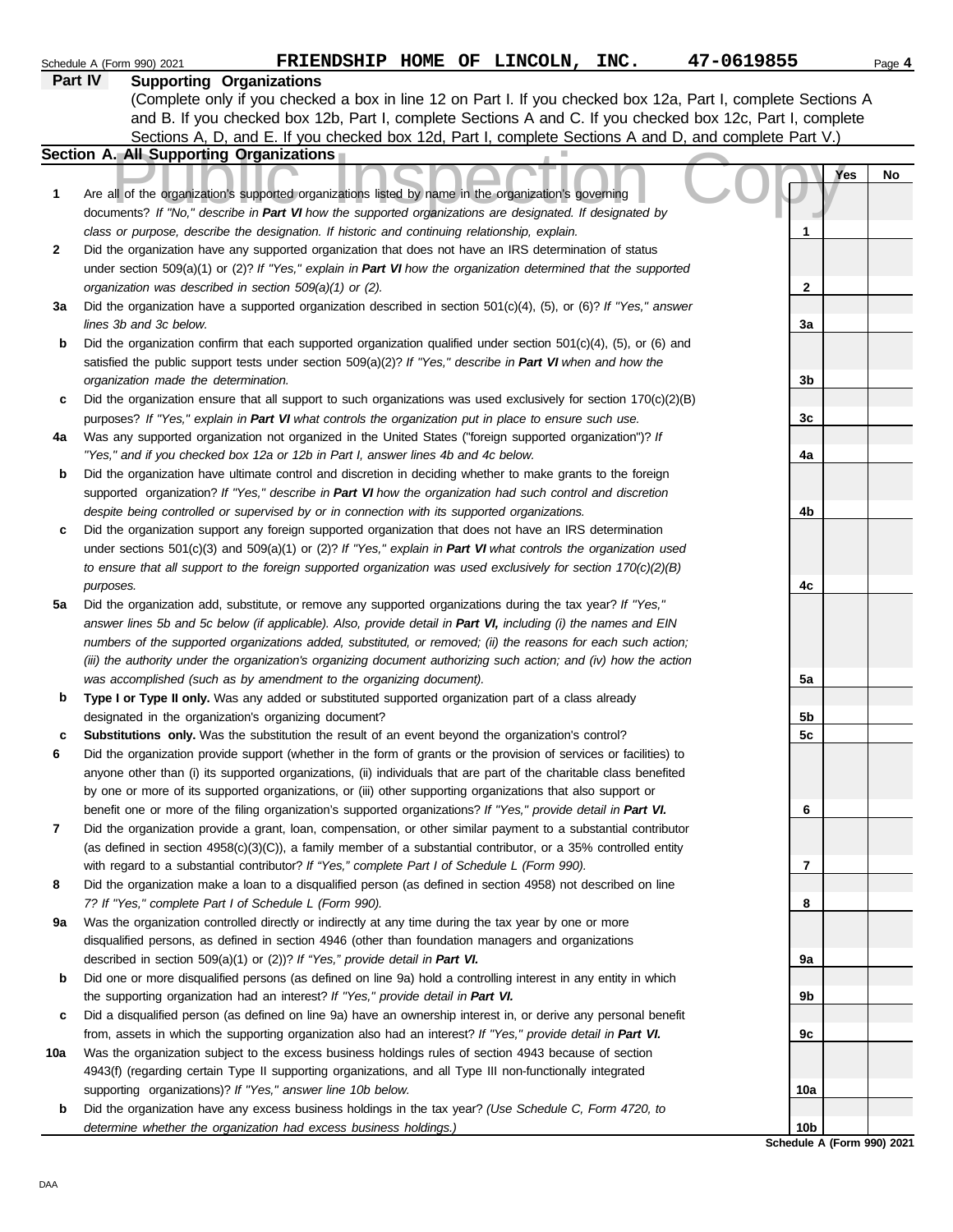|    | 47-0619855<br>FRIENDSHIP HOME OF LINCOLN,<br>INC.<br>Schedule A (Form 990) 2021                                                                                                                                                        |                 |            | Page 5 |
|----|----------------------------------------------------------------------------------------------------------------------------------------------------------------------------------------------------------------------------------------|-----------------|------------|--------|
|    | <b>Supporting Organizations (continued)</b><br><b>Part IV</b>                                                                                                                                                                          |                 |            |        |
|    |                                                                                                                                                                                                                                        |                 | Yes        | No     |
| 11 | Has the organization accepted a gift or contribution from any of the following persons?                                                                                                                                                |                 |            |        |
| a  | A person who directly or indirectly controls, either alone or together with persons described on lines 11b and<br>11c below, the governing body of a supported organization?                                                           | 11a             |            |        |
| b  | A family member of a person described on line 11a above?                                                                                                                                                                               | 11 <sub>b</sub> |            |        |
| c  | A 35% controlled entity of a person described on line 11a or 11b above? If "Yes" to line 11a, 11b, or 11c,                                                                                                                             |                 |            |        |
|    | provide detail in Part VI.                                                                                                                                                                                                             | 11c             |            |        |
|    | <b>Section B. Type I Supporting Organizations</b>                                                                                                                                                                                      |                 |            |        |
|    |                                                                                                                                                                                                                                        |                 | Yes        | No     |
| 1  | Did the governing body, members of the governing body, officers acting in their official capacity, or membership of one or                                                                                                             |                 |            |        |
|    | more supported organizations have the power to regularly appoint or elect at least a majority of the organization's officers,                                                                                                          |                 |            |        |
|    | directors, or trustees at all times during the tax year? If "No," describe in Part VI how the supported organization(s)                                                                                                                |                 |            |        |
|    | effectively operated, supervised, or controlled the organization's activities. If the organization had more than one supported                                                                                                         |                 |            |        |
|    | organization, describe how the powers to appoint and/or remove officers, directors, or trustees were allocated among the                                                                                                               |                 |            |        |
|    | supported organizations and what conditions or restrictions, if any, applied to such powers during the tax year.                                                                                                                       | 1               |            |        |
| 2  | Did the organization operate for the benefit of any supported organization other than the supported                                                                                                                                    |                 |            |        |
|    | organization(s) that operated, supervised, or controlled the supporting organization? If "Yes," explain in Part                                                                                                                        |                 |            |        |
|    | VI how providing such benefit carried out the purposes of the supported organization(s) that operated,<br>supervised, or controlled the supporting organization.                                                                       | $\mathbf{2}$    |            |        |
|    | Section C. Type II Supporting Organizations                                                                                                                                                                                            |                 |            |        |
|    |                                                                                                                                                                                                                                        |                 | <b>Yes</b> | No     |
| 1  | Were a majority of the organization's directors or trustees during the tax year also a majority of the directors                                                                                                                       |                 |            |        |
|    | or trustees of each of the organization's supported organization(s)? If "No," describe in Part VI how control                                                                                                                          |                 |            |        |
|    | or management of the supporting organization was vested in the same persons that controlled or managed                                                                                                                                 |                 |            |        |
|    | the supported organization(s).                                                                                                                                                                                                         | 1               |            |        |
|    | Section D. All Type III Supporting Organizations                                                                                                                                                                                       |                 |            |        |
|    |                                                                                                                                                                                                                                        |                 | Yes        | No     |
| 1  | Did the organization provide to each of its supported organizations, by the last day of the fifth month of the                                                                                                                         |                 |            |        |
|    | organization's tax year, (i) a written notice describing the type and amount of support provided during the prior tax                                                                                                                  |                 |            |        |
|    | year, (ii) a copy of the Form 990 that was most recently filed as of the date of notification, and (iii) copies of the                                                                                                                 |                 |            |        |
|    | organization's governing documents in effect on the date of notification, to the extent not previously provided?                                                                                                                       | 1               |            |        |
| 2  | Were any of the organization's officers, directors, or trustees either (i) appointed or elected by the supported<br>organization(s) or (ii) serving on the governing body of a supported organization? If "No," explain in Part VI how |                 |            |        |
|    | the organization maintained a close and continuous working relationship with the supported organization(s).                                                                                                                            | 2               |            |        |
| 3  | By reason of the relationship described on line 2, above, did the organization's supported organizations have                                                                                                                          |                 |            |        |
|    | a significant voice in the organization's investment policies and in directing the use of the organization's                                                                                                                           |                 |            |        |
|    | income or assets at all times during the tax year? If "Yes," describe in Part VI the role the organization's                                                                                                                           |                 |            |        |
|    | supported organizations played in this regard.                                                                                                                                                                                         | 3               |            |        |
|    | Section E. Type III Functionally Integrated Supporting Organizations                                                                                                                                                                   |                 |            |        |
| 1  | Check the box next to the method that the organization used to satisfy the Integral Part Test during the year (see instructions).                                                                                                      |                 |            |        |
| a  | The organization satisfied the Activities Test. Complete line 2 below.                                                                                                                                                                 |                 |            |        |
| b  | The organization is the parent of each of its supported organizations. Complete line 3 below.                                                                                                                                          |                 |            |        |
| c  | The organization supported a governmental entity. Describe in Part VI how you supported a governmental entity (see instructions).                                                                                                      |                 |            |        |
| 2  | Activities Test. Answer lines 2a and 2b below.                                                                                                                                                                                         |                 | Yes        | No     |
| a  | Did substantially all of the organization's activities during the tax year directly further the exempt purposes of                                                                                                                     |                 |            |        |
|    | the supported organization(s) to which the organization was responsive? If "Yes," then in Part VI identify<br>those supported organizations and explain how these activities directly furthered their exempt purposes,                 |                 |            |        |
|    | how the organization was responsive to those supported organizations, and how the organization determined                                                                                                                              |                 |            |        |
|    | that these activities constituted substantially all of its activities.                                                                                                                                                                 | 2a              |            |        |
| b  | Did the activities described on line 2a, above, constitute activities that, but for the organization's                                                                                                                                 |                 |            |        |
|    | involvement, one or more of the organization's supported organization(s) would have been engaged in? If                                                                                                                                |                 |            |        |
|    | "Yes," explain in Part VI the reasons for the organization's position that its supported organization(s) would                                                                                                                         |                 |            |        |
|    | have engaged in these activities but for the organization's involvement.                                                                                                                                                               | 2b              |            |        |
| 3  | Parent of Supported Organizations. Answer lines 3a and 3b below.                                                                                                                                                                       |                 |            |        |
| а  | Did the organization have the power to regularly appoint or elect a majority of the officers, directors, or                                                                                                                            |                 |            |        |
|    | trustees of each of the supported organizations? If "Yes" or "No," provide details in Part VI.                                                                                                                                         | За              |            |        |
| b  | Did the organization exercise a substantial degree of direction over the policies, programs, and activities of each                                                                                                                    |                 |            |        |
|    | of its supported organizations? If "Yes," describe in Part VI the role played by the organization in this regard.                                                                                                                      | 3 <sub>b</sub>  |            |        |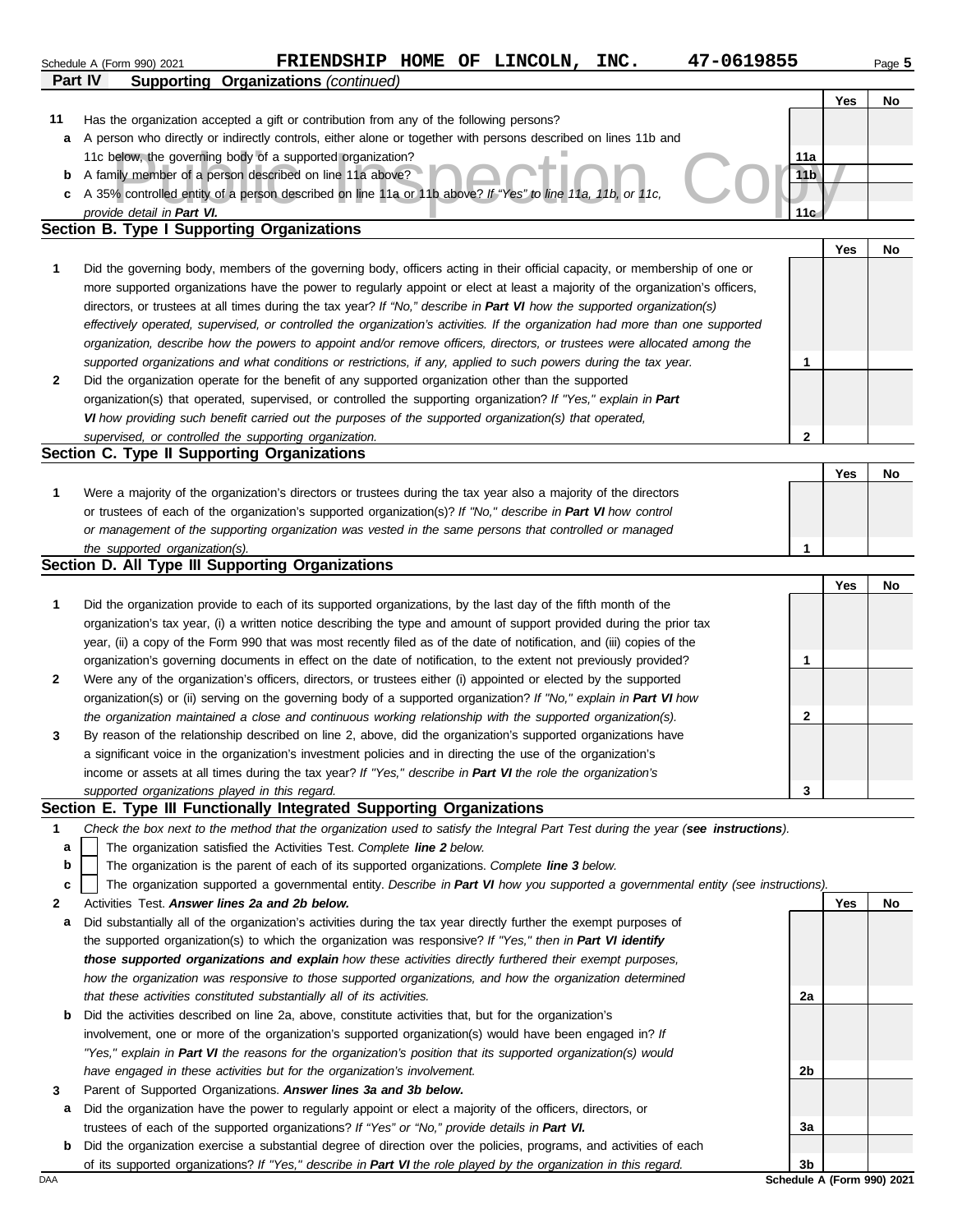|                | FRIENDSHIP HOME OF LINCOLN, INC.<br>Schedule A (Form 990) 2021                                                                   |                      | 47-0619855     | Page 6                         |
|----------------|----------------------------------------------------------------------------------------------------------------------------------|----------------------|----------------|--------------------------------|
| Part V         | Type III Non-Functionally Integrated 509(a)(3) Supporting Organizations                                                          |                      |                |                                |
| $\mathbf{1}$   | Check here if the organization satisfied the Integral Part Test as a qualifying trust on Nov. 20, 1970 (explain in Part VI). See |                      |                |                                |
|                | instructions. All other Type III non-functionally integrated supporting organizations must complete Sections A through E.        |                      |                |                                |
|                | Section A - Adjusted Net Income                                                                                                  |                      | (A) Prior Year | (B) Current Year               |
|                |                                                                                                                                  |                      |                | (optional)                     |
| 1              | Net short-term capital gain                                                                                                      | $\ddot{\phantom{1}}$ |                |                                |
| 2              | Recoveries of prior-year distributions                                                                                           | $\overline{2}$       |                |                                |
| 3              | Other gross income (see instructions)                                                                                            | 3                    |                |                                |
| 4              | Add lines 1 through 3.                                                                                                           | 4                    |                |                                |
| 5              | Depreciation and depletion                                                                                                       | 5                    |                |                                |
| 6              | Portion of operating expenses paid or incurred for production or collection                                                      |                      |                |                                |
|                | of gross income or for management, conservation, or maintenance of                                                               |                      |                |                                |
|                | property held for production of income (see instructions)                                                                        | 6                    |                |                                |
| 7              | Other expenses (see instructions)                                                                                                | $\overline{7}$       |                |                                |
| 8              | Adjusted Net Income (subtract lines 5, 6, and 7 from line 4)                                                                     | 8                    |                |                                |
|                | Section B - Minimum Asset Amount                                                                                                 |                      | (A) Prior Year | (B) Current Year<br>(optional) |
| 1.             | Aggregate fair market value of all non-exempt-use assets (see                                                                    |                      |                |                                |
|                | instructions for short tax year or assets held for part of year):                                                                |                      |                |                                |
|                | a Average monthly value of securities                                                                                            | 1a                   |                |                                |
|                | <b>b</b> Average monthly cash balances                                                                                           | 1b                   |                |                                |
|                | c Fair market value of other non-exempt-use assets                                                                               | 1 <sub>c</sub>       |                |                                |
|                | d Total (add lines 1a, 1b, and 1c)                                                                                               | 1d                   |                |                                |
|                | e Discount claimed for blockage or other factors                                                                                 |                      |                |                                |
|                | (explain in detail in Part VI):                                                                                                  |                      |                |                                |
| $\mathbf{2}$   | Acquisition indebtedness applicable to non-exempt-use assets                                                                     | $\mathbf{2}$         |                |                                |
| 3              | Subtract line 2 from line 1d.                                                                                                    | 3                    |                |                                |
| 4              | Cash deemed held for exempt use. Enter 0.015 of line 3 (for greater amount,                                                      |                      |                |                                |
|                | see instructions).                                                                                                               | 4                    |                |                                |
| 5              | Net value of non-exempt-use assets (subtract line 4 from line 3)                                                                 | 5                    |                |                                |
| 6              | Multiply line 5 by 0.035.                                                                                                        | 6                    |                |                                |
| 7              | Recoveries of prior-year distributions                                                                                           | $\overline{7}$       |                |                                |
| 8              | Minimum Asset Amount (add line 7 to line 6)                                                                                      | 8                    |                |                                |
|                | Section C - Distributable Amount                                                                                                 |                      |                | <b>Current Year</b>            |
| 1.             | Adjusted net income for prior year (from Section A, line 8, column A)                                                            | 1                    |                |                                |
| 2              | Enter 0.85 of line 1.                                                                                                            | $\mathbf 2$          |                |                                |
| 3              | Minimum asset amount for prior year (from Section B, line 8, column A)                                                           | 3                    |                |                                |
| 4              | Enter greater of line 2 or line 3.                                                                                               | 4                    |                |                                |
| 5              | Income tax imposed in prior year                                                                                                 | 5                    |                |                                |
| 6              | Distributable Amount. Subtract line 5 from line 4, unless subject to                                                             |                      |                |                                |
|                | emergency temporary reduction (see instructions).                                                                                | 6                    |                |                                |
| $\overline{7}$ | Check here if the current year is the organization's first as a non-functionally integrated Type III supporting organization     |                      |                |                                |

**Schedule A (Form 990) 2021**

(see instructions).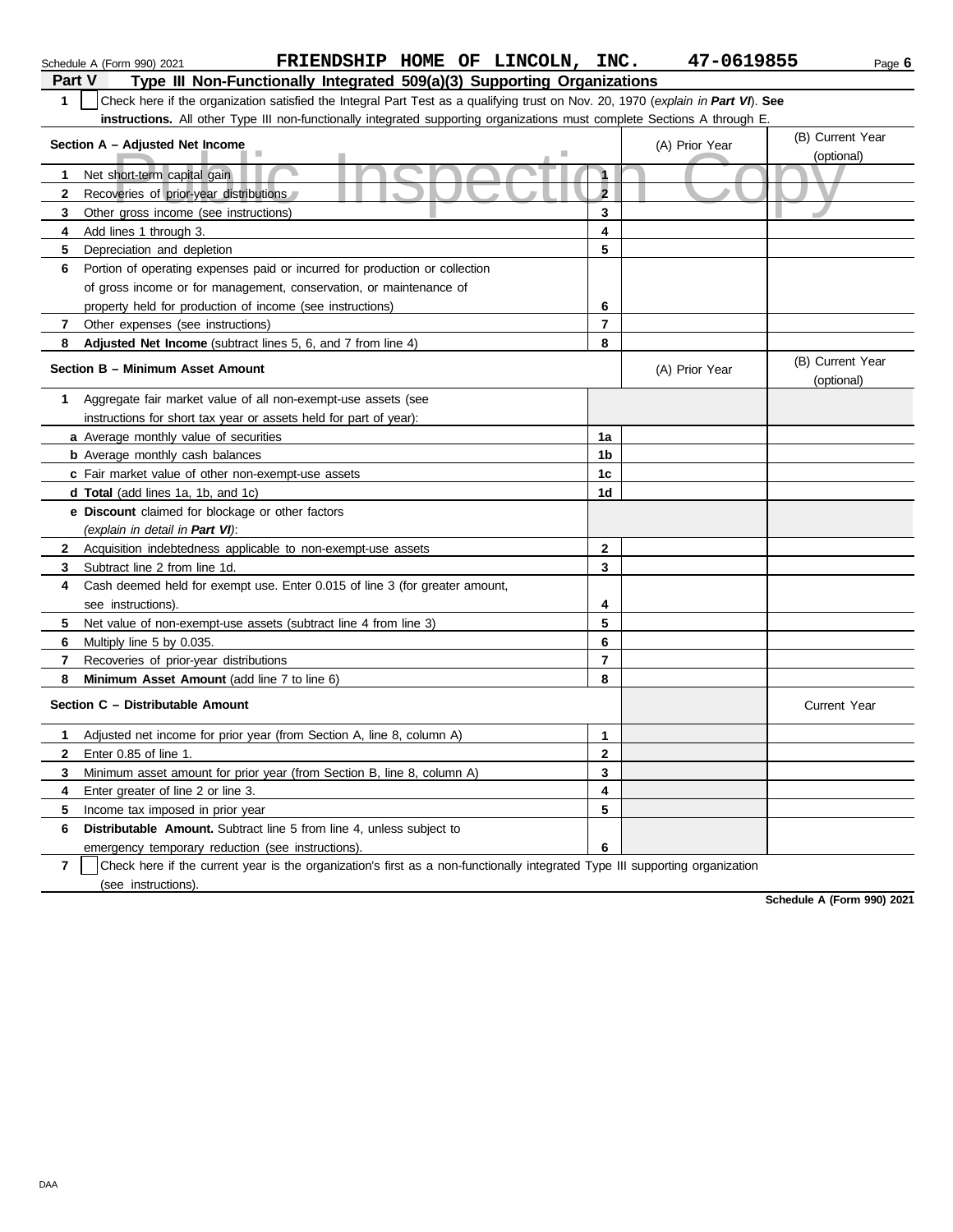#### Schedule A (Form 990) 2021 **FRIENDSHIP HOME OF LINCOLN, INC. 47-0619855** Page **7 Part V Type III Non-Functionally Integrated 509(a)(3) Supporting Organizations** *(continued)*

| Part v       | Type in Non-Functionally integrated 509(a)(3) Supporting Organizations ( <i>Continued</i> ) |                             |                           |                      |
|--------------|---------------------------------------------------------------------------------------------|-----------------------------|---------------------------|----------------------|
|              | Section D - Distributions                                                                   |                             |                           | <b>Current Year</b>  |
| 1            | Amounts paid to supported organizations to accomplish exempt purposes                       |                             |                           |                      |
| $\mathbf{2}$ | Amounts paid to perform activity that directly furthers exempt purposes of supported ■      |                             |                           |                      |
|              | organizations, in excess of income from activity                                            |                             |                           |                      |
| 3            | Administrative expenses paid to accomplish exempt purposes of supported organizations       |                             |                           |                      |
| 4            | Amounts paid to acquire exempt-use assets                                                   |                             |                           |                      |
| 5            | Qualified set-aside amounts (prior IRS approval required—provide details in Part VI)        |                             |                           |                      |
| 6            | Other distributions ( <i>describe in Part VI</i> ). See instructions.                       |                             |                           |                      |
| 7            | Total annual distributions. Add lines 1 through 6.                                          |                             |                           |                      |
| 8            | Distributions to attentive supported organizations to which the organization is responsive  |                             |                           |                      |
|              | (provide details in Part VI). See instructions.                                             |                             |                           |                      |
| 9            | Distributable amount for 2021 from Section C, line 6                                        |                             |                           |                      |
| 10           | Line 8 amount divided by line 9 amount                                                      |                             |                           |                      |
|              |                                                                                             | (i)                         | (i)                       | (iii)                |
|              | <b>Section E - Distribution Allocations (see instructions)</b>                              | <b>Excess Distributions</b> | <b>Underdistributions</b> | <b>Distributable</b> |
|              |                                                                                             |                             | Pre-2021                  | Amount for 2021      |
| 1            | Distributable amount for 2021 from Section C, line 6                                        |                             |                           |                      |
| $\mathbf{2}$ | Underdistributions, if any, for years prior to 2021                                         |                             |                           |                      |
|              | (reasonable cause required-explain in Part VI). See<br>instructions.                        |                             |                           |                      |
| 3            | Excess distributions carryover, if any, to 2021                                             |                             |                           |                      |
|              |                                                                                             |                             |                           |                      |
|              |                                                                                             |                             |                           |                      |
|              |                                                                                             |                             |                           |                      |
|              |                                                                                             |                             |                           |                      |
|              |                                                                                             |                             |                           |                      |
|              | f Total of lines 3a through 3e                                                              |                             |                           |                      |
|              | g Applied to underdistributions of prior years                                              |                             |                           |                      |
|              | h Applied to 2021 distributable amount                                                      |                             |                           |                      |
| Ť.           | Carryover from 2016 not applied (see instructions)                                          |                             |                           |                      |
|              | Remainder. Subtract lines 3g, 3h, and 3i from line 3f.                                      |                             |                           |                      |
| 4            | Distributions for 2021 from                                                                 |                             |                           |                      |
|              | \$<br>Section D, line 7:                                                                    |                             |                           |                      |
|              | a Applied to underdistributions of prior years                                              |                             |                           |                      |
|              | <b>b</b> Applied to 2021 distributable amount                                               |                             |                           |                      |
|              | c Remainder. Subtract lines 4a and 4b from line 4.                                          |                             |                           |                      |
| 5            | Remaining underdistributions for years prior to 2021, if                                    |                             |                           |                      |
|              | any. Subtract lines 3g and 4a from line 2. For result                                       |                             |                           |                      |
|              | greater than zero, explain in Part VI. See instructions.                                    |                             |                           |                      |
| 6            | Remaining underdistributions for 2021 Subtract lines 3h                                     |                             |                           |                      |
|              | and 4b from line 1. For result greater than zero, explain in                                |                             |                           |                      |
|              | Part VI. See instructions.                                                                  |                             |                           |                      |
| 7            | Excess distributions carryover to 2022. Add lines 3j                                        |                             |                           |                      |
|              | and 4c.                                                                                     |                             |                           |                      |
| 8            | Breakdown of line 7:                                                                        |                             |                           |                      |
|              |                                                                                             |                             |                           |                      |
|              | <b>b</b> Excess from 2018                                                                   |                             |                           |                      |
|              |                                                                                             |                             |                           |                      |
|              | d Excess from 2020                                                                          |                             |                           |                      |
|              | e Excess from 2021                                                                          |                             |                           |                      |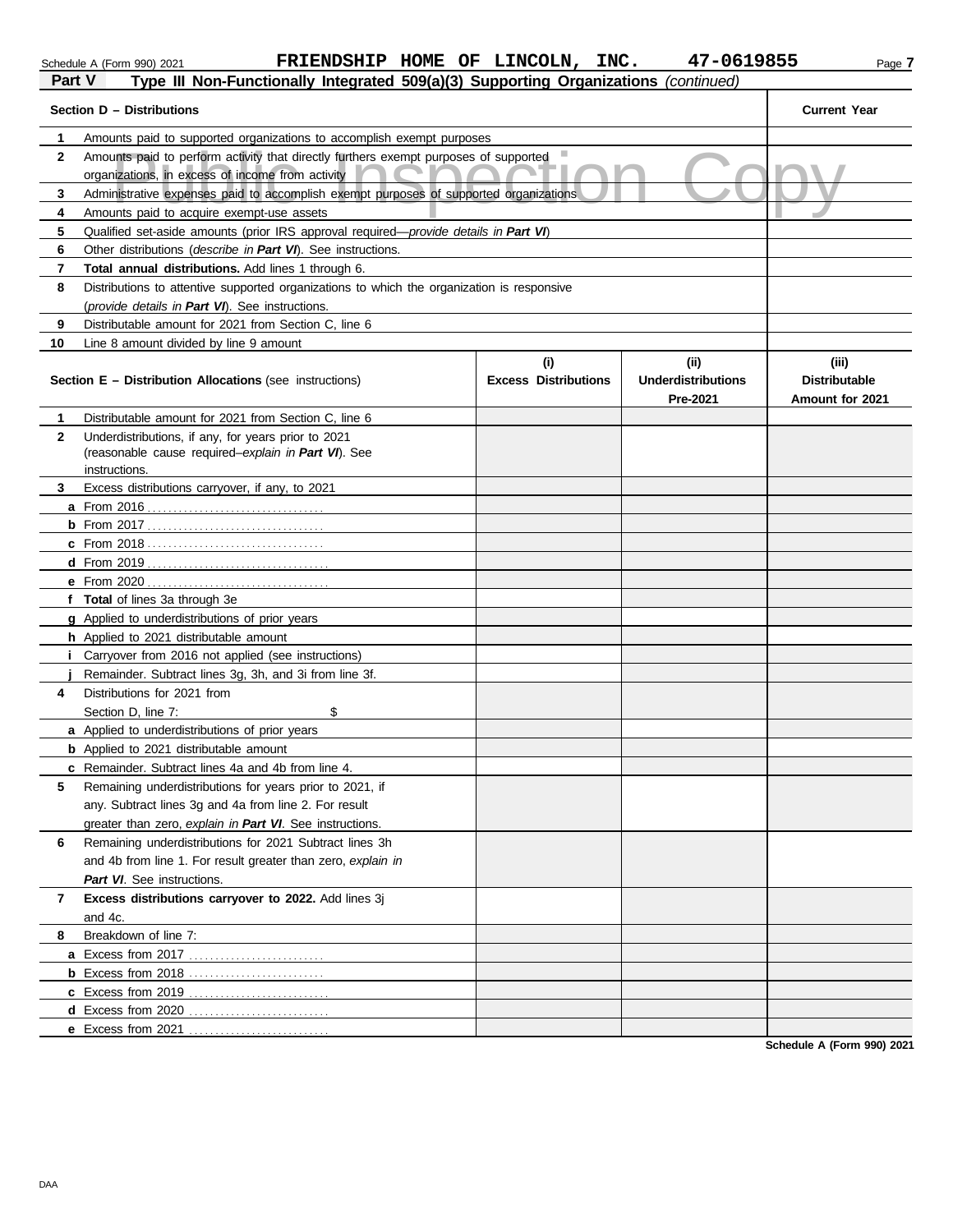| Schedule A (Form 990) 2021 |  |                                        |  |    | FRIENDSHIP HOME OF LINCOLN, INC. | 47-0619855                                                                                                                                                                                                                              | Page 8 |
|----------------------------|--|----------------------------------------|--|----|----------------------------------|-----------------------------------------------------------------------------------------------------------------------------------------------------------------------------------------------------------------------------------------|--------|
| Part VI                    |  |                                        |  |    |                                  | Supplemental Information. Provide the explanations required by Part II, line 10; Part II, line 17a or 17b; Part<br>III, line 12; Part IV, Section A, lines 1, 2, 3b, 3c, 4b, 4c, 5a, 6, 9a, 9b, 9c, 11a, 11b, and 11c; Part IV, Section |        |
|                            |  |                                        |  |    |                                  | B, lines 1 and 2; Part IV, Section C, line 1; Part IV, Section D, lines 2 and 3; Part IV, Section E, lines 1c, 2a, 2b,                                                                                                                  |        |
|                            |  |                                        |  |    |                                  | 3a, and 3b; Part V, line 1; Part V, Section B, line 1e; Part V, Section D, lines 5, 6, and 8; and Part V, Section E,<br>lines 2, 5, and 6. Also complete this part for any additional information. (See instructions.)                  |        |
|                            |  |                                        |  |    |                                  |                                                                                                                                                                                                                                         |        |
|                            |  | PART II, LINE 10 - OTHER INCOME DETAIL |  |    |                                  |                                                                                                                                                                                                                                         |        |
|                            |  |                                        |  | \$ | 18,501                           |                                                                                                                                                                                                                                         |        |
|                            |  |                                        |  |    |                                  |                                                                                                                                                                                                                                         |        |
|                            |  |                                        |  |    |                                  |                                                                                                                                                                                                                                         |        |
|                            |  |                                        |  |    |                                  |                                                                                                                                                                                                                                         |        |
|                            |  |                                        |  |    |                                  |                                                                                                                                                                                                                                         |        |
|                            |  |                                        |  |    |                                  |                                                                                                                                                                                                                                         |        |
|                            |  |                                        |  |    |                                  |                                                                                                                                                                                                                                         |        |
|                            |  |                                        |  |    |                                  |                                                                                                                                                                                                                                         |        |
|                            |  |                                        |  |    |                                  |                                                                                                                                                                                                                                         |        |
|                            |  |                                        |  |    |                                  |                                                                                                                                                                                                                                         |        |
|                            |  |                                        |  |    |                                  |                                                                                                                                                                                                                                         |        |
|                            |  |                                        |  |    |                                  |                                                                                                                                                                                                                                         |        |
|                            |  |                                        |  |    |                                  |                                                                                                                                                                                                                                         |        |
|                            |  |                                        |  |    |                                  |                                                                                                                                                                                                                                         |        |
|                            |  |                                        |  |    |                                  |                                                                                                                                                                                                                                         |        |
|                            |  |                                        |  |    |                                  |                                                                                                                                                                                                                                         |        |
|                            |  |                                        |  |    |                                  |                                                                                                                                                                                                                                         |        |
|                            |  |                                        |  |    |                                  |                                                                                                                                                                                                                                         |        |
|                            |  |                                        |  |    |                                  |                                                                                                                                                                                                                                         |        |
|                            |  |                                        |  |    |                                  |                                                                                                                                                                                                                                         |        |
|                            |  |                                        |  |    |                                  |                                                                                                                                                                                                                                         |        |
|                            |  |                                        |  |    |                                  |                                                                                                                                                                                                                                         |        |
|                            |  |                                        |  |    |                                  |                                                                                                                                                                                                                                         |        |
|                            |  |                                        |  |    |                                  |                                                                                                                                                                                                                                         |        |
|                            |  |                                        |  |    |                                  |                                                                                                                                                                                                                                         |        |
|                            |  |                                        |  |    |                                  |                                                                                                                                                                                                                                         |        |
|                            |  |                                        |  |    |                                  |                                                                                                                                                                                                                                         |        |
|                            |  |                                        |  |    |                                  |                                                                                                                                                                                                                                         |        |
|                            |  |                                        |  |    |                                  |                                                                                                                                                                                                                                         |        |
|                            |  |                                        |  |    |                                  |                                                                                                                                                                                                                                         |        |
|                            |  |                                        |  |    |                                  |                                                                                                                                                                                                                                         |        |
|                            |  |                                        |  |    |                                  |                                                                                                                                                                                                                                         |        |
|                            |  |                                        |  |    |                                  |                                                                                                                                                                                                                                         |        |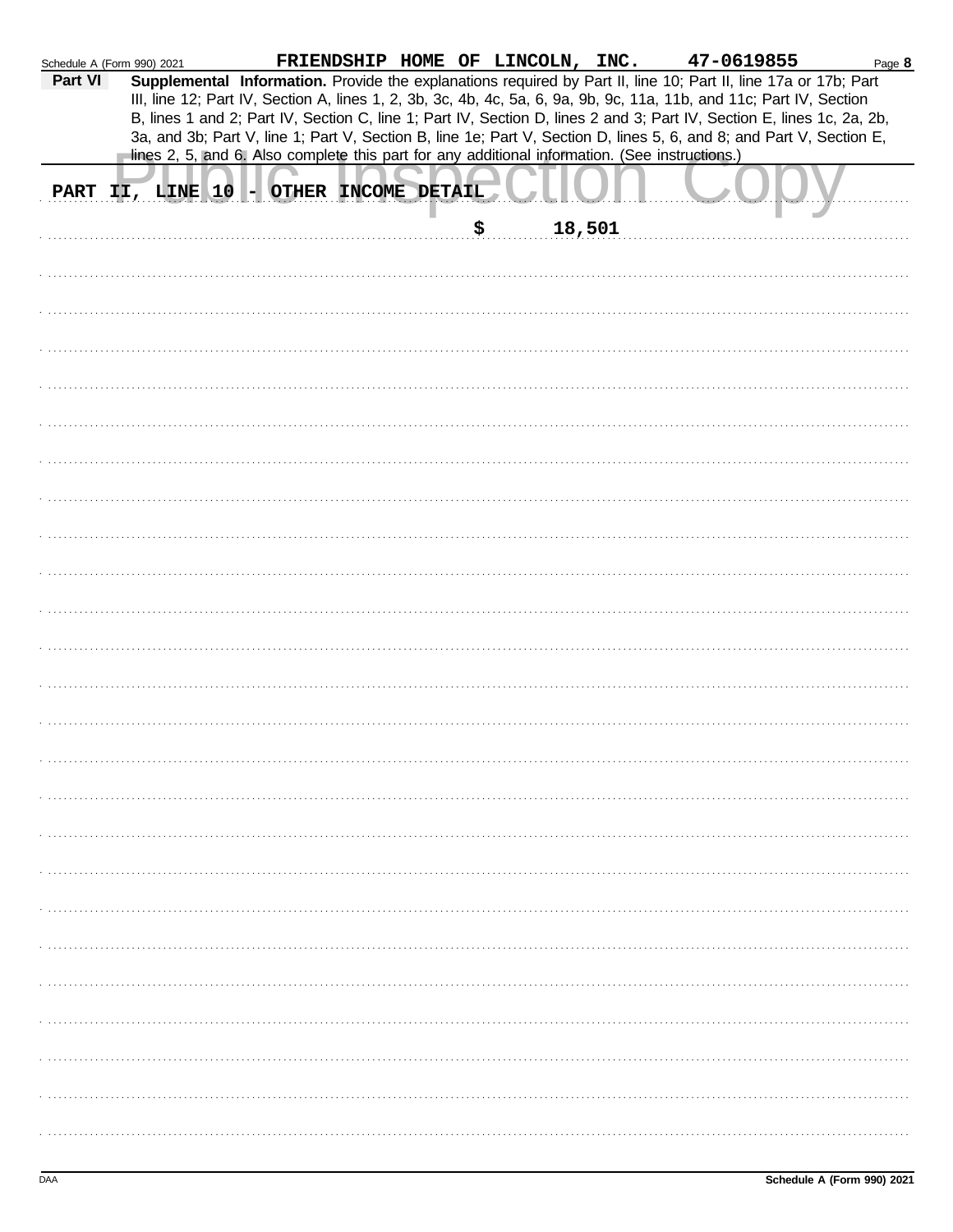| <b>Schedule B</b><br>(Form 990)                                                                         | OMB No. 1545-0047                                                                                |  |                                |  |  |  |
|---------------------------------------------------------------------------------------------------------|--------------------------------------------------------------------------------------------------|--|--------------------------------|--|--|--|
| Department of the Treasury<br>Internal Revenue Service                                                  | La Attach to Form 990 or Form 990-PF.<br>u Go to www.irs.gov/Form990 for the latest information. |  | 2021                           |  |  |  |
| Name of the organization                                                                                |                                                                                                  |  | Employer identification number |  |  |  |
| 47-0619855<br>INC.<br>HOME<br>OF LINCOLN,<br><b>FRIENDSHIP</b><br><b>Organization type</b> (check one): |                                                                                                  |  |                                |  |  |  |
| Filers of:                                                                                              | Section:                                                                                         |  |                                |  |  |  |
| Form 990 or 990-EZ                                                                                      | X <br>) (enter number) organization<br>501(c)<br>3                                               |  |                                |  |  |  |
|                                                                                                         | $4947(a)(1)$ nonexempt charitable trust not treated as a private foundation                      |  |                                |  |  |  |
|                                                                                                         | 527 political organization                                                                       |  |                                |  |  |  |
| Form 990-PF                                                                                             | 501(c)(3) exempt private foundation                                                              |  |                                |  |  |  |
|                                                                                                         | 4947(a)(1) nonexempt charitable trust treated as a private foundation                            |  |                                |  |  |  |
|                                                                                                         | 501(c)(3) taxable private foundation                                                             |  |                                |  |  |  |
|                                                                                                         |                                                                                                  |  |                                |  |  |  |

Check if your organization is covered by the **General Rule** or a **Special Rule. Note:** Only a section 501(c)(7), (8), or (10) organization can check boxes for both the General Rule and a Special Rule. See instructions.

#### **General Rule**

For an organization filing Form 990, 990-EZ, or 990-PF that received, during the year, contributions totaling \$5,000 or more (in money or property) from any one contributor. Complete Parts I and II. See instructions for determining a contributor's total contributions.

#### **Special Rules**

X For an organization described in section 501(c)(3) filing Form 990 or 990-EZ that met the 33<sup>1</sup>/3% support test of the regulations under sections 509(a)(1) and 170(b)(1)(A)(vi), that checked Schedule A (Form 990), Part II, line 13, 16a, or 16b, and that received from any one contributor, during the year, total contributions of the greater of **(1)** \$5,000; or **(2)** 2% of the amount on (i) Form 990, Part VIII, line 1h; or (ii) Form 990-EZ, line 1. Complete Parts I and II.

literary, or educational purposes, or for the prevention of cruelty to children or animals. Complete Parts I (entering For an organization described in section  $501(c)(7)$ ,  $(8)$ , or  $(10)$  filing Form 990 or 990-EZ that received from any one contributor, during the year, total contributions of more than \$1,000 *exclusively* for religious, charitable, scientific, "N/A" in column (b) instead of the contributor name and address), II, and III.

For an organization described in section 501(c)(7), (8), or (10) filing Form 990 or 990-EZ that received from any one contributor, during the year, contributions *exclusively* for religious, charitable, etc., purposes, but no such contributions totaled more than \$1,000. If this box is checked, enter here the total contributions that were received during the year for an *exclusively* religious, charitable, etc., purpose. Don't complete any of the parts unless the **General Rule** applies to this organization because it received *nonexclusively* religious, charitable, etc., contributions totaling \$5,000 or more during the year . . . . . . . . . . . . . . . . . . . . . . . . . . . . . . . . . . . . . . . . . . . . . . . . . . . . . . . . . . . . . . . . . . . . . . . . . . . . . . . .

**must** answer "No" on Part IV, line 2, of its Form 990; or check the box on line H of its Form 990-EZ or on its Form 990-PF, Part I, line 2, to certify that it doesn't meet the filing requirements of Schedule B (Form 990). **Caution:** An organization that isn't covered by the General Rule and/or the Special Rules doesn't file Schedule B (Form 990), but it

**For Paperwork Reduction Act Notice, see the instructions for Form 990, 990-EZ, or 990-PF.**

 $\triangleright$   $\$$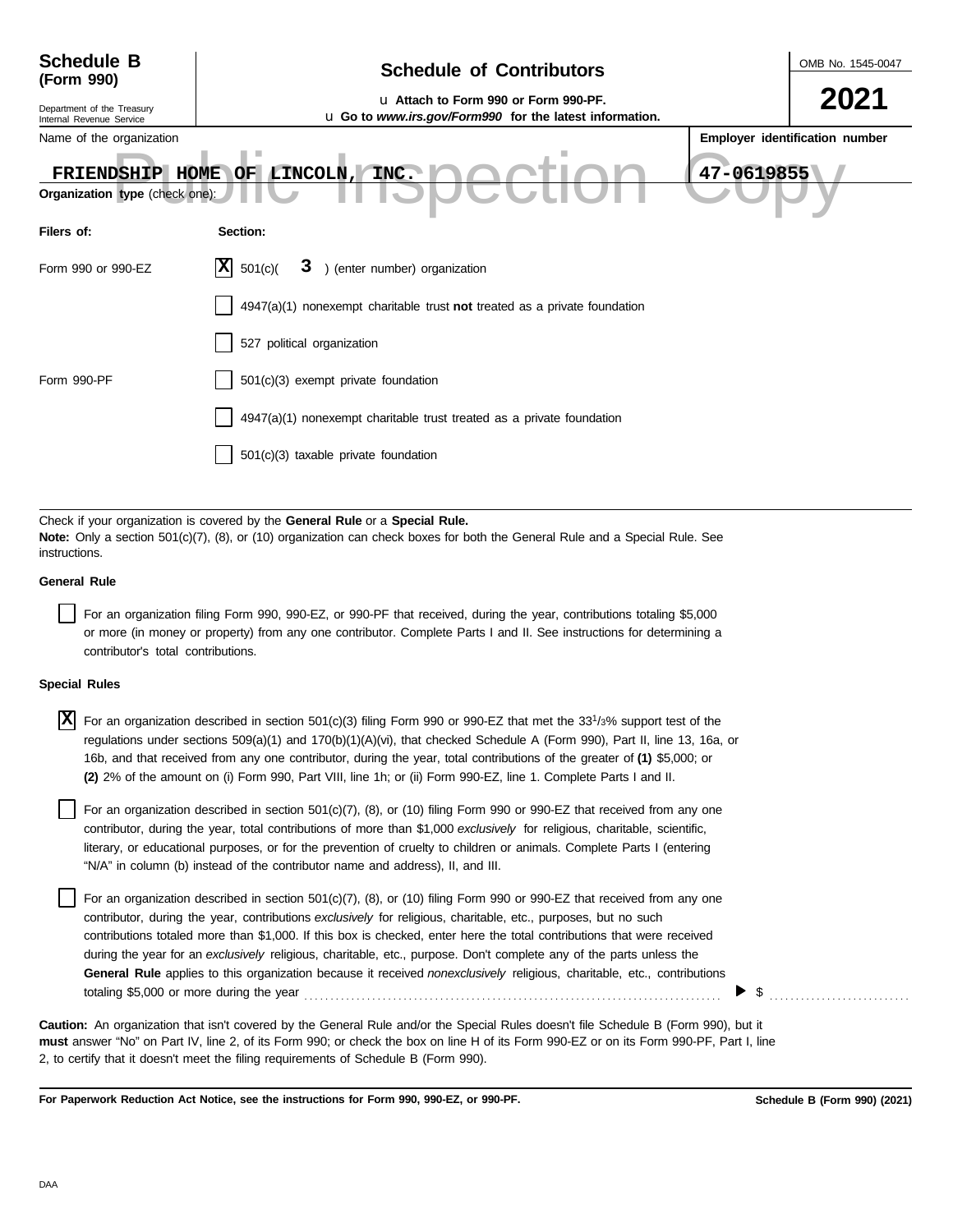|                              | Schedule B (Form 990) (2021)                                                                          |                                                   | PAGE 1 OF 1<br>Page 2                                                                                                          |
|------------------------------|-------------------------------------------------------------------------------------------------------|---------------------------------------------------|--------------------------------------------------------------------------------------------------------------------------------|
|                              | Name of organization<br>FRIENDSHIP<br>HOME OF LINCOLN, INC.                                           |                                                   | Employer identification number<br>47-0619855                                                                                   |
| Part I                       | <b>Contributors</b> (see instructions). Use duplicate copies of Part I if additional space is needed. |                                                   |                                                                                                                                |
| (a)<br>No.<br>$\mathbf{1}$ . | (b)<br>Name, address, and ZIP + 4                                                                     | (c)<br><b>Total contributions</b><br>98,212<br>\$ | (d)<br>Type of contribution<br>$\mathbf x$<br>Person<br>Payroll<br>Noncash<br>(Complete Part II for<br>noncash contributions.) |
| (a)                          | (b)                                                                                                   | (c)                                               | (d)                                                                                                                            |
| No.<br>$\mathbf{2}$          | Name, address, and ZIP + 4                                                                            | <b>Total contributions</b><br>111,196<br>\$       | Type of contribution<br>Person<br>Payroll<br>Noncash<br>(Complete Part II for<br>noncash contributions.)                       |
| (a)<br>No.                   | (b)<br>Name, address, and ZIP + 4                                                                     | (c)<br><b>Total contributions</b>                 | (d)<br>Type of contribution                                                                                                    |
| 3 <sub>1</sub>               |                                                                                                       | 192,793<br>\$                                     | Person<br>Payroll<br>Noncash<br>(Complete Part II for<br>noncash contributions.)                                               |
| (a)                          | (b)                                                                                                   | (c)                                               | (d)                                                                                                                            |
| No.<br>4                     | Name, address, and ZIP + 4                                                                            | <b>Total contributions</b><br>207,080<br>Φ        | Type of contribution<br>X<br>Person<br>Payroll<br><b>Noncash</b><br>(Complete Part II for<br>noncash contributions.)           |
| (a)<br>No.                   | (b)<br>Name, address, and ZIP + 4                                                                     | (c)<br><b>Total contributions</b>                 | (d)<br>Type of contribution                                                                                                    |
| 5 <sub>1</sub>               |                                                                                                       | 325,401<br>\$                                     | х<br>Person<br>Payroll<br><b>Noncash</b><br>(Complete Part II for<br>noncash contributions.)                                   |
| (a)<br>No.                   | (b)<br>Name, address, and ZIP + 4                                                                     | (c)                                               | (d)<br>Type of contribution                                                                                                    |
| $6 \overline{6}$             |                                                                                                       | <b>Total contributions</b><br>924,336<br>\$       | X<br>Person<br>Payroll<br>Noncash<br>(Complete Part II for<br>noncash contributions.)                                          |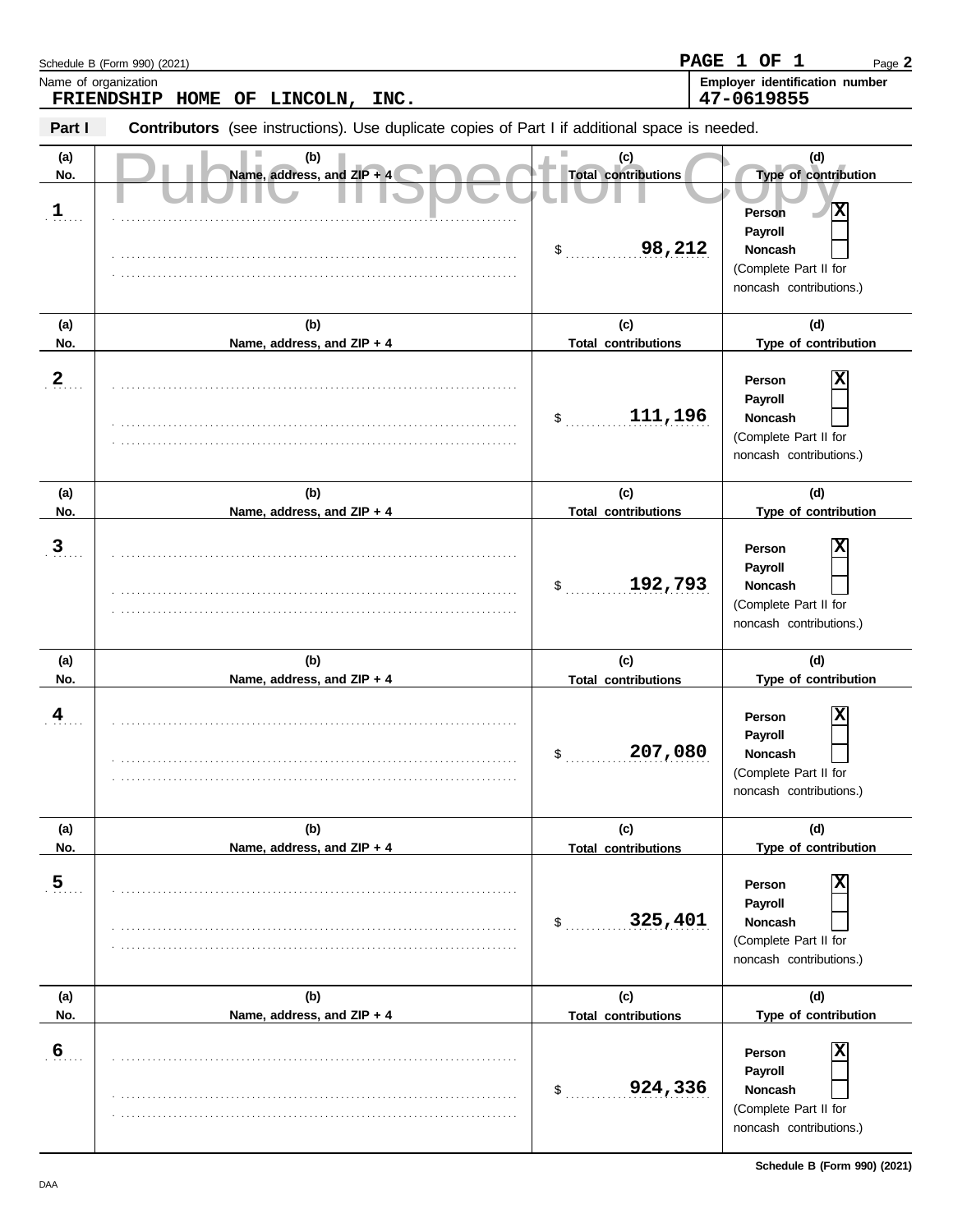|   | <b>SCHEDULE D</b><br>(Form 990)                                                                                              | <b>Supplemental Financial Statements</b><br>u Complete if the organization answered "Yes" on Form 990,                                                                     |    |            | OMB No. 1545-0047               |
|---|------------------------------------------------------------------------------------------------------------------------------|----------------------------------------------------------------------------------------------------------------------------------------------------------------------------|----|------------|---------------------------------|
|   | Department of the Treasury                                                                                                   | Part IV, line 6, 7, 8, 9, 10, 11a, 11b, 11c, 11d, 11e, 11f, 12a, or 12b.<br>u Attach to Form 990.                                                                          |    |            | Open to Public                  |
|   | Internal Revenue Service                                                                                                     | <b>u</b> Go to www.irs.gov/Form990 for instructions and the latest information.                                                                                            |    |            | Inspection                      |
|   | Name of the organization                                                                                                     |                                                                                                                                                                            |    |            | Employer identification number  |
|   |                                                                                                                              |                                                                                                                                                                            |    |            |                                 |
|   |                                                                                                                              | FRIENDSHIP HOME OF LINCOLN, INC.                                                                                                                                           |    | 47-0619855 |                                 |
|   | Part I                                                                                                                       | Organizations Maintaining Donor Advised Funds or Other Similar Funds or Accounts.<br>Complete if the organization answered "Yes" on Form 990, Part IV, line 6.             |    |            |                                 |
|   |                                                                                                                              | (a) Donor advised funds                                                                                                                                                    |    |            | (b) Funds and other accounts    |
| 1 |                                                                                                                              |                                                                                                                                                                            |    |            |                                 |
| 2 |                                                                                                                              | Aggregate value of contributions to (during year) [10] Aggregate value of contributions to (during year)                                                                   |    |            |                                 |
| 3 |                                                                                                                              |                                                                                                                                                                            |    |            |                                 |
| 4 |                                                                                                                              |                                                                                                                                                                            |    |            |                                 |
| 5 |                                                                                                                              | Did the organization inform all donors and donor advisors in writing that the assets held in donor advised                                                                 |    |            |                                 |
|   |                                                                                                                              |                                                                                                                                                                            |    |            | Yes<br>No                       |
| 6 |                                                                                                                              | Did the organization inform all grantees, donors, and donor advisors in writing that grant funds can be used                                                               |    |            |                                 |
|   |                                                                                                                              | only for charitable purposes and not for the benefit of the donor or donor advisor, or for any other purpose                                                               |    |            |                                 |
|   | conferring impermissible private benefit?                                                                                    |                                                                                                                                                                            |    |            | Yes<br>No                       |
|   | Part II                                                                                                                      | <b>Conservation Easements.</b><br>Complete if the organization answered "Yes" on Form 990, Part IV, line 7.                                                                |    |            |                                 |
| 1 |                                                                                                                              | Purpose(s) of conservation easements held by the organization (check all that apply).                                                                                      |    |            |                                 |
|   |                                                                                                                              | Preservation of land for public use (for example, recreation or education)<br>Preservation of a historically important land area                                           |    |            |                                 |
|   | Protection of natural habitat                                                                                                | Preservation of a certified historic structure                                                                                                                             |    |            |                                 |
|   | Preservation of open space                                                                                                   |                                                                                                                                                                            |    |            |                                 |
| 2 |                                                                                                                              | Complete lines 2a through 2d if the organization held a qualified conservation contribution in the form of a conservation                                                  |    |            |                                 |
|   | easement on the last day of the tax year.                                                                                    |                                                                                                                                                                            |    |            | Held at the End of the Tax Year |
| а |                                                                                                                              |                                                                                                                                                                            | 2a |            |                                 |
| b |                                                                                                                              |                                                                                                                                                                            | 2b |            |                                 |
| c |                                                                                                                              | Number of conservation easements on a certified historic structure included in (a) [11] Number of conservation easements on a certified historic structure included in (a) | 2c |            |                                 |
| d |                                                                                                                              | Number of conservation easements included in (c) acquired after 7/25/06, and not on a                                                                                      |    |            |                                 |
|   |                                                                                                                              | historic structure listed in the National Register                                                                                                                         | 2d |            |                                 |
| 3 | Number of conservation easements modified, transferred, released, extinguished, or terminated by the organization during the |                                                                                                                                                                            |    |            |                                 |
|   | tax year <b>u</b><br>.                                                                                                       |                                                                                                                                                                            |    |            |                                 |
|   |                                                                                                                              | Number of states where property subject to conservation easement is located u                                                                                              |    |            |                                 |
| 5 |                                                                                                                              | Does the organization have a written policy regarding the periodic monitoring, inspection, handling of                                                                     |    |            |                                 |
|   |                                                                                                                              | violations, and enforcement of the conservation easements it holds?                                                                                                        |    |            | No<br>Yes                       |
| 6 |                                                                                                                              | Staff and volunteer hours devoted to monitoring, inspecting, handling of violations, and enforcing conservation easements during the year                                  |    |            |                                 |
|   | u <sub></sub>                                                                                                                |                                                                                                                                                                            |    |            |                                 |
| 7 |                                                                                                                              | Amount of expenses incurred in monitoring, inspecting, handling of violations, and enforcing conservation easements during the year                                        |    |            |                                 |
|   |                                                                                                                              |                                                                                                                                                                            |    |            |                                 |
| 8 |                                                                                                                              | Does each conservation easement reported on line 2(d) above satisfy the requirements of section 170(h)(4)(B)(i)                                                            |    |            | Yes<br>No                       |
| 9 |                                                                                                                              | In Part XIII, describe how the organization reports conservation easements in its revenue and expense statement and                                                        |    |            |                                 |
|   |                                                                                                                              | balance sheet, and include, if applicable, the text of the footnote to the organization's financial statements that describes the                                          |    |            |                                 |
|   |                                                                                                                              | organization's accounting for conservation easements.                                                                                                                      |    |            |                                 |
|   | Part III                                                                                                                     | Organizations Maintaining Collections of Art, Historical Treasures, or Other Similar Assets.<br>Complete if the organization answered "Yes" on Form 990, Part IV, line 8.  |    |            |                                 |
|   |                                                                                                                              | 1a If the organization elected, as permitted under FASB ASC 958, not to report in its revenue statement and balance sheet works                                            |    |            |                                 |
|   |                                                                                                                              | of art, historical treasures, or other similar assets held for public exhibition, education, or research in furtherance of public                                          |    |            |                                 |
|   |                                                                                                                              | service, provide in Part XIII the text of the footnote to its financial statements that describes these items.                                                             |    |            |                                 |
| b |                                                                                                                              | If the organization elected, as permitted under FASB ASC 958, to report in its revenue statement and balance sheet works of                                                |    |            |                                 |
|   |                                                                                                                              | art, historical treasures, or other similar assets held for public exhibition, education, or research in furtherance of public service,                                    |    |            |                                 |
|   |                                                                                                                              | provide the following amounts relating to these items:                                                                                                                     |    |            |                                 |
|   | (i)                                                                                                                          |                                                                                                                                                                            |    |            |                                 |
|   |                                                                                                                              |                                                                                                                                                                            |    |            | $\mathbf{u}$ \$                 |
| 2 |                                                                                                                              | If the organization received or held works of art, historical treasures, or other similar assets for financial gain, provide the                                           |    |            |                                 |
|   |                                                                                                                              | following amounts required to be reported under FASB ASC 958 relating to these items:                                                                                      |    |            |                                 |
|   |                                                                                                                              |                                                                                                                                                                            |    |            |                                 |
|   |                                                                                                                              |                                                                                                                                                                            |    |            |                                 |

| For Paperwork Reduction Act Notice, see the Instructions for Form 990. |  |  |  |  |  |
|------------------------------------------------------------------------|--|--|--|--|--|
| DAA                                                                    |  |  |  |  |  |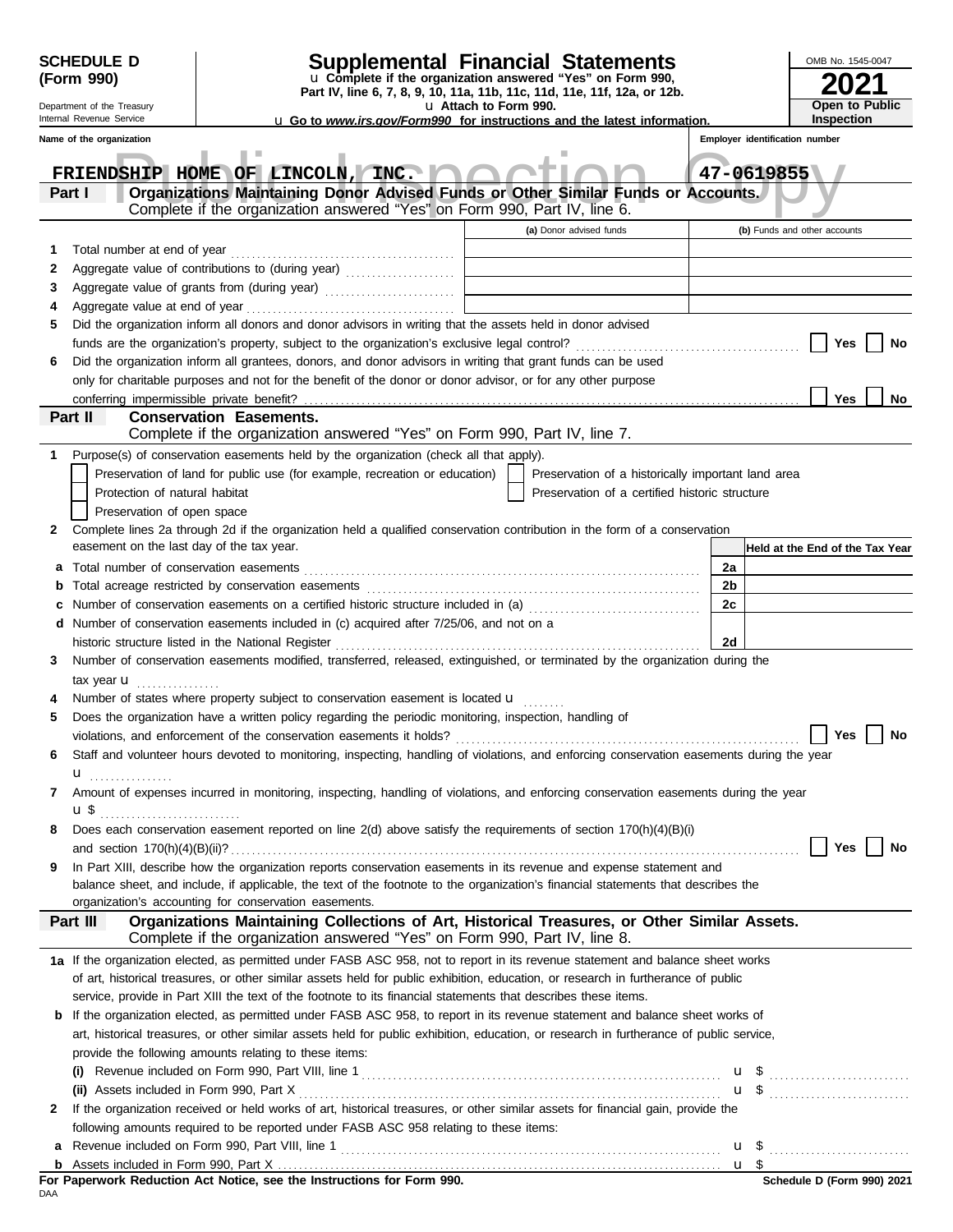| Part III | Schedule D (Form 990) 2021<br>Organizations Maintaining Collections of Art, Historical Treasures, or Other Similar Assets (continued)                                       | FRIENDSHIP HOME OF LINCOLN, INC. |                                   |                     |           | 47-0619855           |              |                     |                   | Page 2 |
|----------|-----------------------------------------------------------------------------------------------------------------------------------------------------------------------------|----------------------------------|-----------------------------------|---------------------|-----------|----------------------|--------------|---------------------|-------------------|--------|
| 3        | Using the organization's acquisition, accession, and other records, check any of the following that make significant use of its                                             |                                  |                                   |                     |           |                      |              |                     |                   |        |
|          | collection items (check all that apply):<br>Public exhibition                                                                                                               |                                  |                                   |                     |           |                      |              |                     |                   |        |
| a<br>b   | Scholarly research                                                                                                                                                          | d<br>е                           | Loan or exchange program<br>Other |                     |           |                      |              |                     |                   |        |
| c        | Preservation for future generations                                                                                                                                         |                                  |                                   |                     |           |                      |              |                     |                   |        |
| 4        | Provide a description of the organization's collections and explain how they further the organization's exempt purpose in Part                                              |                                  |                                   |                     |           |                      |              |                     |                   |        |
|          | XIII.                                                                                                                                                                       |                                  |                                   |                     |           |                      |              |                     |                   |        |
| 5.       | During the year, did the organization solicit or receive donations of art, historical treasures, or other similar                                                           |                                  |                                   |                     |           |                      |              |                     |                   |        |
|          |                                                                                                                                                                             |                                  |                                   |                     |           |                      |              | Yes                 |                   | No     |
| Part IV  | <b>Escrow and Custodial Arrangements.</b>                                                                                                                                   |                                  |                                   |                     |           |                      |              |                     |                   |        |
|          | Complete if the organization answered "Yes" on Form 990, Part IV, line 9, or reported an amount on Form                                                                     |                                  |                                   |                     |           |                      |              |                     |                   |        |
|          | 990, Part X, line 21.                                                                                                                                                       |                                  |                                   |                     |           |                      |              |                     |                   |        |
|          | 1a Is the organization an agent, trustee, custodian or other intermediary for contributions or other assets not                                                             |                                  |                                   |                     |           |                      |              |                     |                   |        |
|          | included on Form 990, Part X?<br>b If "Yes," explain the arrangement in Part XIII and complete the following table:                                                         |                                  |                                   |                     |           |                      |              | Yes                 |                   | No     |
|          |                                                                                                                                                                             |                                  |                                   |                     |           |                      |              | Amount              |                   |        |
| C        | Beginning balance                                                                                                                                                           |                                  |                                   |                     |           | 1c                   |              |                     |                   |        |
|          |                                                                                                                                                                             |                                  |                                   |                     |           | 1 <sub>d</sub>       |              |                     |                   |        |
|          |                                                                                                                                                                             |                                  |                                   |                     |           | 1е                   |              |                     |                   |        |
| f        |                                                                                                                                                                             |                                  |                                   |                     |           | 1f                   |              |                     |                   |        |
|          | 2a Did the organization include an amount on Form 990, Part X, line 21, for escrow or custodial account liability?                                                          |                                  |                                   |                     |           |                      |              | Yes                 |                   | No     |
|          |                                                                                                                                                                             |                                  |                                   |                     |           |                      |              |                     |                   |        |
| Part V   | <b>Endowment Funds.</b>                                                                                                                                                     |                                  |                                   |                     |           |                      |              |                     |                   |        |
|          | Complete if the organization answered "Yes" on Form 990, Part IV, line 10.                                                                                                  |                                  |                                   |                     |           |                      |              |                     |                   |        |
|          |                                                                                                                                                                             | (a) Current year<br>1,753,621    | (b) Prior year                    | (c) Two years back  | 1,344,743 | (d) Three years back |              | (e) Four years back |                   |        |
|          | 1a Beginning of year balance                                                                                                                                                | 40,000                           | 1,645,627<br>10,000               |                     | 35,000    | 1,223,142            | 125,000      |                     | 1,280,340         |        |
|          | <b>b</b> Contributions <b>contributions</b><br>c Net investment earnings, gains, and                                                                                        |                                  |                                   |                     |           |                      |              |                     |                   |        |
|          |                                                                                                                                                                             | 186,072                          | 134,194                           |                     | 299,084   |                      | 30,801       |                     | 131,102           |        |
|          | <b>d</b> Grants or scholarships<br><u> 1999 - Johann Stoff, amerikansk f</u>                                                                                                |                                  |                                   |                     |           |                      |              |                     |                   |        |
|          | e Other expenditures for facilities and                                                                                                                                     |                                  |                                   |                     |           |                      |              |                     |                   |        |
|          |                                                                                                                                                                             | 40,500                           | 36,200                            |                     | 33,200    |                      | 34,200       |                     | 188,300           |        |
|          | f Administrative expenses                                                                                                                                                   |                                  |                                   |                     |           |                      |              |                     |                   |        |
| a        |                                                                                                                                                                             | 1,939,193                        | 1,753,621                         |                     | 1,645,627 | 1,344,743            |              |                     | 1,223,142         |        |
|          | 2 Provide the estimated percentage of the current year end balance (line 1g, column (a)) held as:                                                                           |                                  |                                   |                     |           |                      |              |                     |                   |        |
|          | a Board designated or quasi-endowment $\mathbf{u}$ 25.81 %                                                                                                                  |                                  |                                   |                     |           |                      |              |                     |                   |        |
| b        | Permanent endowment <b>u</b> 10.03 %                                                                                                                                        |                                  |                                   |                     |           |                      |              |                     |                   |        |
| c        | Term endowment $\mathbf{u}$ 64.16 %                                                                                                                                         |                                  |                                   |                     |           |                      |              |                     |                   |        |
|          | The percentages on lines 2a, 2b, and 2c should equal 100%.<br>3a Are there endowment funds not in the possession of the organization that are held and administered for the |                                  |                                   |                     |           |                      |              |                     |                   |        |
|          | organization by:                                                                                                                                                            |                                  |                                   |                     |           |                      |              |                     | Yes               | No     |
|          |                                                                                                                                                                             |                                  |                                   |                     |           |                      |              | 3a(i)               |                   | X      |
|          |                                                                                                                                                                             |                                  |                                   |                     |           |                      |              | 3a(ii)              |                   | x      |
|          |                                                                                                                                                                             |                                  |                                   |                     |           |                      |              | 3b                  |                   |        |
|          | Describe in Part XIII the intended uses of the organization's endowment funds.                                                                                              |                                  |                                   |                     |           |                      |              |                     |                   |        |
| Part VI  | Land, Buildings, and Equipment.                                                                                                                                             |                                  |                                   |                     |           |                      |              |                     |                   |        |
|          | Complete if the organization answered "Yes" on Form 990, Part IV, line 11a. See Form 990, Part X, line 10.                                                                  |                                  |                                   |                     |           |                      |              |                     |                   |        |
|          | Description of property                                                                                                                                                     | (a) Cost or other basis          | (b) Cost or other basis           |                     |           | (c) Accumulated      |              | (d) Book value      |                   |        |
|          |                                                                                                                                                                             | (investment)                     | (other)                           |                     |           | depreciation         |              |                     |                   |        |
|          |                                                                                                                                                                             |                                  |                                   | 86,905<br>2,009,896 |           | 1,268,280            |              |                     | 86,905<br>741,616 |        |
| c        |                                                                                                                                                                             |                                  |                                   |                     |           |                      |              |                     |                   |        |
|          | Leasehold improvements                                                                                                                                                      |                                  |                                   | 149,209             |           | 130,263              |              |                     | 18,946            |        |
|          | e Other                                                                                                                                                                     |                                  |                                   |                     |           |                      |              |                     |                   |        |
|          |                                                                                                                                                                             |                                  |                                   |                     |           |                      | $\mathbf{u}$ |                     | 847,467           |        |

**Schedule D (Form 990) 2021**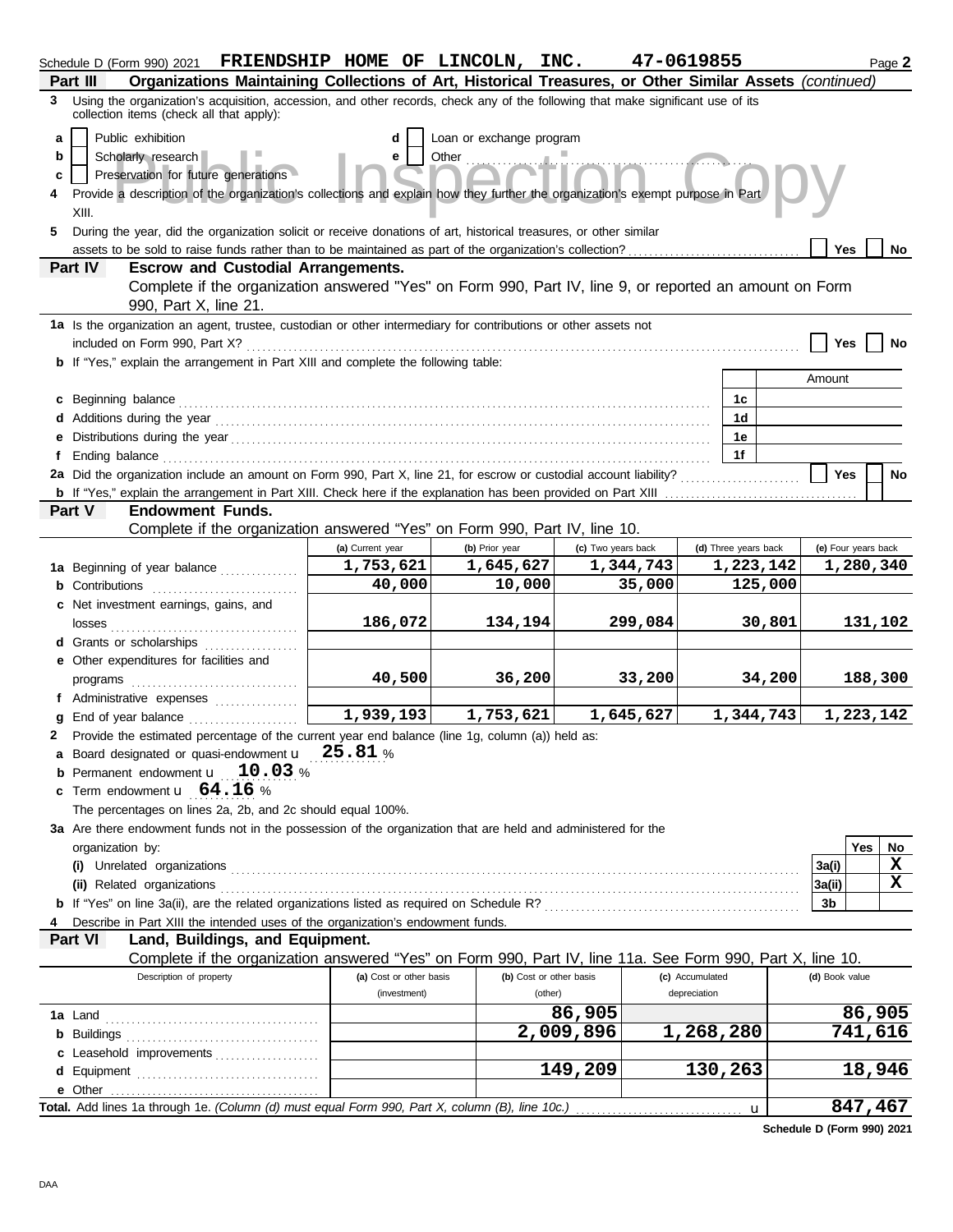| Schedule D (Form 990) 2021 |                                   | FRIENDSHIP HOME OF LINCOLN,                                             |                 |   | INC.                        | 47-0619855                                                                                                                                           | Page 3         |
|----------------------------|-----------------------------------|-------------------------------------------------------------------------|-----------------|---|-----------------------------|------------------------------------------------------------------------------------------------------------------------------------------------------|----------------|
| Part VII                   |                                   | <b>Investments - Other Securities.</b>                                  |                 |   |                             |                                                                                                                                                      |                |
|                            |                                   |                                                                         |                 |   |                             | Complete if the organization answered "Yes" on Form 990, Part IV, line 11b. See Form 990, Part X, line 12.                                           |                |
|                            |                                   | (a) Description of security or category<br>(including name of security) |                 |   | (b) Book value              | (c) Method of valuation:<br>Cost or end-of-year market value                                                                                         |                |
| (1) Financial derivatives  |                                   | Ш                                                                       |                 |   | $\mathcal{L}_{\mathcal{A}}$ |                                                                                                                                                      |                |
|                            | (2) Closely held equity interests |                                                                         |                 |   |                             |                                                                                                                                                      |                |
| $(3)$ Other                |                                   |                                                                         |                 |   |                             |                                                                                                                                                      |                |
| (A)                        |                                   |                                                                         |                 |   |                             |                                                                                                                                                      |                |
| (B)                        |                                   |                                                                         |                 |   |                             |                                                                                                                                                      |                |
| (C)                        |                                   |                                                                         |                 |   |                             |                                                                                                                                                      |                |
| (D)                        |                                   |                                                                         |                 |   |                             |                                                                                                                                                      |                |
| (E)                        |                                   |                                                                         |                 |   |                             |                                                                                                                                                      |                |
| (F)                        |                                   |                                                                         |                 |   |                             |                                                                                                                                                      |                |
| (G)                        |                                   |                                                                         |                 |   |                             |                                                                                                                                                      |                |
| (H)                        |                                   |                                                                         |                 |   |                             |                                                                                                                                                      |                |
|                            |                                   | Total. (Column (b) must equal Form 990, Part X, col. (B) line 12.)      |                 | u |                             |                                                                                                                                                      |                |
| Part VIII                  |                                   | Investments - Program Related.                                          |                 |   |                             |                                                                                                                                                      |                |
|                            |                                   |                                                                         |                 |   |                             | Complete if the organization answered "Yes" on Form 990, Part IV, line 11c. See Form 990, Part X, line 13.                                           |                |
|                            |                                   | (a) Description of investment                                           |                 |   | (b) Book value              | (c) Method of valuation:<br>Cost or end-of-year market value                                                                                         |                |
|                            |                                   |                                                                         |                 |   |                             |                                                                                                                                                      |                |
| (1)<br>(2)                 |                                   |                                                                         |                 |   |                             |                                                                                                                                                      |                |
| (3)                        |                                   |                                                                         |                 |   |                             |                                                                                                                                                      |                |
| (4)                        |                                   |                                                                         |                 |   |                             |                                                                                                                                                      |                |
| (5)                        |                                   |                                                                         |                 |   |                             |                                                                                                                                                      |                |
| (6)                        |                                   |                                                                         |                 |   |                             |                                                                                                                                                      |                |
| (7)                        |                                   |                                                                         |                 |   |                             |                                                                                                                                                      |                |
| (8)                        |                                   |                                                                         |                 |   |                             |                                                                                                                                                      |                |
| (9)                        |                                   |                                                                         |                 |   |                             |                                                                                                                                                      |                |
|                            |                                   | Total. (Column (b) must equal Form 990, Part X, col. (B) line 13.)      |                 | u |                             |                                                                                                                                                      |                |
| Part IX                    | <b>Other Assets.</b>              |                                                                         |                 |   |                             |                                                                                                                                                      |                |
|                            |                                   |                                                                         |                 |   |                             | Complete if the organization answered "Yes" on Form 990, Part IV, line 11d. See Form 990, Part X, line 15.                                           |                |
|                            |                                   |                                                                         | (a) Description |   |                             |                                                                                                                                                      | (b) Book value |
| (1)                        |                                   |                                                                         |                 |   |                             |                                                                                                                                                      |                |
| (2)                        |                                   |                                                                         |                 |   |                             |                                                                                                                                                      |                |
| (3)                        |                                   |                                                                         |                 |   |                             |                                                                                                                                                      |                |
| (4)<br>(5)                 |                                   |                                                                         |                 |   |                             |                                                                                                                                                      |                |
| (6)                        |                                   |                                                                         |                 |   |                             |                                                                                                                                                      |                |
| (7)                        |                                   |                                                                         |                 |   |                             |                                                                                                                                                      |                |
| (8)                        |                                   |                                                                         |                 |   |                             |                                                                                                                                                      |                |
| (9)                        |                                   |                                                                         |                 |   |                             |                                                                                                                                                      |                |
|                            |                                   | Total. (Column (b) must equal Form 990, Part X, col. (B) line 15.)      |                 |   |                             | u                                                                                                                                                    |                |
| Part X                     | Other Liabilities.                |                                                                         |                 |   |                             |                                                                                                                                                      |                |
|                            |                                   |                                                                         |                 |   |                             | Complete if the organization answered "Yes" on Form 990, Part IV, line 11e or 11f. See Form 990, Part X,                                             |                |
|                            | line 25.                          |                                                                         |                 |   |                             |                                                                                                                                                      |                |
| 1.                         |                                   | (a) Description of liability                                            |                 |   |                             |                                                                                                                                                      | (b) Book value |
| (1)                        | Federal income taxes              |                                                                         |                 |   |                             |                                                                                                                                                      |                |
| (2)                        |                                   |                                                                         |                 |   |                             |                                                                                                                                                      |                |
| (3)                        |                                   |                                                                         |                 |   |                             |                                                                                                                                                      |                |
| (4)                        |                                   |                                                                         |                 |   |                             |                                                                                                                                                      |                |
| (5)                        |                                   |                                                                         |                 |   |                             |                                                                                                                                                      |                |
| (6)<br>(7)                 |                                   |                                                                         |                 |   |                             |                                                                                                                                                      |                |
| (8)                        |                                   |                                                                         |                 |   |                             |                                                                                                                                                      |                |
| (9)                        |                                   |                                                                         |                 |   |                             |                                                                                                                                                      |                |
|                            |                                   | Total. (Column (b) must equal Form 990, Part X, col. (B) line 25.)      |                 |   |                             | u                                                                                                                                                    |                |
|                            |                                   |                                                                         |                 |   |                             | 2. Liability for uncertain tax positions. In Part XIII, provide the text of the footnote to the organization's financial statements that reports the |                |
|                            |                                   |                                                                         |                 |   |                             | organization's liability for uncertain tax positions under FASB ASC 740. Check here if the text of the footnote has been provided in Part XIII       | $ \mathbf{x} $ |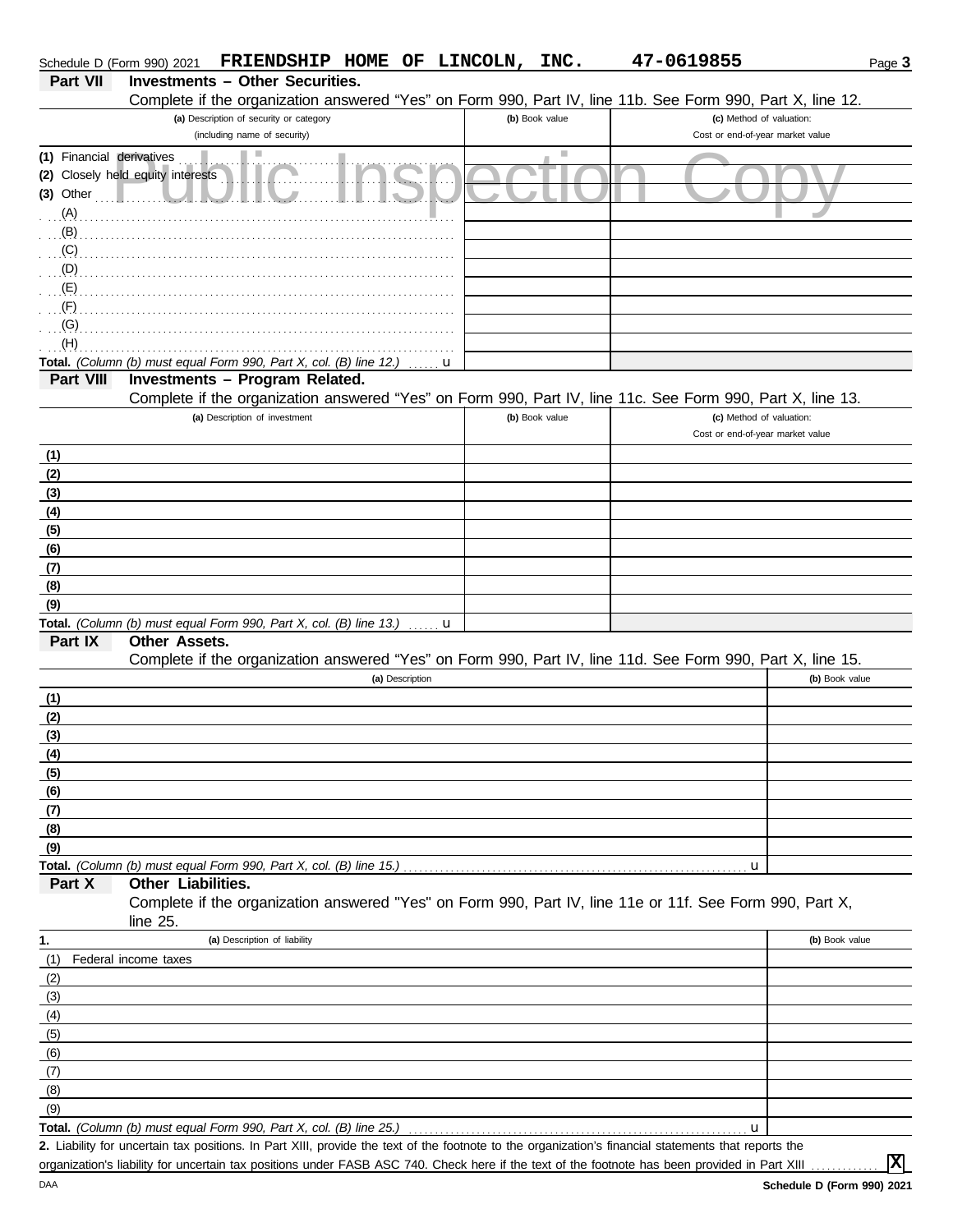| Schedule D (Form 990) 2021 FRIENDSHIP HOME OF LINCOLN, INC. 47-0619855                                                                                                                                                             |                |          |              | Page 4    |
|------------------------------------------------------------------------------------------------------------------------------------------------------------------------------------------------------------------------------------|----------------|----------|--------------|-----------|
| Reconciliation of Revenue per Audited Financial Statements With Revenue per Return.<br>Part XI                                                                                                                                     |                |          |              |           |
| Complete if the organization answered "Yes" on Form 990, Part IV, line 12a.                                                                                                                                                        |                |          |              |           |
| 1.                                                                                                                                                                                                                                 |                |          | $\mathbf{1}$ | 4,513,695 |
| Amounts included on line 1 but not on Form 990, Part VIII, line 12:<br>2                                                                                                                                                           |                |          |              |           |
| а                                                                                                                                                                                                                                  | 2a             | 197, 129 |              |           |
| b                                                                                                                                                                                                                                  | 2 <sub>b</sub> | 41,791   |              |           |
| Recoveries of prior year grants <b>the contract of the contract of prior</b>                                                                                                                                                       | 2c             |          |              |           |
| d                                                                                                                                                                                                                                  | 2d             |          |              |           |
| Add lines 2a through 2d [11] Add [11] Add [11] Add lines 2a through 2d [11] Add lines 2a through 2d [11] Add [11] Add [11] Add [11] Add [11] Add [11] Add [11] Add [11] Add [11] Add [11] Add [11] Add [11] Add [11] Add [11]<br>е |                |          | 2e           | 238,920   |
| 3                                                                                                                                                                                                                                  |                |          | $\mathbf{3}$ | 4,274,775 |
| Amounts included on Form 990, Part VIII, line 12, but not on line 1:                                                                                                                                                               |                |          |              |           |
| Investment expenses not included on Form 990, Part VIII, line 7b<br>а                                                                                                                                                              | 4a             |          |              |           |
| b                                                                                                                                                                                                                                  | 4 <sub>b</sub> |          |              |           |
| Add lines 4a and 4b<br>c                                                                                                                                                                                                           |                |          | 4с           |           |
|                                                                                                                                                                                                                                    |                |          | 5            | 4,274,775 |
| Reconciliation of Expenses per Audited Financial Statements With Expenses per Return.<br>Part XII                                                                                                                                  |                |          |              |           |
| Complete if the organization answered "Yes" on Form 990, Part IV, line 12a.                                                                                                                                                        |                |          |              |           |
| Total expenses and losses per audited financial statements<br>1.                                                                                                                                                                   |                |          | $\mathbf{1}$ | 3,582,997 |
| Amounts included on line 1 but not on Form 990, Part IX, line 25:<br>2                                                                                                                                                             |                |          |              |           |
| а                                                                                                                                                                                                                                  | 2a             | 41,791   |              |           |
| b                                                                                                                                                                                                                                  | 2 <sub>b</sub> |          |              |           |
| с                                                                                                                                                                                                                                  | 2c             |          |              |           |
|                                                                                                                                                                                                                                    | 2d             |          |              |           |
| е                                                                                                                                                                                                                                  |                |          | 2e           | 41,791    |
| 3                                                                                                                                                                                                                                  |                |          | $\mathbf{3}$ | 3,541,206 |
| Amounts included on Form 990, Part IX, line 25, but not on line 1:                                                                                                                                                                 |                |          |              |           |
| а                                                                                                                                                                                                                                  | 4a             |          |              |           |
| b                                                                                                                                                                                                                                  | 4 <sub>b</sub> |          |              |           |
| Add lines 4a and 4b                                                                                                                                                                                                                |                |          | 4c           |           |
|                                                                                                                                                                                                                                    |                |          | 5            | 3,541,206 |
| Part XIII Supplemental Information.                                                                                                                                                                                                |                |          |              |           |
| Provide the descriptions required for Part II, lines 3, 5, and 9; Part III, lines 1a and 4; Part IV, lines 1b and 2b; Part V, line 4; Part X, line                                                                                 |                |          |              |           |
| 2; Part XI, lines 2d and 4b; and Part XII, lines 2d and 4b. Also complete this part to provide any additional information.                                                                                                         |                |          |              |           |
| PART V, LINE 4 - INTENDED USES FOR ENDOWMENT FUNDS                                                                                                                                                                                 |                |          |              |           |
|                                                                                                                                                                                                                                    |                |          |              |           |
| THE ENDOWMENT FUNDS ARE TO SUPPORT OPERATIONS OF THE FRIENDSHIP HOME OF                                                                                                                                                            |                |          |              |           |
|                                                                                                                                                                                                                                    |                |          |              |           |
| LINCOLN, INC.                                                                                                                                                                                                                      |                |          |              |           |
|                                                                                                                                                                                                                                    |                |          |              |           |
|                                                                                                                                                                                                                                    |                |          |              |           |
|                                                                                                                                                                                                                                    |                |          |              |           |
| PART X - FIN 48 FOOTNOTE                                                                                                                                                                                                           |                |          |              |           |
|                                                                                                                                                                                                                                    |                |          |              |           |
| THE ORGANIZATION UTILIZES THE PROVISIONS OF FASB ASC 740-10, ACCOUNTING FOR                                                                                                                                                        |                |          |              |           |
|                                                                                                                                                                                                                                    |                |          |              |           |
| UNCERTAIN TAX POSITIONS. THE ORGANIZATION CONTINUALLY EVALUATES EXPIRING                                                                                                                                                           |                |          |              |           |
|                                                                                                                                                                                                                                    |                |          |              |           |
| STATUTES OF LIMITATIONS, AUDITS, PROPOSED SETTLEMENTS, CHANGES IN TAX LAW,                                                                                                                                                         |                |          |              |           |
|                                                                                                                                                                                                                                    |                |          |              |           |
| AND NEW AUTHORITATIVE RULINGS. THE ORGANIZATION BELIEVES THAT IT HAS                                                                                                                                                               |                |          |              |           |
| APPROPRIATE SUPPORT FOR ANY TAX POSITIONS TAKEN, AND AS SUCH, DOES NOT HAVE                                                                                                                                                        |                |          |              |           |
|                                                                                                                                                                                                                                    |                |          |              |           |
| ANY UNCERTAIN TAX POSITIONS THAT WOULD BE MATERIAL TO THE FINANCIAL                                                                                                                                                                |                |          |              |           |
|                                                                                                                                                                                                                                    |                |          |              |           |
| STATEMENTS.                                                                                                                                                                                                                        |                |          |              |           |
|                                                                                                                                                                                                                                    |                |          |              |           |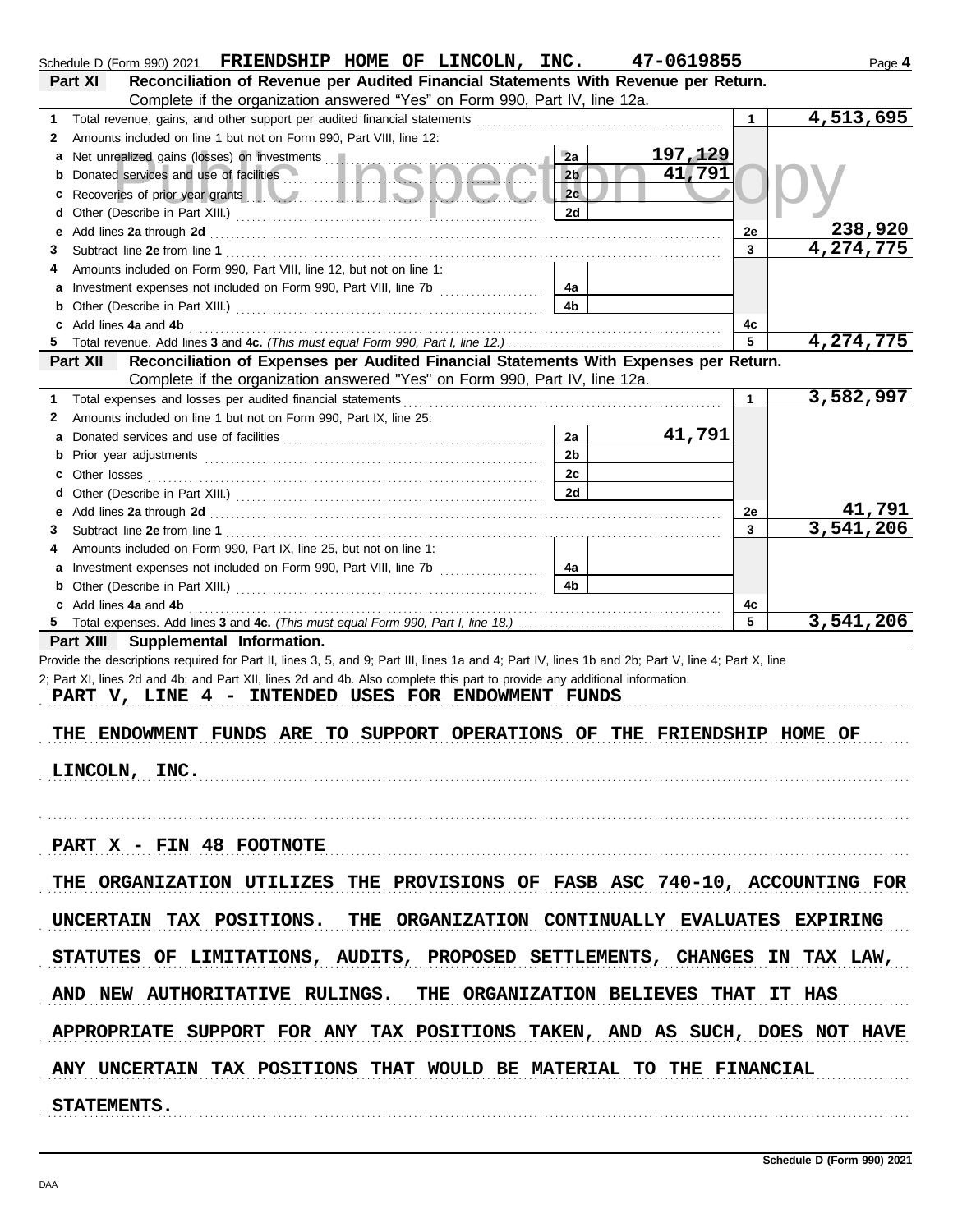|  | Schedule D (Form 990) 2021 FRIENDSHIP HOME OF LINCOLN, INC. |  | 47-0619855                    | Page 5 |
|--|-------------------------------------------------------------|--|-------------------------------|--------|
|  | Part XIII Supplemental Information (continued)              |  |                               |        |
|  |                                                             |  |                               |        |
|  |                                                             |  |                               |        |
|  |                                                             |  |                               |        |
|  |                                                             |  | <b>Public Inspection Copy</b> |        |
|  |                                                             |  |                               |        |
|  |                                                             |  |                               |        |
|  |                                                             |  |                               |        |
|  |                                                             |  |                               |        |
|  |                                                             |  |                               |        |
|  |                                                             |  |                               |        |
|  |                                                             |  |                               |        |
|  |                                                             |  |                               |        |
|  |                                                             |  |                               |        |
|  |                                                             |  |                               |        |
|  |                                                             |  |                               |        |
|  |                                                             |  |                               |        |
|  |                                                             |  |                               |        |
|  |                                                             |  |                               |        |
|  |                                                             |  |                               |        |
|  |                                                             |  |                               |        |
|  |                                                             |  |                               |        |
|  |                                                             |  |                               |        |
|  |                                                             |  |                               |        |
|  |                                                             |  |                               |        |
|  |                                                             |  |                               |        |
|  |                                                             |  |                               |        |
|  |                                                             |  |                               |        |
|  |                                                             |  |                               |        |
|  |                                                             |  |                               |        |
|  |                                                             |  |                               |        |
|  |                                                             |  |                               |        |
|  |                                                             |  |                               |        |
|  |                                                             |  |                               |        |
|  |                                                             |  |                               |        |
|  |                                                             |  |                               |        |
|  |                                                             |  |                               |        |
|  |                                                             |  |                               |        |
|  |                                                             |  |                               |        |
|  |                                                             |  |                               |        |
|  |                                                             |  |                               |        |
|  |                                                             |  |                               |        |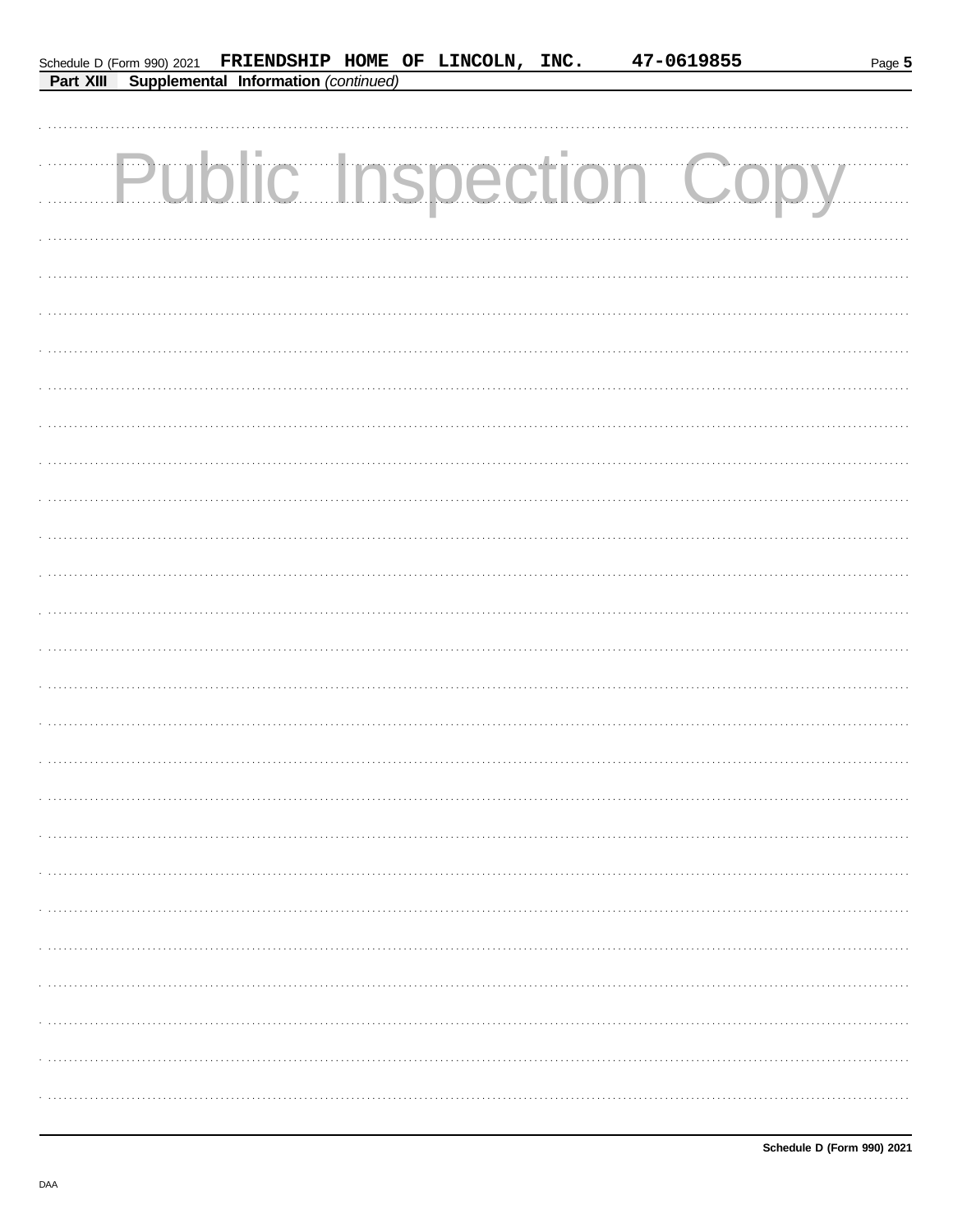| <b>SCHEDULE M</b> |                                                      |                                                                          |   |                              |                             |                                                                                                                                                                                                               |    |                                       |                       |            | OMB No. 1545-0074 |      |  |  |
|-------------------|------------------------------------------------------|--------------------------------------------------------------------------|---|------------------------------|-----------------------------|---------------------------------------------------------------------------------------------------------------------------------------------------------------------------------------------------------------|----|---------------------------------------|-----------------------|------------|-------------------|------|--|--|
|                   | (Form 990)                                           |                                                                          |   | <b>Noncash Contributions</b> |                             |                                                                                                                                                                                                               |    |                                       |                       |            |                   | 2021 |  |  |
|                   |                                                      |                                                                          |   | <b>u</b> Attach to Form 990. |                             | <b>u.</b> Complete if the organizations answered "Yes" on Form 990, Part IV, lines 29 or 30.                                                                                                                  |    |                                       | <b>Open To Public</b> |            |                   |      |  |  |
|                   | Department of the Treasury                           |                                                                          |   |                              |                             | <b>u</b> Go to www.irs.gov/Form990 for instructions and the latest information.                                                                                                                               |    |                                       |                       | Inspection |                   |      |  |  |
|                   | Internal Revenue Service<br>Name of the organization |                                                                          |   |                              |                             |                                                                                                                                                                                                               |    | <b>Employer identification number</b> |                       |            |                   |      |  |  |
|                   |                                                      |                                                                          |   |                              | FRIENDSHIP HOME OF LINCOLN, | INC.                                                                                                                                                                                                          |    |                                       | 47-0619855            |            |                   |      |  |  |
|                   | Part I                                               | <b>Types of Property</b>                                                 |   |                              |                             |                                                                                                                                                                                                               |    |                                       |                       |            |                   |      |  |  |
|                   |                                                      |                                                                          |   | (a)                          | (b)                         | (c)<br>Noncash contribution                                                                                                                                                                                   |    |                                       | (d)                   |            |                   |      |  |  |
|                   |                                                      |                                                                          |   | Check if                     | Number of contributions or  | amounts reported on                                                                                                                                                                                           |    |                                       | Method of determining |            |                   |      |  |  |
|                   |                                                      |                                                                          |   | applicable                   | items contributed           | Form 990, Part VIII, line 1g                                                                                                                                                                                  |    | noncash contribution amounts          |                       |            |                   |      |  |  |
| 1                 |                                                      | Art - Works of art                                                       |   |                              |                             |                                                                                                                                                                                                               |    |                                       |                       |            |                   |      |  |  |
| $\mathbf{2}$      |                                                      | Art - Historical treasures                                               |   |                              |                             |                                                                                                                                                                                                               |    |                                       |                       |            |                   |      |  |  |
| 3                 |                                                      | Art - Fractional interests                                               |   |                              |                             |                                                                                                                                                                                                               |    |                                       |                       |            |                   |      |  |  |
| 4                 |                                                      | Books and publications                                                   |   |                              |                             |                                                                                                                                                                                                               |    |                                       |                       |            |                   |      |  |  |
| 5                 |                                                      | Clothing and household                                                   |   |                              |                             |                                                                                                                                                                                                               |    |                                       |                       |            |                   |      |  |  |
|                   |                                                      |                                                                          |   | X                            |                             | 25,570                                                                                                                                                                                                        |    | <b>FAIR MARKET VALUE</b>              |                       |            |                   |      |  |  |
| 6                 |                                                      | Cars and other vehicles                                                  |   |                              |                             |                                                                                                                                                                                                               |    |                                       |                       |            |                   |      |  |  |
| 7                 |                                                      | Boats and planes                                                         |   |                              |                             |                                                                                                                                                                                                               |    |                                       |                       |            |                   |      |  |  |
| 8                 |                                                      |                                                                          |   |                              |                             |                                                                                                                                                                                                               |    |                                       |                       |            |                   |      |  |  |
| 9<br>10           |                                                      | Securities - Publicly traded $\ldots$<br>Securities - Closely held stock |   |                              |                             |                                                                                                                                                                                                               |    |                                       |                       |            |                   |      |  |  |
| 11                |                                                      | Securities - Partnership, LLC,                                           |   |                              |                             |                                                                                                                                                                                                               |    |                                       |                       |            |                   |      |  |  |
|                   | or trust interests                                   |                                                                          |   |                              |                             |                                                                                                                                                                                                               |    |                                       |                       |            |                   |      |  |  |
| 12                |                                                      | Securities - Miscellaneous                                               | . |                              |                             |                                                                                                                                                                                                               |    |                                       |                       |            |                   |      |  |  |
| 13                |                                                      | Qualified conservation                                                   |   |                              |                             |                                                                                                                                                                                                               |    |                                       |                       |            |                   |      |  |  |
|                   |                                                      | contribution - Historic                                                  |   |                              |                             |                                                                                                                                                                                                               |    |                                       |                       |            |                   |      |  |  |
|                   |                                                      |                                                                          |   |                              |                             |                                                                                                                                                                                                               |    |                                       |                       |            |                   |      |  |  |
| 14                |                                                      | Qualified conservation                                                   |   |                              |                             |                                                                                                                                                                                                               |    |                                       |                       |            |                   |      |  |  |
|                   |                                                      |                                                                          |   |                              |                             |                                                                                                                                                                                                               |    |                                       |                       |            |                   |      |  |  |
| 15                |                                                      | Real estate - Residential                                                |   |                              |                             |                                                                                                                                                                                                               |    |                                       |                       |            |                   |      |  |  |
| 16                |                                                      | Real estate - Commercial                                                 |   |                              |                             |                                                                                                                                                                                                               |    |                                       |                       |            |                   |      |  |  |
| 17                |                                                      | Real estate - Other                                                      |   |                              |                             |                                                                                                                                                                                                               |    |                                       |                       |            |                   |      |  |  |
| 18                | Collectibles                                         |                                                                          |   |                              |                             |                                                                                                                                                                                                               |    |                                       |                       |            |                   |      |  |  |
| 19                |                                                      | Food inventory                                                           |   | $\mathbf x$                  | 32                          | 12,443                                                                                                                                                                                                        |    | <b>FAIR MARKET</b>                    | <b>VALUE</b>          |            |                   |      |  |  |
| 20                |                                                      | Drugs and medical supplies                                               |   |                              |                             |                                                                                                                                                                                                               |    |                                       |                       |            |                   |      |  |  |
| 21                | Taxidermy                                            |                                                                          |   |                              |                             |                                                                                                                                                                                                               |    |                                       |                       |            |                   |      |  |  |
| 22                |                                                      | Historical artifacts                                                     | . |                              |                             |                                                                                                                                                                                                               |    |                                       |                       |            |                   |      |  |  |
| 23                |                                                      | Scientific specimens                                                     |   |                              |                             |                                                                                                                                                                                                               |    |                                       |                       |            |                   |      |  |  |
| 24                |                                                      | Archeological artifacts                                                  |   |                              |                             |                                                                                                                                                                                                               |    |                                       |                       |            |                   |      |  |  |
| 25                |                                                      | Other <b>u</b> (SUPPLIES                                                 |   | $\mathbf x$                  | 223                         |                                                                                                                                                                                                               |    | 179,324 FAIR MARKET VALUE             |                       |            |                   |      |  |  |
| 26                |                                                      | Other $\mathbf{u}(\dots, \dots, \dots, \dots, \dots, \dots)$             |   |                              |                             |                                                                                                                                                                                                               |    |                                       |                       |            |                   |      |  |  |
| 27                |                                                      | Other $\mathbf{u}$ ( <i>multiplaneration</i> )                           |   |                              |                             |                                                                                                                                                                                                               |    |                                       |                       |            |                   |      |  |  |
| 28                | Other $\mathbf{u}$ (                                 |                                                                          |   |                              |                             |                                                                                                                                                                                                               |    |                                       |                       |            |                   |      |  |  |
| 29                |                                                      |                                                                          |   |                              |                             | Number of Forms 8283 received by the organization during the tax year for contributions for<br>which the organization completed Form 8283, Part V, Donee Acknowledgement [11, 11, 11, 11, 11, 11, 11, 11, 11, | 29 |                                       |                       |            |                   |      |  |  |
|                   |                                                      |                                                                          |   |                              |                             |                                                                                                                                                                                                               |    |                                       |                       |            | <b>Yes</b>        | No   |  |  |
| 30a               |                                                      |                                                                          |   |                              |                             | During the year, did the organization receive by contribution any property reported in Part I, lines 1 through                                                                                                |    |                                       |                       |            |                   |      |  |  |
|                   |                                                      |                                                                          |   |                              |                             | 28, that it must hold for at least three years from the date of the initial contribution, and which isn't required                                                                                            |    |                                       |                       |            |                   |      |  |  |
|                   |                                                      |                                                                          |   |                              |                             |                                                                                                                                                                                                               |    |                                       |                       | 30a        |                   | X    |  |  |
| b                 |                                                      | If "Yes," describe the arrangement in Part II.                           |   |                              |                             |                                                                                                                                                                                                               |    |                                       |                       |            |                   |      |  |  |
| 31                |                                                      |                                                                          |   |                              |                             | Does the organization have a gift acceptance policy that requires the review of any nonstandard                                                                                                               |    |                                       |                       |            |                   |      |  |  |
|                   | contributions?                                       |                                                                          |   |                              |                             |                                                                                                                                                                                                               |    |                                       |                       | 31         |                   | X    |  |  |
| 32a               |                                                      |                                                                          |   |                              |                             | Does the organization hire or use third parties or related organizations to solicit, process, or sell noncash                                                                                                 |    |                                       |                       |            |                   |      |  |  |
|                   | contributions?                                       |                                                                          |   |                              |                             |                                                                                                                                                                                                               |    |                                       |                       | 32a        |                   | x    |  |  |
| b                 |                                                      | If "Yes," describe in Part II.                                           |   |                              |                             |                                                                                                                                                                                                               |    |                                       |                       |            |                   |      |  |  |
| 33                |                                                      |                                                                          |   |                              |                             | If the organization didn't report an amount in column (c) for a type of property for which column (a) is checked,                                                                                             |    |                                       |                       |            |                   |      |  |  |
|                   |                                                      | describe in Part II.                                                     |   |                              |                             |                                                                                                                                                                                                               |    |                                       |                       |            |                   |      |  |  |

**For Paperwork Reduction Act Notice, see the Instructions for Form 990. Schedule M (Form 990) 2021**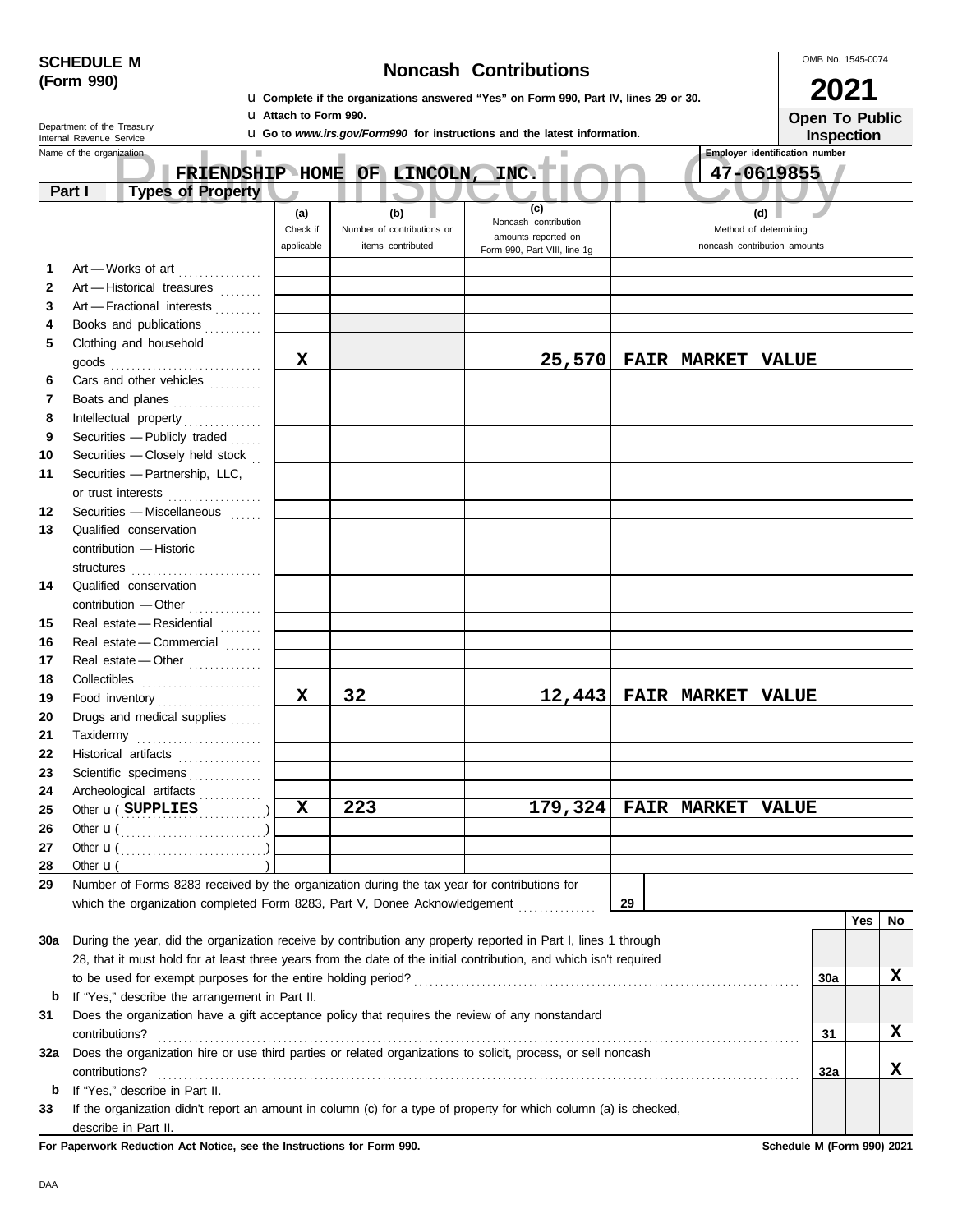| Schedule M (Form 990) 2021 FRIENDSHIP HOME OF LINCOLN, INC. 47-0619855<br>Part II |                              |  |  | Supplemental Information. Provide the information required by Part I, lines 30b, 32b, and 33, and whether<br>the organization is reporting in Part I, column (b), the number of contributions, the number of items received,<br>or a combination of both. Also complete this part for any additional information. |  |  |  | Page 2 |
|-----------------------------------------------------------------------------------|------------------------------|--|--|-------------------------------------------------------------------------------------------------------------------------------------------------------------------------------------------------------------------------------------------------------------------------------------------------------------------|--|--|--|--------|
|                                                                                   | <b>Public Inspection Cop</b> |  |  |                                                                                                                                                                                                                                                                                                                   |  |  |  |        |
|                                                                                   |                              |  |  |                                                                                                                                                                                                                                                                                                                   |  |  |  |        |
|                                                                                   |                              |  |  |                                                                                                                                                                                                                                                                                                                   |  |  |  |        |
|                                                                                   |                              |  |  |                                                                                                                                                                                                                                                                                                                   |  |  |  |        |
|                                                                                   |                              |  |  |                                                                                                                                                                                                                                                                                                                   |  |  |  |        |
|                                                                                   |                              |  |  |                                                                                                                                                                                                                                                                                                                   |  |  |  |        |
|                                                                                   |                              |  |  |                                                                                                                                                                                                                                                                                                                   |  |  |  |        |
|                                                                                   |                              |  |  |                                                                                                                                                                                                                                                                                                                   |  |  |  |        |
|                                                                                   |                              |  |  |                                                                                                                                                                                                                                                                                                                   |  |  |  |        |
|                                                                                   |                              |  |  |                                                                                                                                                                                                                                                                                                                   |  |  |  |        |
|                                                                                   |                              |  |  |                                                                                                                                                                                                                                                                                                                   |  |  |  |        |
|                                                                                   |                              |  |  |                                                                                                                                                                                                                                                                                                                   |  |  |  |        |
|                                                                                   |                              |  |  |                                                                                                                                                                                                                                                                                                                   |  |  |  |        |
|                                                                                   |                              |  |  |                                                                                                                                                                                                                                                                                                                   |  |  |  |        |
|                                                                                   |                              |  |  |                                                                                                                                                                                                                                                                                                                   |  |  |  |        |
|                                                                                   |                              |  |  |                                                                                                                                                                                                                                                                                                                   |  |  |  |        |
|                                                                                   |                              |  |  |                                                                                                                                                                                                                                                                                                                   |  |  |  |        |
|                                                                                   |                              |  |  |                                                                                                                                                                                                                                                                                                                   |  |  |  |        |
|                                                                                   |                              |  |  |                                                                                                                                                                                                                                                                                                                   |  |  |  |        |
|                                                                                   |                              |  |  |                                                                                                                                                                                                                                                                                                                   |  |  |  |        |
|                                                                                   |                              |  |  |                                                                                                                                                                                                                                                                                                                   |  |  |  |        |
|                                                                                   |                              |  |  |                                                                                                                                                                                                                                                                                                                   |  |  |  |        |
|                                                                                   |                              |  |  |                                                                                                                                                                                                                                                                                                                   |  |  |  |        |
|                                                                                   |                              |  |  |                                                                                                                                                                                                                                                                                                                   |  |  |  |        |
|                                                                                   |                              |  |  |                                                                                                                                                                                                                                                                                                                   |  |  |  |        |
|                                                                                   |                              |  |  |                                                                                                                                                                                                                                                                                                                   |  |  |  |        |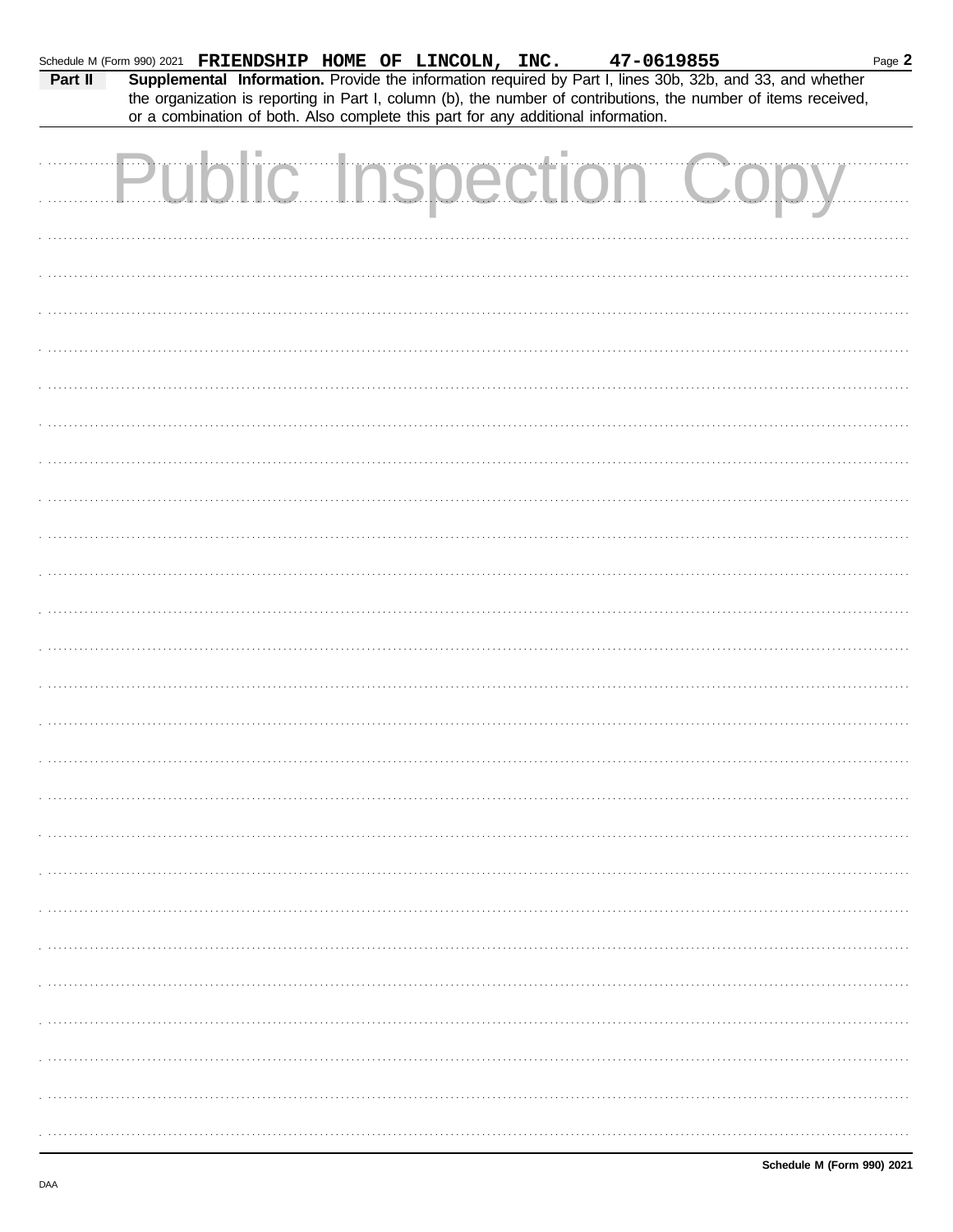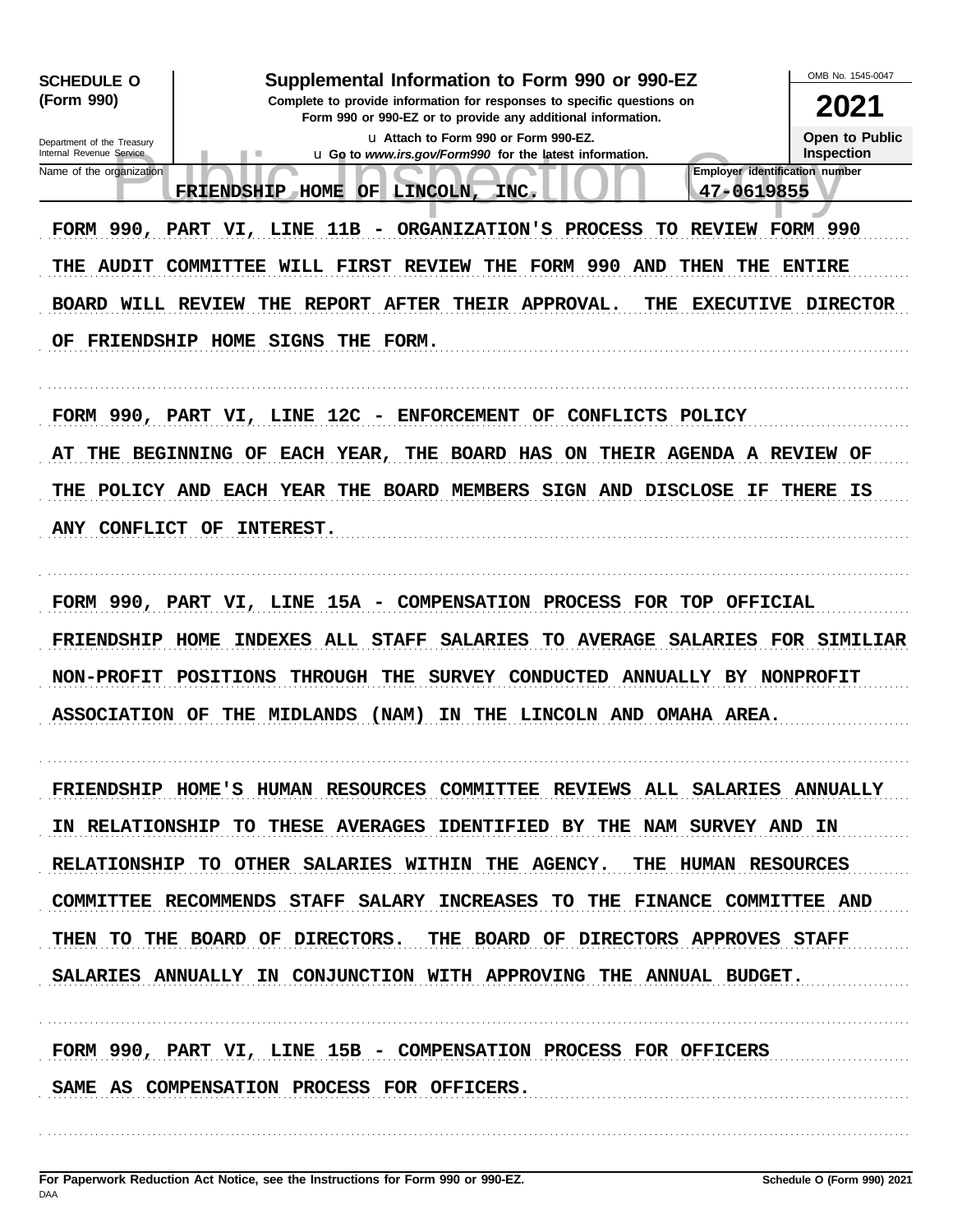| Schedule O (Form 990) 2021<br>Name of the organization                          | Page 2<br>Employer identification number |
|---------------------------------------------------------------------------------|------------------------------------------|
| FRIENDSHIP HOME OF LINCOLN, INC.                                                | 47-0619855                               |
| FORM 990, PART VI, LINE 19 - GOVERNING DOCUMENTS DISCLOSURE EXPLANATION         |                                          |
| THE ORGANIAZATION'S GOVERNING DOCUMENTS AND CONFLICT OF INTEREST POLICY ARE     |                                          |
| TO THE ORGANIZATION'S FINANCE DIRECTOR.<br><b>AVAILABLE UPON REQUEST</b>        | THE ANNUAL                               |
| AUDIT REPORT IS AVAILABLE VIA THE ORGANIZATION'S WEBSITE.                       |                                          |
| FORM 990, PART XII, LINE 2C - CHANGE IN FINANCIAL REVIEW PROCESS                |                                          |
| ORGANIZATION'S AUDIT COMMITTEE ASSUMES RESPONSIBILITY FOR THE OVERSIGHT<br>THE  |                                          |
| THIS PROCESS HAS CHANGED FROM PRIOR YEARS WHERE THE<br>THE AUDIT PROCESS.<br>OF |                                          |
| ASSUMED RESPONSIBILITY.<br>FINANCE COMMITTEE                                    |                                          |
|                                                                                 |                                          |
|                                                                                 |                                          |
|                                                                                 |                                          |
|                                                                                 |                                          |
|                                                                                 |                                          |
|                                                                                 |                                          |
|                                                                                 |                                          |
|                                                                                 |                                          |
|                                                                                 |                                          |
|                                                                                 |                                          |
|                                                                                 |                                          |
|                                                                                 |                                          |
|                                                                                 |                                          |
|                                                                                 |                                          |
|                                                                                 |                                          |
|                                                                                 |                                          |
|                                                                                 |                                          |
|                                                                                 |                                          |
|                                                                                 |                                          |
|                                                                                 |                                          |
|                                                                                 |                                          |
|                                                                                 | PAGE 1 OF 1                              |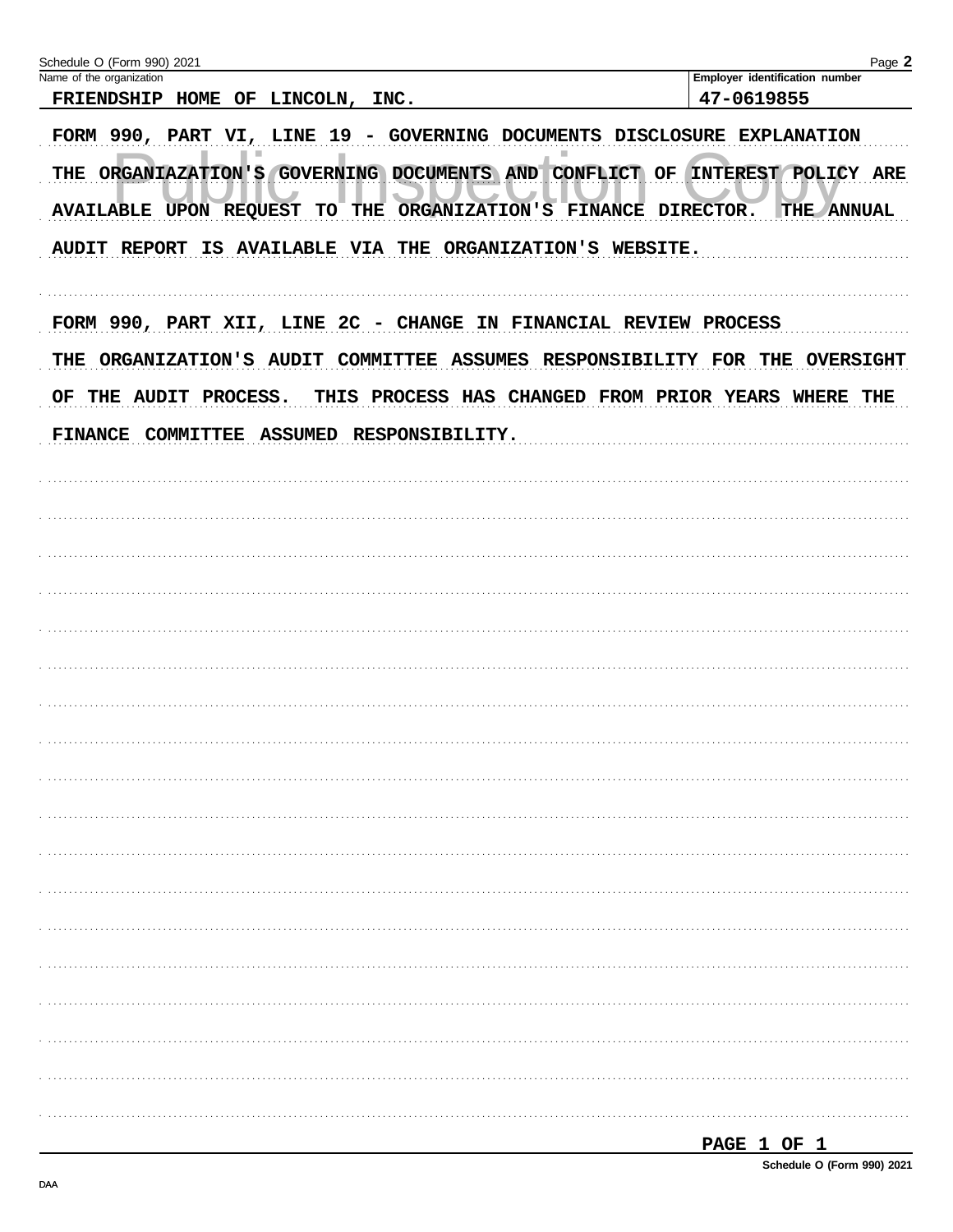

# 47-0619855 **Federal Statements**

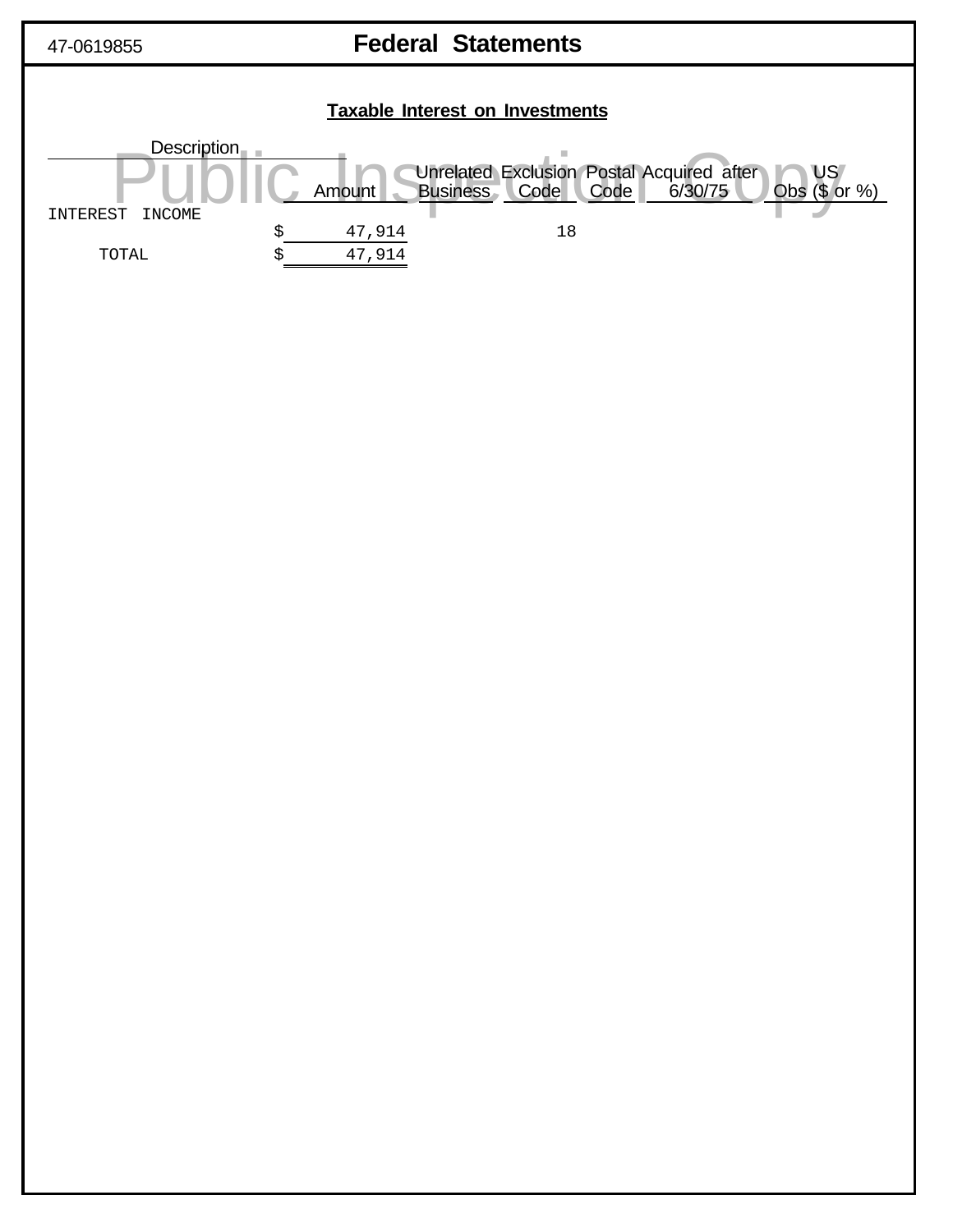# 47-0619855 **Federal Statements**

|                                     |                          | Form 990, Part IX, Line 24e - All Other Expenses |                         |                 |
|-------------------------------------|--------------------------|--------------------------------------------------|-------------------------|-----------------|
| <b>Description</b>                  | Total<br><b>Expenses</b> | Program<br>Service                               | Management &<br>General | Fund<br>Raising |
| MISCELLANEOUS                       | 9,014                    | 6,670                                            | 1,623                   | 721             |
| PUBLICATIONS<br>PRINTING<br>AND     | 5,451                    | 1,804                                            | 201                     | 3,446           |
| SUBSCRIPTIONS<br>AND<br><b>DUES</b> | 4,005                    | 4,005                                            |                         |                 |
| DISPOSAL OF ASSET<br>LOSS ON        | 2,347                    | 2,065                                            | 235                     | 47              |
| AWARDS                              | 415                      | 415                                              |                         |                 |
| TOTAL                               | 21,232                   | 14,959                                           | 2,059                   | 4,214           |